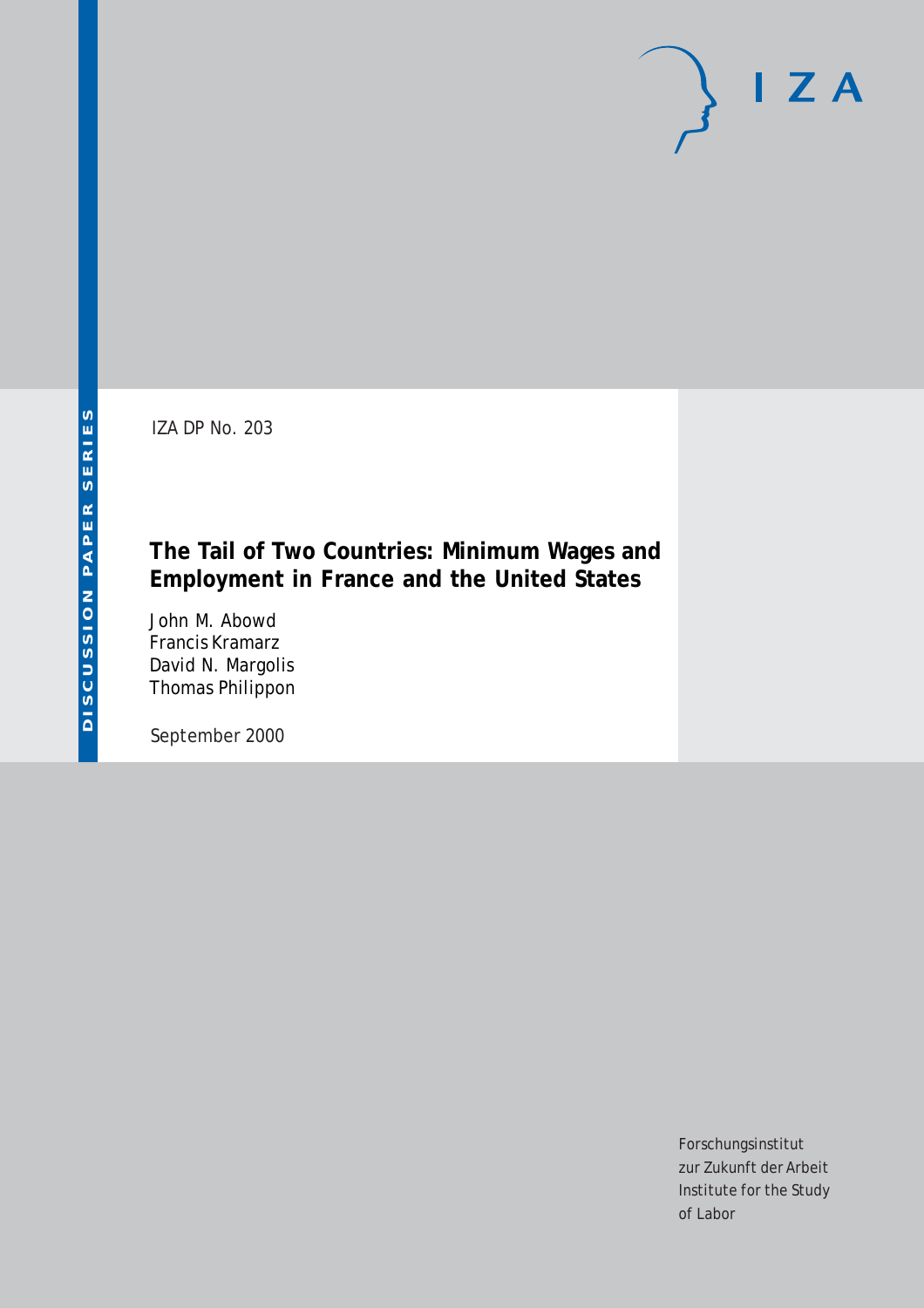# **The Tail of Two Countries: Minimum Wages and Employment in France and the United States**

## **John M. Abowd**

*Cornell University, U.S. Census Bureau, CREST, and NBER* 

### **Francis Kramarz**

*CREST-INSEE, CNRS, Paris, CEPR, London and IZA, Bonn*

# **David N. Margolis**

*CNRS, TEAM-Université de Paris 1 and CREST* 

# **Thomas Philippon**

*MIT, Cambridge* 

Discussion Paper No. 203 September 2000

IZA

P.O. Box 7240 D-53072 Bonn Germany

Tel.: +49-228-3894-0 Fax: +49-228-3894-210 Email: iza@iza.org

This Discussion Paper is issued within the framework of IZA's research area *The Future of Work.* Any opinions expressed here are those of the author(s) and not those of the institute. Research disseminated by IZA may include views on policy, but the institute itself takes no institutional policy positions.

The Institute for the Study of Labor (IZA) in Bonn is a local and virtual international research center and a place of communication between science, politics and business. IZA is an independent, nonprofit limited liability company (Gesellschaft mit beschränkter Haftung) supported by the Deutsche Post AG. The center is associated with the University of Bonn and offers a stimulating research environment through its research networks, research support, and visitors and doctoral programs. IZA engages in (i) original and internationally competitive research in all fields of labor economics, (ii) development of policy concepts, and (iii) dissemination of research results and concepts to the interested public. The current research program deals with (1) mobility and flexibility of labor markets, (2) internationalization of labor markets and European integration, (3) the welfare state and labor markets, (4) labor markets in transition, (5) the future of work, (6) project evaluation and (7) general labor economics.

IZA Discussion Papers often represent preliminary work and are circulated to encourage discussion. Citation of such a paper should account for its provisional character.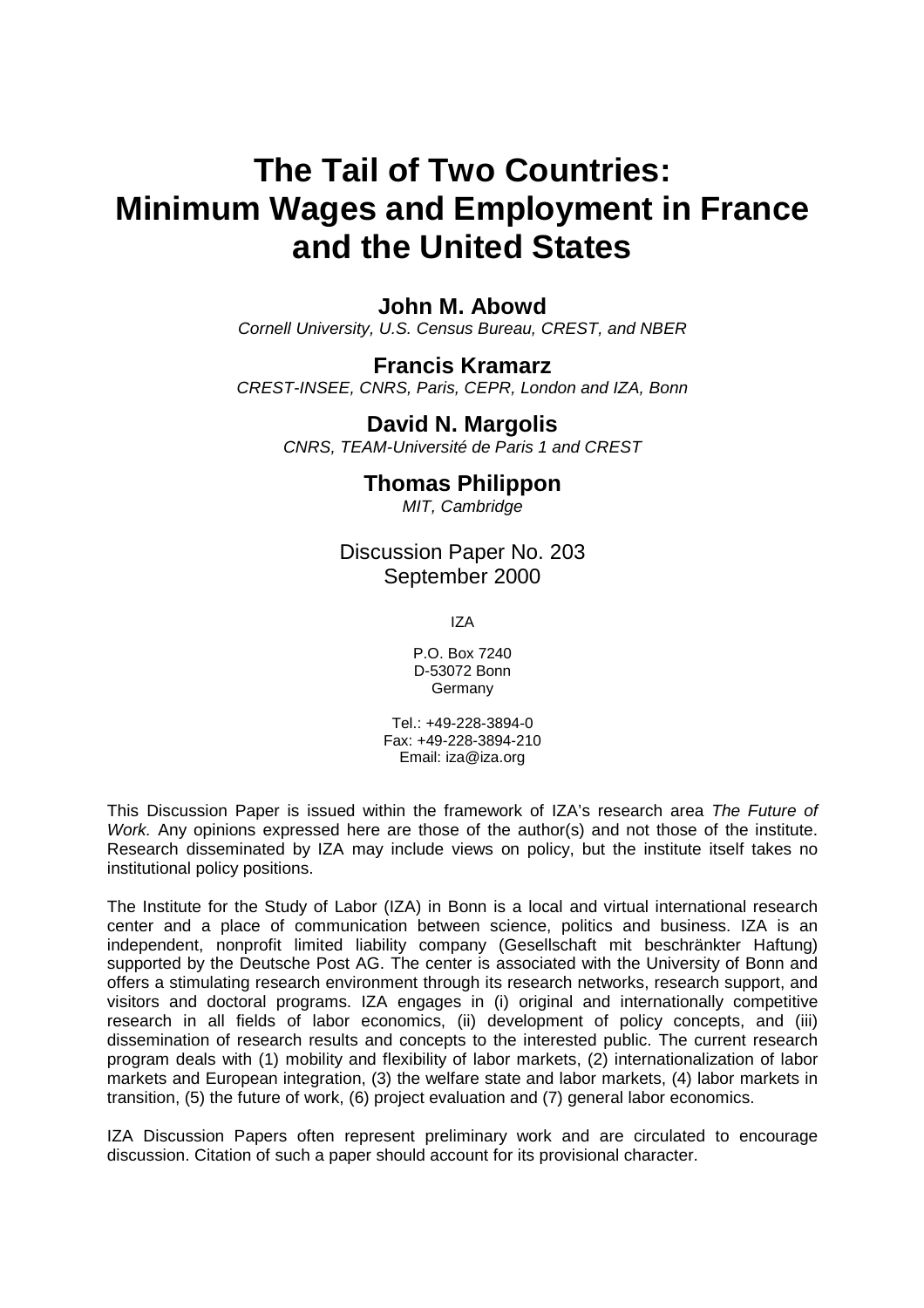IZA Discussion Paper No. 203 September 2000

# **ABSTRACT**

# **The Tail of Two Countries: Minimum Wages and Employment in France and the United States**<sup>∗</sup>

We use longitudinal individual wage and employment data in France and the United States to investigate the effect of changes in the real minimum wage rate on an individual's employment status. We focus on workers employed at wages close enough to the minimum in a reference year as to be illegal in an adjacent comparison year as a result of movements in the real minimum wage. We find that movements in the American real minimum wage are associated with no employment effects, whereas movements in the cost of French minimum wage workers are associated with very strong negative employment effects. Our analysis is based upon identifying the direct effect of the change in the real minimum wage rate on exits from (entry into) employment when the real minimum wage rate increases (respectively, decreases) and identifying the heterogeneity in the behavior of our treatment and control groups using a pseudoexperimental contrast. We relate the difference-in-difference estimator directly to demand and supply elasticities for the two groups.

JEL Classification: J31, J23

Keywords: Minimum wage, international comparisons, labor demand, labor costs

Francis Kramarz CREST-INSEE Département de la Recherche 15, bd Gabriel Péri 92245 Malakoff Cedex France Tel.: +33-1-4117 6033 Fax: +33-1-4117 6046 Email: kramarz@ensae.fr

<sup>∗</sup> The authors gratefully acknowledge financial support from CIRANO, the National Science Foundation (SBR-93- 21053 and SBER-96-18111 to the NBER) and the Fonds pour la Formation de Chercheurs et l'Aide à la Recherche (97-NC-1676 to Margolis). We would like to thank Danny Blanchflower, David Card, Richard Freeman, Jennifer Hunt, Shulamit Kahn, Larry Katz, Alan Krueger, Thomas Lemieux, Thierry Magnac, John Martin, Costas Meghir, David Neumark, Steve Nickell, Thomas Piketty and workshop participants at the Séminaire Roy, Cornell University, CREST, DELTA, Tinbergen Institute and the Université de Paris 1 Panthéon-Sorbonne for comments on previous versions of this paper. The authors would also like to thank John Van Reenen for letting us use the title of this paper, and Lars Vilhuber for valuable research assistance. The American data used in this study were taken from the NBER extracts of the Current Population Surveys. The French data were taken from the "Enquête Emploi" research files constructed by the Institut National de la Statistique et des Etudes Economiques (INSEE). The French data are also available as public-use samples. For further information contact: INSEE, Département de la diffusion, 18 bd Adolphe Pinard, 75675 Paris Cedex 14, France. The opinions expressed in this are the authors' and not those of any government agency. No U.S. Title 13 confidential data were used in this paper.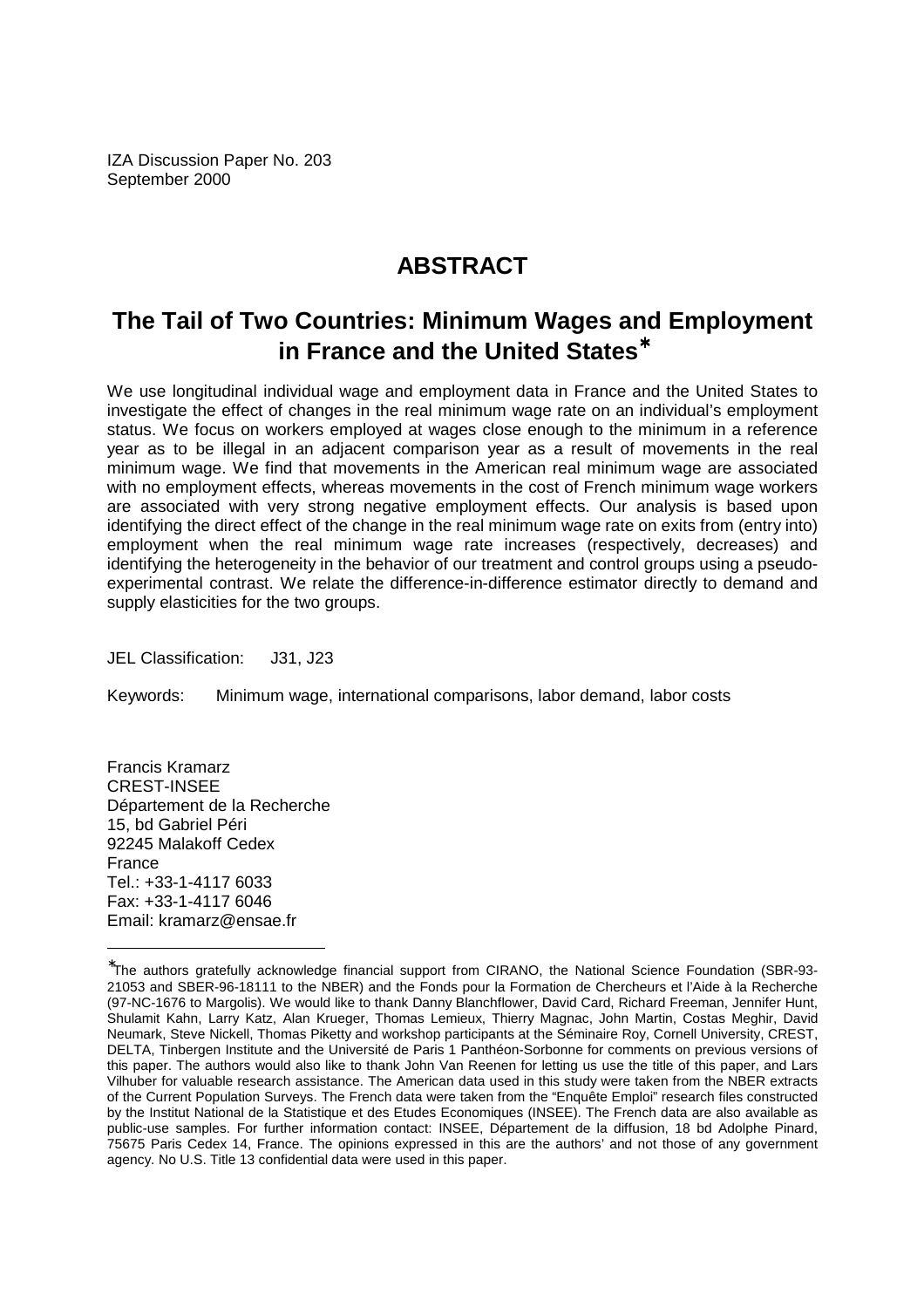### **1. Introduction**

In this paper we examine the link between changes in the real minimum wage rate and employment outcomes for men and women in France and the United States. We make use of longitudinal data on employment status and earnings to study how individuals are affected by real increases or real decreases in the minimum wage, conditional on the individual's location in the earnings distribution. We focus on low-wage workers and take particular care to distinguish subpopulations that might be affected differently by the minimum wage. We are also careful to distinguish workers in states where the real minimum wage rate increased from those in states where it decreased in the United States, and to explicitly model changes in the subsidies for minimum and low wage employment in France.

Although little attention has been paid to the situation in continental Europe,<sup>1</sup> some European countries provide interesting alternatives to the much-studied U.S. case. France, in particular, provides a stark contrast to the United States. In the United States the nominal federal minimum wage remained constant for most states during most of the 1980s (thus implying a declining real federal minimum wage) but the nominal minimum wage rate in France rose steadily over the 1980s and 1990s, as did real minimum wages and the cost of employing minimum wage workers (for most, but not all, years). In this paper we exploit the different growth patterns in real minimum wage rates in a symmetric manner to better understand their effects on employment.

As in the U.S. the original studies of the French minimum wage system used aggregate timeseries data and found no effect of the minimum wage system on employment<sup>2</sup>. This could be considered surprising because, since its inception, a significant percentage of the French labor force has been employed at wages close to the minimum wage. One reason for use of time series models in the orginal empirical analyses for France was, certainly, the tendency of American applied researchers to rely upon aggregate time series analyses<sup>3</sup> prior to the widespread dissemination of public use microeconomic data such as the Current Population Survey (CPS). Another reason is that research access to French micro-data was extremely limited until the 1990s. In the present study we use micro-data from France and the United States that were collected using household surveys that are quite comparable. Both of our data sources have a longitudinal design that we exploit extensively to analyze both French and American employment changes in relation to changes in their minimum wage rates and payroll taxes. This paper is a substantial extension of the study we conducted for young workers in both of these countries using similar data (Abowd, Kramarz, Lemieux, and Margolis, 1999).

We use a statistical approach based on the analysis of employment transition probabilities conditional on the position of an individual in the wage distribution. We decompose each year's wage distribution into 4 regions: under, around, marginally over and over the minimum wage. By the definition of our categories and through interactions with changes in the real minimum wage, our analysis of exploits the size of the movements in the real minimum wage directly. $4$  Real minimum wage variation in the United States comes from nationally legislated increases, state-specific legislated

 $\overline{a}$ 

<sup>&</sup>lt;sup>1</sup> See Dolado *et. al.* (1996) for a summary of minimum wage studies for France, the Netherlands, Spain and the United Kingdom. See also Brown (1999) for a comprehensive review of recent minimum wage research.

 $2$  See, for example, Bazen and Martin (1991).

<sup>&</sup>lt;sup>3</sup> See Brown, Gilroy and Kohen (1982) for a review.

<sup>&</sup>lt;sup>4</sup> Our analysis bears some resemblance to that of Linneman (1982) and Currie and Fallick (1996).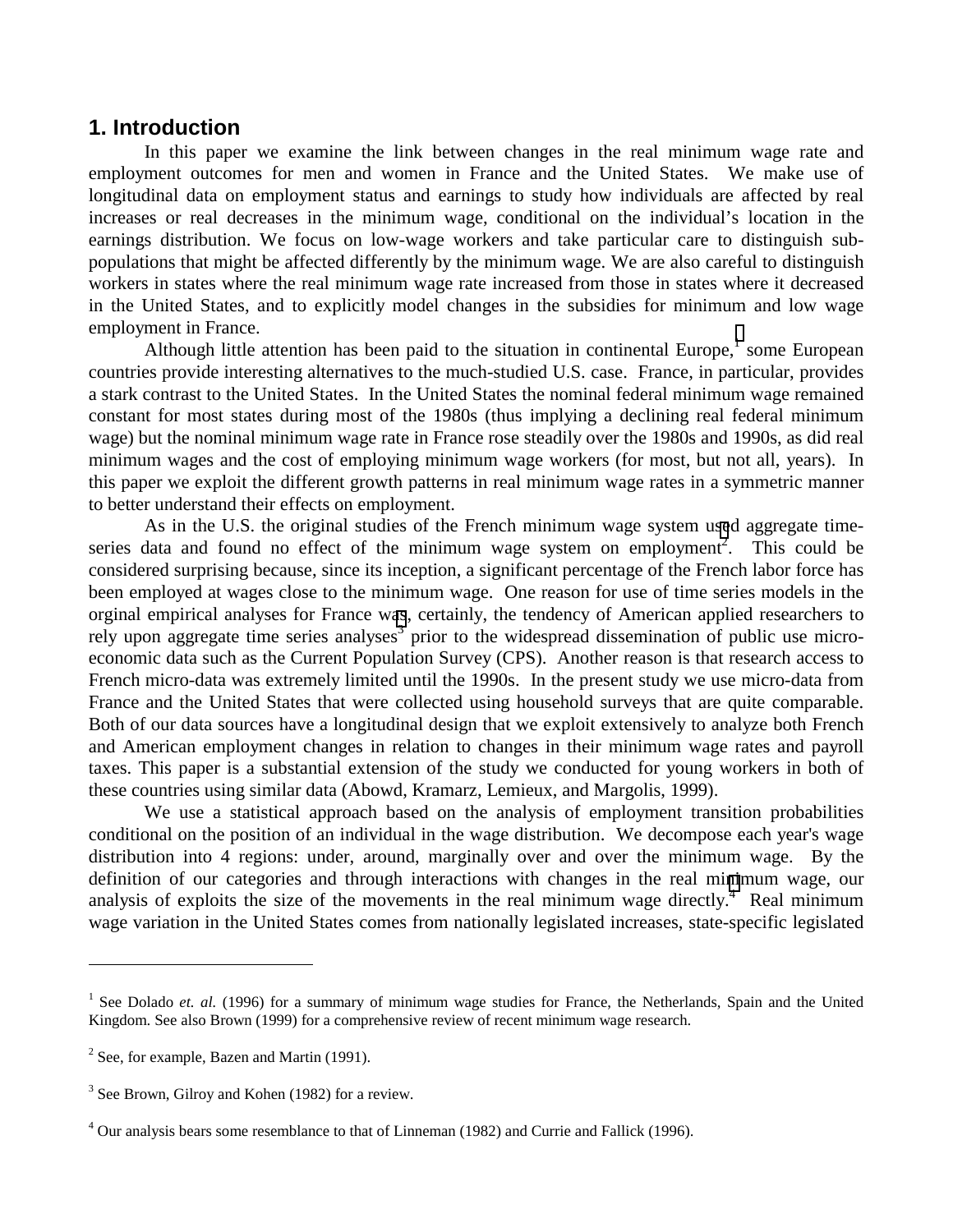increases, and inflation. For France, we use the automatic and legislated increases in the nominal minimum wage rate that occur (at least) each July, as well as inflation and legislated subsidies for minimum wage labor, to provide variation in the equivalent minimum wage. This variation serves to identify groups of workers whose current wage will fall below the future real minimum wage (in yearpairs when the real minimum wage increases between years), or whose current wage fell below the previous minimum wage (in year-pairs when the real minimum wage declines between years).

Our statistical analysis identifies the change in future or previous employment probabilities given an individual's minimum wage status in the present period. This change in employment probability is compared to the change in employment probability for a "control" group of workers whose wage in the reference year is marginally above the real minimum wage in the comparison year in an attempt to purge the estimates of the impact of unobserved worker heterogeneity that differs according to the position in the wage distribution. We further compare this difference to a reference scenario, specifically, the probability of future employment when minimum wages are decreasing or the probability of previous employment when minimum wages were increasing, to provide difference-indifference estimates that further control for unobserved heterogeneity. Our theoretical model provides a direct structural interpretation of the difference-in-difference estimator.

We show that, when one considers pairs of years when the real minimum wage increased, individuals whose current real wage was between the current real minimum wage and the future real minimum wage have significantly lower future employment probabilities than those whose real wages were not similarly situated in France but not in the United States. These effects are slightly larger for French men than for French women, with the difference-in-difference elasticity of future employment with respect to changes in the equivalent minimum wage being  $-2$  for men and  $-1.5$  for women. For the United States, the equivalent (insignificant) figures are 0.4 for men and 0.1 for women. On the other hand, we find that between pairs of years when the real minimum wage decreased, individuals whose current real wage was between the current real minimum wage and the previous real minimum wage do not have substantially lower prior employment probabilities than those whose real wages were not similarly situated.

The paper is structured as follows. Section 2 provides some institutional background on the systems of minimum wages in both France and the United States. Section 3 describes the data that we used to analyze the impact of minimum wages. Section 4 provides an economic interpretation of our natural experiment and its associated pseudo-experiment. Section 5 lays out the statistical models used to evaluate the employment effects of minimum wage changes. Section 6 discusses the results. Section 7 concludes.

## **2. Institutional Background**

#### *2.1 France*

The first minimum wage law in France was enacted in 1950, creating a guaranteed hourly wage rate that was partially indexed to the rate of increase in consumer prices. Beginning in 1970, the original minimum wage law was replaced by the current system, called the SMIC "Salaire Minimum Interprofessionnel de Croissance," linking the changes in the minimum wage to both consumer price inflation and growth in the hourly blue-collar wage rate. In addition to formula-based increases in the SMIC, the government also legislated increases many times over the next two decades. The statutory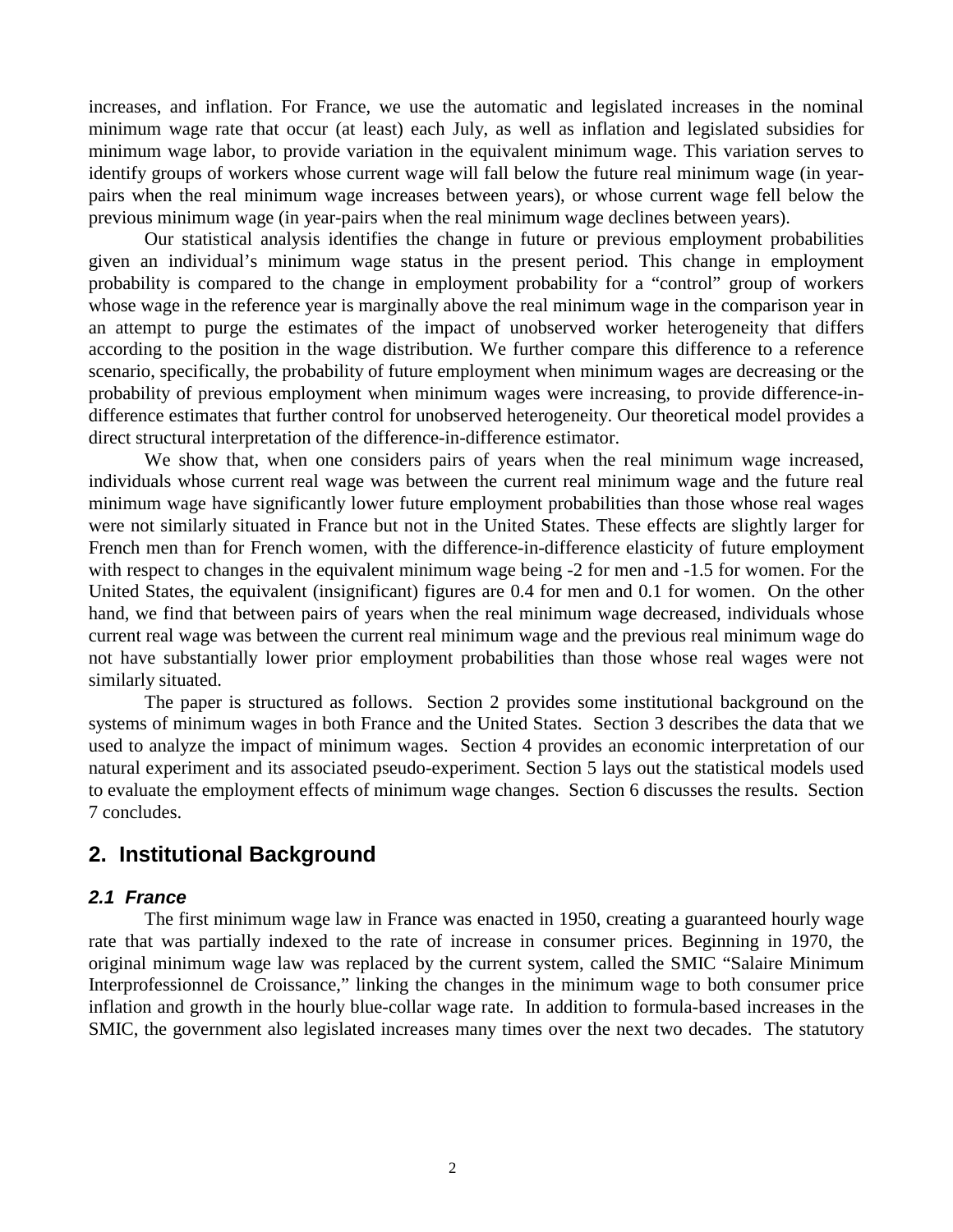minimum wage in France regulates the hourly regular cash compensation received by an employee, including the employee's part of any payroll taxes<sup>5</sup>.

Because of the extensive use of payroll taxes to finance mandatory employee benefits, by the 1980s the French minimum wage imposed a substantially greater cost upon the employer than its statutory value. Employees share in the legal allocation of the payroll taxes; however, low wage workers benefit substantially more than the average worker from social security benefits financed through these taxes. In general, the payroll taxes are proportional to employee's gross salary; however, the social programs—particularly, unemployment insurance, health care, retirement income and employment programs—benefit low wage workers substantially more (Abowd and Bognanno, 1995).

During the 1990s, France experimented with subsidies for minimum wage and low wage employment, implemented as reductions in payroll taxes paid by employers on earnings of workers who received between the minimum wage and 1.33 times the minimum wage (depending upon the year). Figure 1 shows the relation between total labor costs and real minimum wage rates for the analysis period. The payroll tax reductions implied variations in the cost of employing minimum wage workers that did not move in the same direction as the real minimum wage rate. We constructed an equivalent real minimum wage rate that reflects the time series variation in the total labor costs as shown in Figure 1. See Kramarz and Philippon (forthcoming) for additional details.



#### **Employer Minimum Cost and Employee Minimum Gross Pay**

 $\overline{a}$ 

<sup>&</sup>lt;sup>5</sup> In theory, there are no provisions in any of the minimum wage laws that would allow regional variation in the SMIC. In some sectors in the French economy, however, the effective minimum wage was determined by collective bargaining agreements. Because they were often extended by the Minister of Labor to include employers who were not party to the original negotiations, these agreements typically covered entire regions and industries. Although relatively important in the 1970s, these provisions became increasingly irrelevant during the 1980s (our period of analysis) since the collectively bargained nominal salary grids remained fixed in the face of an increasing nominal SMIC.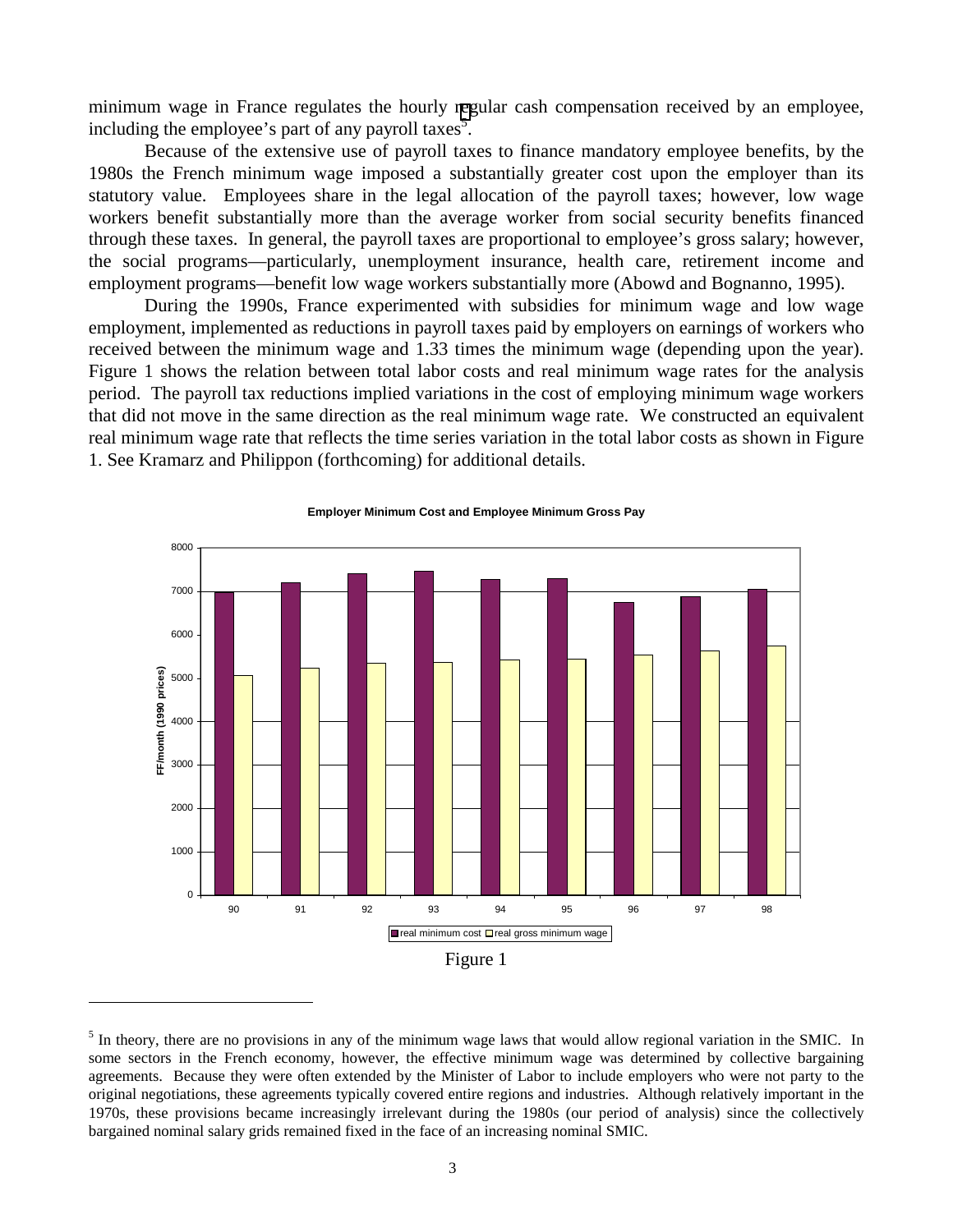The French minimum wage lies near most of the mass of the wage rate distribution for the employed work force. The first mode of the French wage distribution is within five francs of the minimum wage and the second mode is within 10 francs of the minimum. In the overall distribution, 13.6% of the wage earners lie at or below the minimum wage and an additional 14.4% lie within an additional 5F per hour of the SMIC (Abowd, Kramarz, Lemieux, and Margolis, 1999).

Dolado *et al.* (1996) discuss the incidence of the SMIC with respect to household income. They find that, although people employed at the SMIC do tend to be in the poorest households, the distribution of "smicards" (people paid the SMIC) is not monotonically decreasing in household income. For example, they find that the share of individuals paid the SMIC in each decile of household income increases from 10.1% in the lowest decile to  $13.1\%$  in the 3<sup>rd</sup> lowest decile, then decreases to 6.6% for the 5<sup>th</sup> decile, increasing to 7.4% for the 6<sup>th</sup> decile and then declining monotonically to 0.6% in the highest decile of household income.

#### *2.2 United States*

The first national minimum wage in the United States was a part of the original Fair Labor Standards Act (FLSA) of 1938. The American national minimum wage has never been indexed and increases only when legislative changes are enacted. The national minimum applies only to workers covered by the FLSA, whose coverage has been extended over the years to include most jobs. The statutory minimum wage regulates the hourly regular cash compensation received by an employee including the employee's part of any payroll taxes. Card and Krueger (1995) provide an extensive discussion of the effects of the American minimum wage rate on employment and other outcomes.

For 1981, 17.7% of the employed work force had wage rates at or below the minimum wage and an additional 14.6% had wage rates within an additional \$1.00 per hour of the minimum. For 1987, only 9.5% of employed persons have hourly wage rates at or below the minimum while an additional 9.9% lie within the next \$1.00 per hour (Abowd, Kramarz, Lemieux, and Margolis, 1999).

### **3. Data Description**

#### *3.a. France*

The French data were extracted from the "Enquête Emploi" (Labor Force Survey) for the years 1990 to 1998. Approximately sixty thousand households included in the Labor Force Survey sample are interviewed in March of three consecutive years with one-third of the households replaced each year. Every member of the household is interviewed and followed provided that he or she does not move during this three-year period. We used the INSEE research files for each of the indicated years. These files include the identifiers that allow us to follow individuals from year to year. Using these identifiers we created year-to-year matched files for the years 1990-91 to 1997-98.

The survey measures usual monthly earnings, net of employee payroll taxes but including employee income taxes, and usual weekly hours. The minimum wage is defined on an hourly basis, unfortunately the usual weekly hours measure appears to be somewhat noisy. Many respondents report that they work more than 39 hours per week, the legal limit. If one calculates an hourly wage based on these reports, an unreasonable fraction of the employed population is paid below the minimum. For instance, some high-paid young engineers declare more than 50 hours a week. Therefore, we used the monthly wage together with the full-time or part-time status to compute the total labor cost. For workers employed part-time, we used the reported weekly hours to compute their full-time equivalent monthly earnings. For full-time workers, we use the reported monthly earnings.

All young workers employed in publicly-funded programs that either combined classroom education with work ("apprentis", "stage de qualification" or "stage d'insertion, contrat emploi–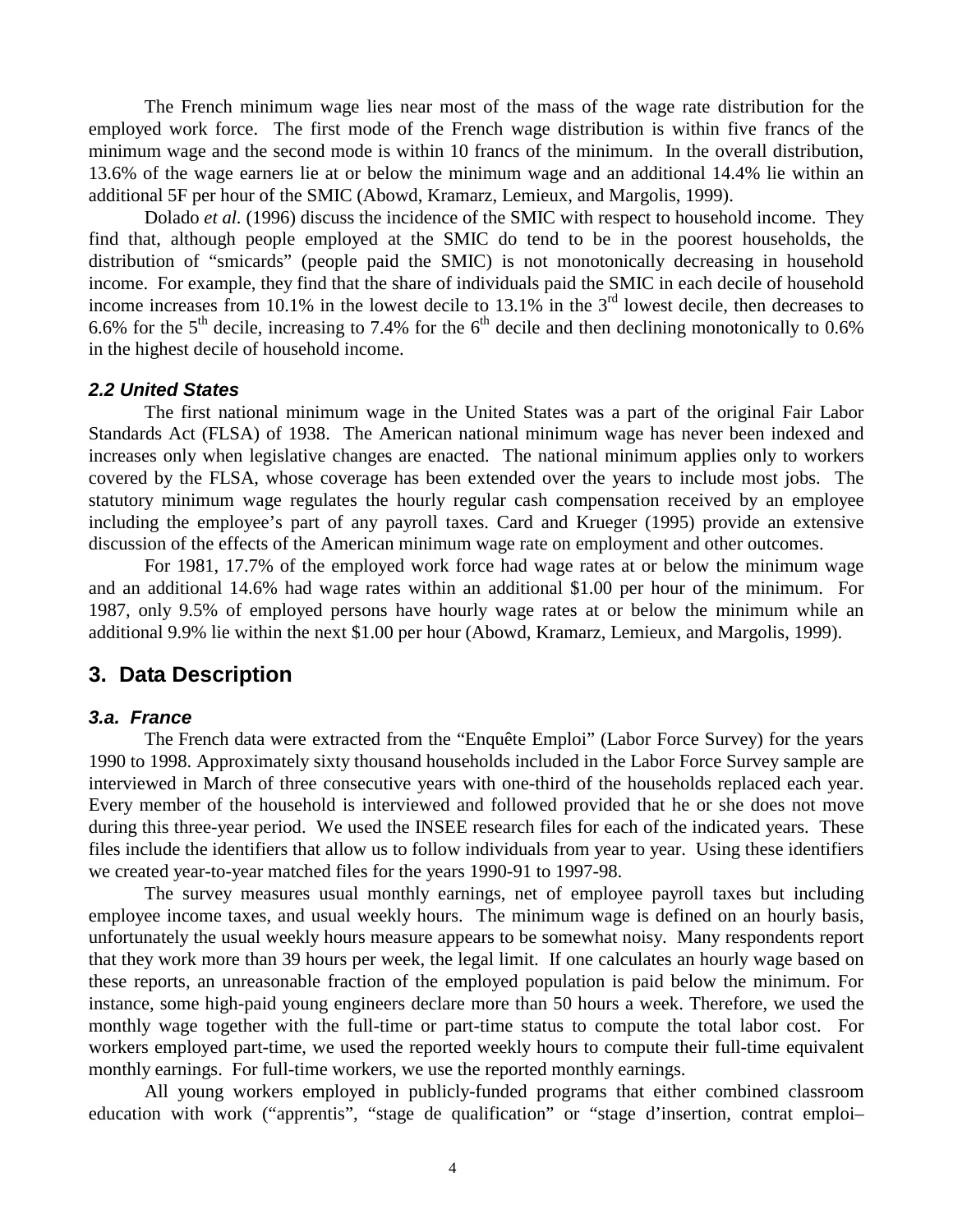formation") or provide subsidized low-wage employment (such as "SIVP, stage d'initiation à la vie professionnelle") were excluded from the database. All of these programs provide a legal exemption from the SMIC and from certain payroll taxes. These programs are limited to workers 25 years old and under. In addition, all workers who declared a wage below 95% of the minimum wage without reporting employment on a special scheme were eliminated from the analysis file (they represent less than 5% of the original file). Most correspond to reporting or coding errors as well as workers on special contracts who did not specify the type of contract. We also eliminated workers employed as civil servants or in the public sector since they cannot become non-employed, owing to their status.

The employment status in year *t* is equal to one for all individuals who are employed in March of the survey year, and equal to 0 otherwise. The French Labor Force Survey definition of employment is the same as the one used by the International Labor Office: a person is employed if he or she worked for pay for at least one hour during the reference week. The definition is thus consistent with the American BLS definition.

Our control variables consist of education, age, sex, seniority, type of contract, wage, and year. Education was constructed as six categories: none; completed elementary school, junior high school, or basic vocational/technical school; completed advanced vocational/technical school; completed high school (baccalauréat); completed technical college; completed undergraduate or graduate university. Seniority was measured as the response to a direct question in the survey (years with the present employer). The type of contract was constructed as 3 categories: short-term contracts (CDD), temporary work, and long-term contracts (CDI) as in Abowd, Corbel, and Kramarz (1999).

The data on minimum wage rates, price indices and taxes were taken from "Les Retrospectives", BMS (Bulletin Mensuel de Statistiques, INSEE) in March of each year. The data on tax subsidies were taken from "Liaisons Sociales" (DARES) and "Séries longues sur les Salaires" ( INSEE Résultats, édition 1998). We use the information on taxes and the legislated minimum wage to construct an "equivalent minimum wage", which we call the minimum wage below for simplicity. The equivalent minimum wage is calculated as the minimum wage rate that would provide the same cost to the employer using 1990 tax rates as the current legislated minimum wage does with the current tax rates.

Algebraically, the equivalent minimum wage is defined as  $\overline{m i w_t} = \frac{\tau_t}{\tau_{1.990}} m i w_t$  $=\frac{\tau_{\ell}}{\tau_{1000}}miw_t$ , where  $\tau_{\ell}$  is the employer payroll tax rate on a worker paid the minimum wage in year *t*, *miw*, is the legislated minimum wage in year *t*, and  $\overline{m i w_t}$  is the equivalent minimum wage in year *t*.<sup>6</sup>

 $\overline{a}$ 

<sup>&</sup>lt;sup>6</sup> The equivalent minimum wage is the minimum wage that would provide the same compensation cost for a minimum wage worker after normalizing the payroll and subsidy structure to that of a base year. In years when the tax structure changes (relative to the base year) so as to increase the cost of employing a minimum wage worker *ceteris paribus*, the equivalent minimum wage will be higher than the legislated minimum wage. Conversely, in years when additional subsidies render minimum wage employment less costly (for the same real minimum), this would imply an equivalent minimum wage below the legislated minimum. Given the enormous statewide diversity in payroll taxes, and in particular the presence of experience rating that makes each firm's compensation cost different for a worker with the same gross wage (Margolis and Fougère 2000), we do not attempt to control for this source of variation in the United States.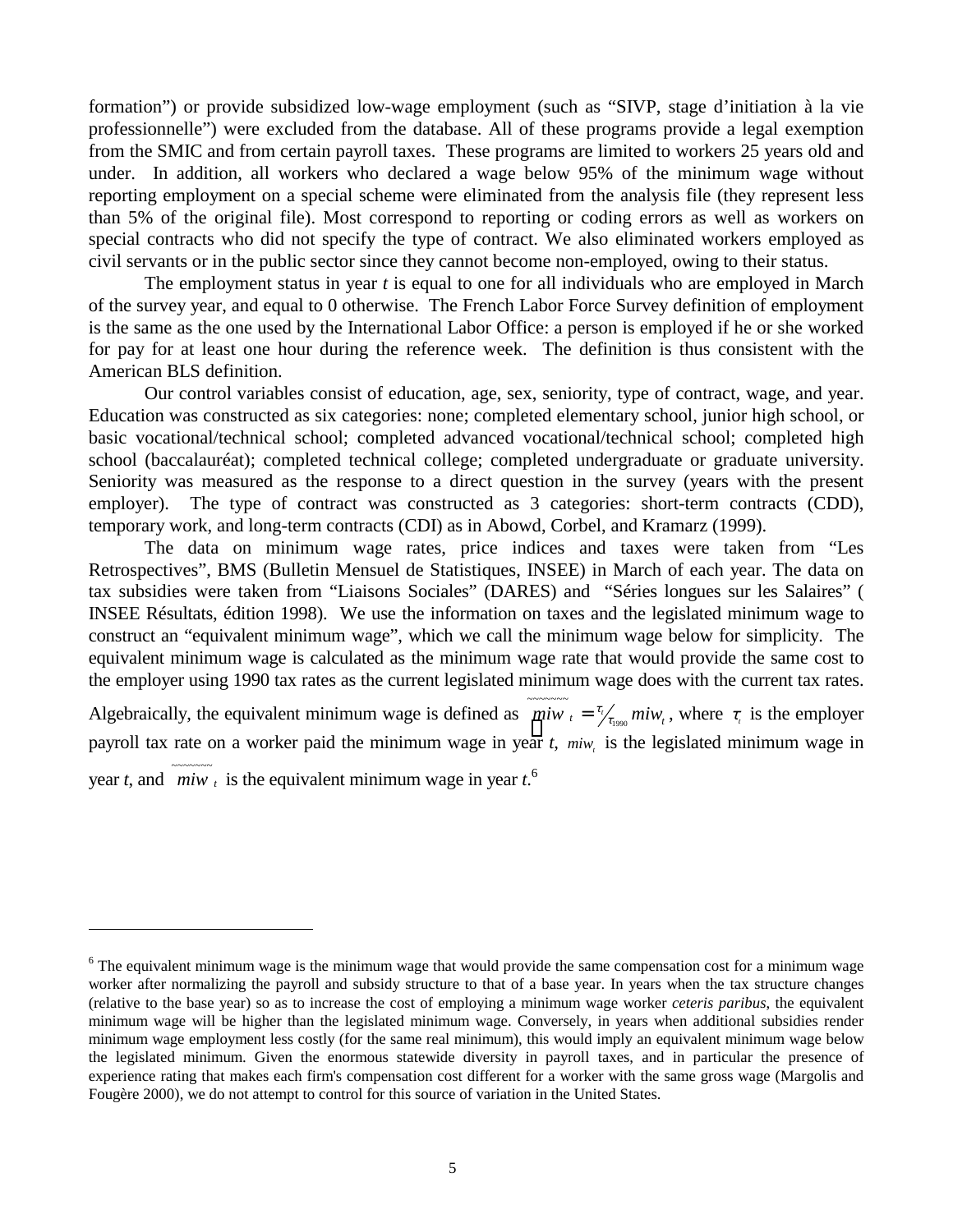#### *3.b. United States*

 $\overline{a}$ 

We used the NBER extracts of the outgoing rotation group files from the Current Population Survey for the years 1981 to 1991. We applied the U.S. Census Bureau matching algorithm to create year-to-year linked files for the years 1981-82 to 1990-91.<sup>7</sup>

The outgoing rotation groups (households being interviewed for the fourth or eighth time in the CPS rotation schedule) are asked to report the usual weekly wage and usual weekly hours. Individuals who normally are paid by the hour were asked to report that wage rate directly. We created an hourly wage rate using the directly reported hourly wage rate, when available, and the ratio of usual weekly earnings to usual weekly hours, otherwise. Respondents are asked to report these wage measures gross of employee payroll taxes, so they are not directly comparable to the measures constructed from the French data, which are reported net of employee payroll taxes. We created real hourly wage rates by dividing by the 1982-84-based Consumer Price Index from the U.S. Bureau of Labor Statistics International Labor Statistics.<sup>8</sup>

An individual is employed in year *t* if he or she worked at least one hour for pay during the second week of the survey month. We used the CPS employment status recode variable to determine employment. The BLS definition is thus consistent with the one used in the French Labor Force Survey.

Our control variables consist of education, potential labor force experience, race, marital status and region. Education was constructed as the number of years required to reach the highest grade completed. Potential labor force experience is age minus years of education minus five. Race is one for nonwhite individuals. Marital status is one for married persons. Region is a set of three indicator variables for the northeast, north-central and southern parts of the U.S. In all of our analyses we also control for the real hourly wage rate in the analysis period.

The U.S. federal minimum wage was increased to \$3.35/hour in 1980, to \$3.80 in 1990 and finally to \$4.25 in 1991. We accounted for state-specific increases in nominal minimum wages (but not youth sub-minimum rates), as well as the federal increases in 1990 and 1991, using data from Neumark and Wascher  $(1992)$ .<sup>9</sup>

### **4. An Economic Model of Minimum Wage and Employment Changes**

Our analysis consists of two natural experiments and two pseudo-experiments designed to test our specifications. The natural experiments occur when the real minimum wage rate increases or decreases between two successive years of data. When the real minimum wage increases, we define a treatment group as those individuals whose wage rate in year *t* is between the year *t* minimum wage and the new, year *t*+1 minimum wage. We define a control group as those individuals whose year *t* wage rate is between the year *t*+1 minimum wage and a multiple of the year *t*+1 minimum wage rate. Both treatments and controls are employed in year *t*. Then, we use our exit model to predict which of these individuals will remain employed in year *t*+1. The structure of this natural experiment is illustrated in Figure 2 in the panel labeled "Natural Experiment" and "Exit Model." One could interpret the

 $<sup>7</sup>$  David Card graciously provided the computer code for implementing the U.S. Census Bureau CPS matching algorithms.</sup>

<sup>&</sup>lt;sup>8</sup> We used the web site: ftp://ftp.bls.gov/pub/special.requests/ForeignLabor/flscpian.txt

<sup>&</sup>lt;sup>9</sup> David Neumark graciously provided us with updated versions of the tables that appear in the paper and continue the accounting through 1992.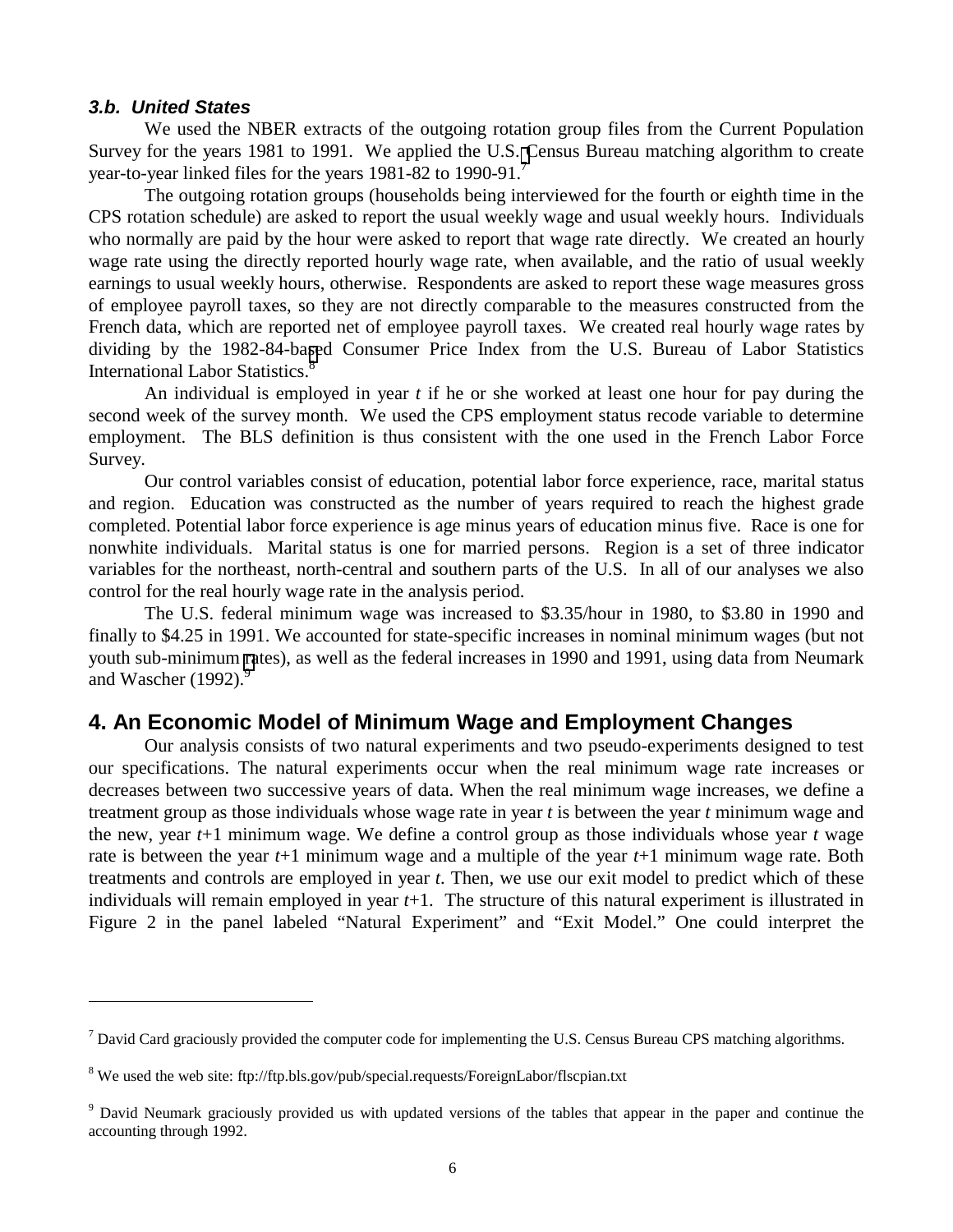difference between the treatments and controls in this natural experiment as the effect of the increased real minimum wage rate.

To test this specification, we consider the following pseudo-experiment. For years in which the real minimum wage rate is decreasing, define the treatment group in the pseudo-experiment as those individuals whose year *t* wage rates lie in the interval between the year *t* minimum wage rate and a multiple of that wage rate that equals the average increase in minimum wage rates when they increase. Define the control group in this pseudo-experiment as those individuals whose year *t* wage rate lies between the upper bound of the pseudo-experiment treatment group and a multiple of this wage rate. Then, we use our exit model to predict which of these individuals will remain employed in year *t*+1. The structure of this pseudo-experiment is illustrated in Figure 2 in the panel labeled "Pseudoexperiment" and "Exit Model." One could interpret the difference between the treatments and controls in this pseudo-experiment as heterogeneity in the employment responsiveness of individuals in these two regions of the wage distribution. Thus, a difference-in-difference estimator of the effect of the increased real minimum wage rate on subsequent employment probabilities can be constructed by subtracting the estimated (treatment-control) effect in the pseudo-experiment from the estimated (treatment-control) effect in the natural experiment.

Our second natural experiment is constructed symmetrically. When the real minimum wage decreases, we define a treatment group as those individuals whose wage rate in year *t*+1 is between the year *t*+1 real minimum wage and the year *t* real minimum wage rate. We define a control group as those individuals whose year *t*+1 wage rate is between the year *t* real minimum wage and a multiple of the year *t* real minimum wage rate. Both treatments and controls are employed in year *t*+1. Then, we use our entry model to predict which of these individuals were employed in year *t*. The structure of this natural experiment is illustrated in Figure 2 in the panel labeled "Natural Experiment" and "Entry Model." One could interpret the difference between the treatments and controls in this natural experiment as the effect of the decreased real minimum wage rate.

To test this specification, we consider a second pseudo-experiment. For years in which the real minimum wage rate is increasing, define the treatment group in the pseudo-experiment as those individuals whose year *t*+1 wage rates lie in the interval between the year *t*+1 real minimum wage rate and a multiple of that wage rate that equals the average decrease in minimum wage rates when they decrease. Define the control group in this pseudo-experiment as those individuals whose year *t*+1 real wage rate lies between the upper bound of the pseudo-experimental treatment group and a multiple of this wage rate. Then, we use our entry model to predict which of these individuals was employed in year *t*. The structure of this pseudo-experiment is illustrated in Figure 2 in the panel labeled "Pseudoexperiment" and "Entry Model." One could interpret the difference between the treatments and controls in this pseudo-experiment as heterogeneity in the non-employment responsiveness of individuals in these two regions of the wage distribution. Thus, a difference-in-difference estimator of the effect of the decreased real minimum wage rate on prior employment probabilities can be constructed by subtracting the estimated (treatment-control) effect in the second pseudo-experiment from the estimated (treatmentcontrol) effect in the second natural experiment.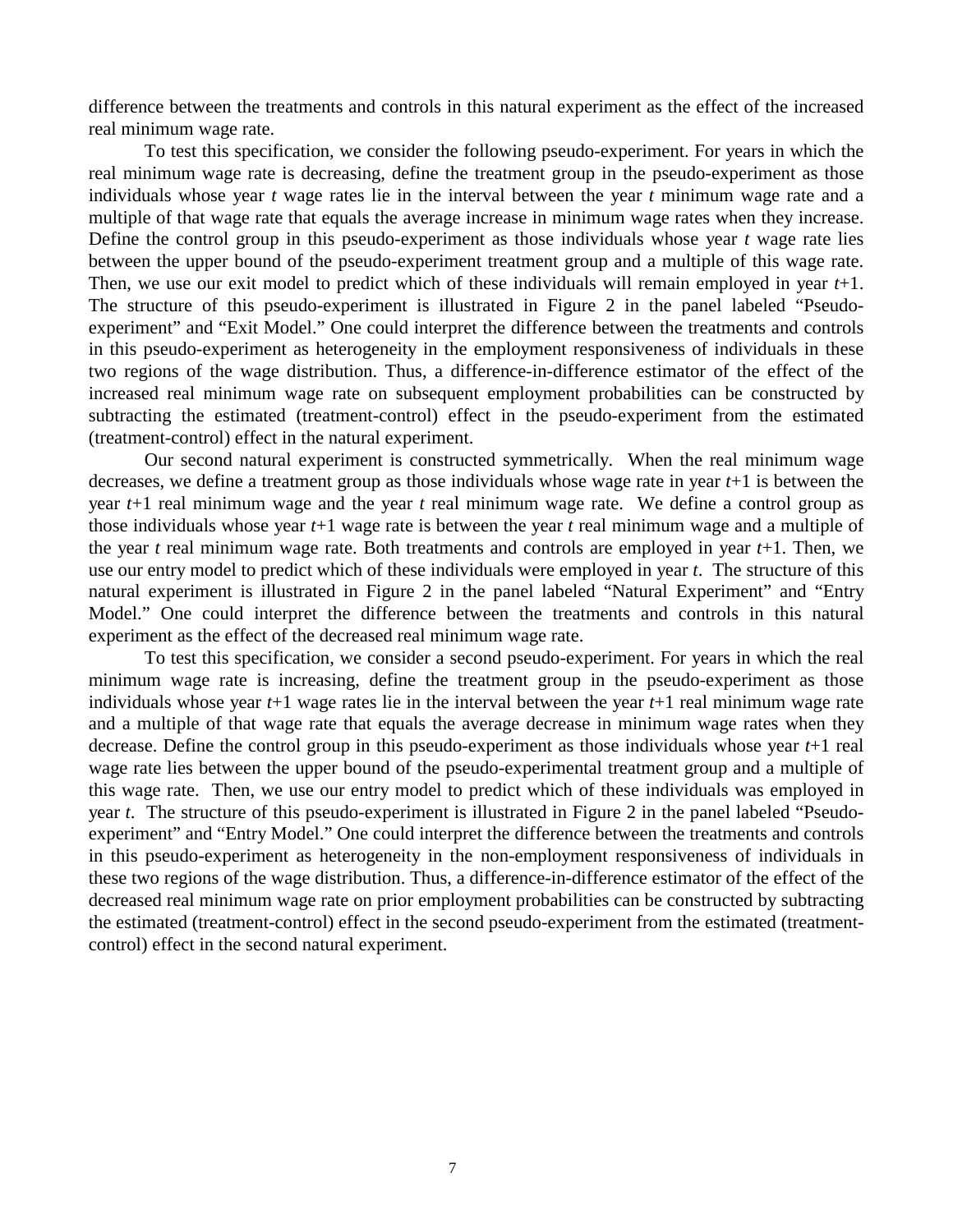

**Figure 2**

In order to interpret the outcome of our quasi-experimental framework, we consider the effects of minimum wage changes on demand and supply conditions affecting the treatment and control groups. Suppose that the treatments and controls are two distinct types of labor. Then, the demand for each labor type depends upon its own wage rate, the other group's wage rate, and other factors, which we ignore below. The supply of each type of labor depends upon its own wage rate and other factors, which we also ignore.

There are two demand equations:

$$
\log L_T = \eta_{TT} \log w_T + \eta_{TC} \log w_C
$$

$$
\log L_C = \eta_{CT} \log w_T + \eta_{CC} \log w_C
$$

where the coefficients on the log wage rates represent Hicks-Allen demand elasticities. Similarly, there are two supply equations:

$$
\log L_T = \varepsilon_T \log w_T
$$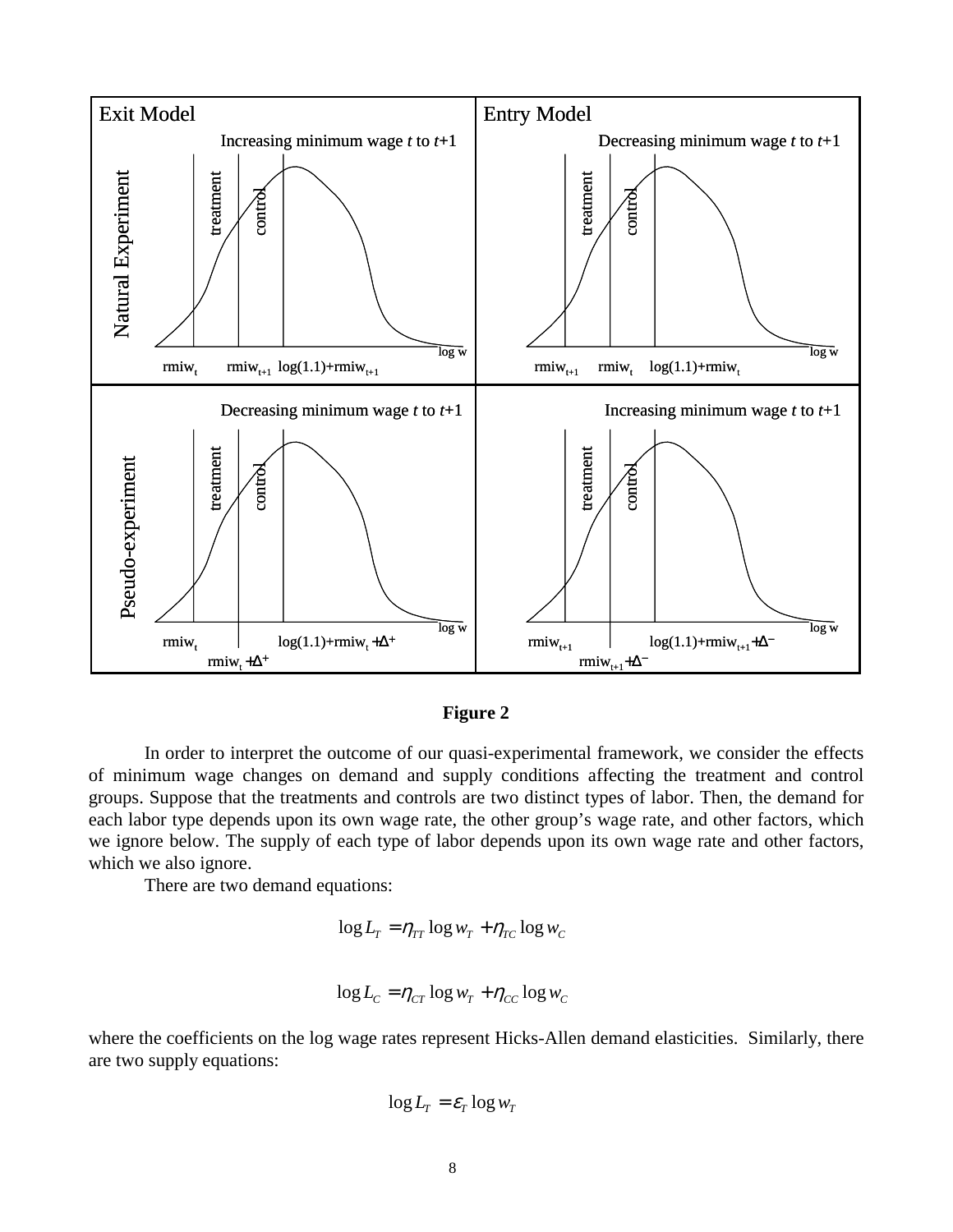$$
\log L_C = \varepsilon_C \log w_C
$$

where the coefficient on the log wage rate in each supply equation is the Allen elasticity of supply. Consider a change in the real minimum wage rate. In the natural experiment, this change increases  $w<sub>r</sub>$ but there is only movement along the demand curve for the treatment group (the minimum wage rate is binding). There is both a demand and supply response in the market for controls. Hence, the equilibrium quantity changes are:

$$
\frac{d \log L_r}{d \log w_T} = \left(\eta_{TT} + \eta_{TC} \left(\frac{\eta_{CT}}{\varepsilon_c - \eta_{CC}}\right)\right) + u_T
$$

and

$$
\frac{d \log L_C}{d \log w_T} = \varepsilon_C \left( \frac{\eta_{CT}}{\varepsilon_C - \eta_{CC}} \right) + u_C
$$

where  $u<sub>T</sub>$  and  $u<sub>C</sub>$  represent unmeasured heterogeneity in the response of the treatment and control groups to the change in the minimum wage rate. The treatment-control contrast is:

$$
\left[\frac{d \log L_r}{d \log w_T} - \frac{d \log L_c}{d \log w_T}\right]_N = \left(\eta_{TT} + (\eta_{TC} - \varepsilon_c) \left(\frac{\eta_{CT}}{\varepsilon_c - \eta_{CC}}\right)\right) + u_T - u_C.
$$

For the simple pseudo-experiment where the change in the minimum wage does not affect the relevant portion of the wage distribution, we have a treatment-control contrast of

$$
\left[\frac{d \log L_{T}}{d \log w_{T}} - \frac{d \log L_{C}}{d \log w_{T}}\right]_{P} = u_{T} - u_{C}.
$$

The difference-in-difference contrast, therefore, identifies

$$
\left[\frac{d \log L_{r}}{d \log w_{r}} - \frac{d \log L_{c}}{d \log w_{r}}\right]_{N} - \left[\frac{d \log L_{r}}{d \log w_{r}} - \frac{d \log L_{c}}{d \log w_{r}}\right]_{P} = \left(\eta_{rr} + (\eta_{rc} - \varepsilon_{c})\left(\frac{\eta_{cr}}{\varepsilon_{c} - \eta_{cc}}\right)\right).
$$
 (1)

As long as the minimum wage is binding, equation (1) holds for a decrease in the minimum wage rate for both the natural experiment and the pseudo-experiment.

Our actual data analysis is slightly more complex. When the minimum wage rate increases between years *t* and *t*+1, we use those periods to generate the natural experiment and we use the other periods, say *s* and *s*+1, to generate the pseudo-experiment. Similarly, when the minimum wage rate decreases between *s* and *s*+1 we use those periods to generate the natural experiment and the periods *t* and *t*+1 to generate the pseudo-experiment. This means that each pair enters the contrasting equations twice, once as a natural experiment (when the minimum wage rate moves in a direction that should affect employment for entry or exit, as appropriate) and once as a pseudo-experiment (when the minimum wage rate moves in a direction that should not affect employment for entry or exit, as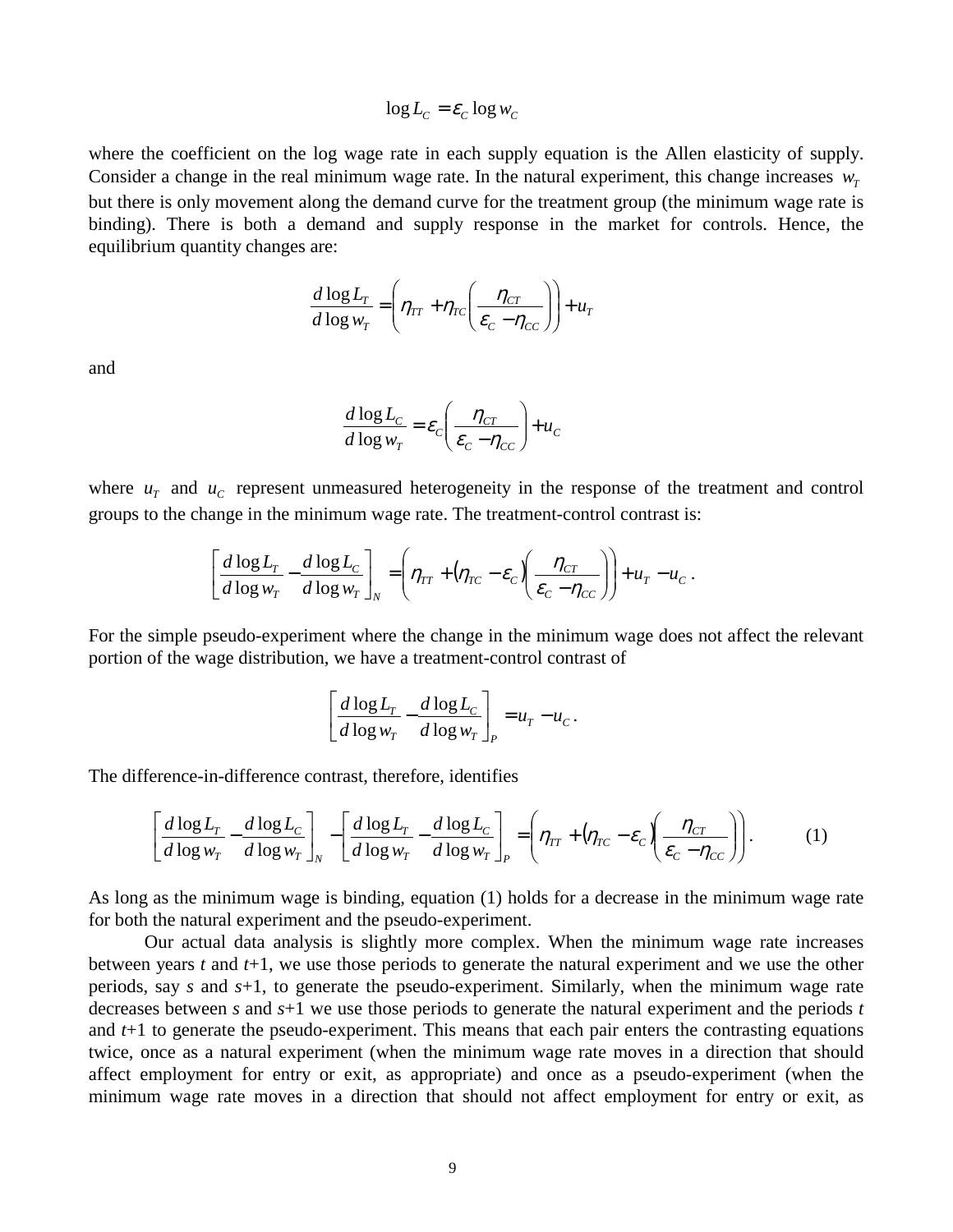appropriate). Since equation (1) holds in both directions (with the sign of  $d \log w<sub>r</sub>$  determining the direction of the effect),

$$
\begin{aligned}\n\left[d\log L_{T} - d\log L_{C}\right]_{N} - \left[d\log L_{T} - d\log L_{C}\right]_{P} &= \\
\left(\eta_{TT} + \left(\eta_{TC} - \varepsilon_{C}\right)\left(\frac{\eta_{CT}}{\varepsilon_{C} - \eta_{CC}}\right)\right) \left(I\left(d\log w_{T} > 0\right) d\log w_{T} + I\left(d\log w_{T} < 0\right) d\log w_{T}\right)\right)\n\end{aligned} \tag{2}
$$

#### **5. Minimum Wage Effects on Employment: Conditional Logit Analysis**

Let  $\{r m i w_t\}$  be the log of the real minimum wage in year t and  $r w_{it}$  be the log of the real wage earned by individual *i* in year *t*.<sup>10</sup> Furthermore, let  $\Delta_t^{min} = I(rmiw_{t+1} - rmiw_t \ge 0)$  denote that year *t* is the first year of an increasing real minimum wage year pair (an increasing year pair implies  $\Delta_t^{m\bar{n}w} = 1$ )<sup>11</sup>;  $e_{i,t}$  denote the individual's employment status (employed=1) in year *t*; and  $X_{i,t}$  denote a vector of covariates that also affect the probability of employment, measured for individual *i* at date *t*. After conditioning on employment in the reference year, we consider separate (but symmetric) models for entry and exit.

#### *5.1. Exit*

 $\overline{a}$ 

In the case of exit, we are interested in analyzing the probability of future employment, conditional on current employment, as a function of the position in the wage distribution and the size of the change in the minimum wage. The variables that determine the position in the wage distribution are a function of whether or not the real minimum wage increases or decreases between *t* and *t+1*. For year pairs between which the real minimum wage increases, we define the indicator variables  $B_{i,t}$  and  $M_{i,t}$  as follows:

• 
$$
B_{i,t} = I\left(rmiw_t \le rw_{i,t} < rmiw_{t+1}\right)
$$
  
\n•  $M_{i,t} = I\left(rmiw_{t+1} \le rw_{i,t} < \log(1.1) + rmiw_{t+1}\right)$ .

Hence,  $B_i = \{i | B_{i,t} = 1\}$  represents the treatment group and  $M_i = \{i | M_{i,t} = 1\}$  the control group. We also define  $(*rmiw*<sub>t+1</sub> – *rmiw*<sub>t</sub>)$  $\overline{\phantom{a}}$  $\overline{\phantom{a}}$ -  $\backslash$ I  $\mathsf{I}$ ∖ ſ  $\overline{\Sigma}$  $\overline{\Sigma}$  $\Delta^+ = \begin{array}{c} \frac{i}{l} & \frac{i}{l} \end{array}$  $+\int_{-t}^{t} \sum_{i,t} (r m i w_{t+1} - r m i w_t) \times \Delta$ *i t rmiw t*  $\sum_{i,t} (rmiw_{t+1} - rmiw_t) \times \Delta_t^{rmiw}$ ,  $\sum_{i}$  (muw<sub>t+1</sub>-muw<sub>t</sub>)  $\triangle S_i$ <br>  $\sum_{i}$  (muw<sub>t+1</sub>-muw<sub>t</sub>)  $\triangle S_i$ 

the real minimum wage for year pairs in which it increases.

 $10$  We created a second set of hourly wage measures for the United States that included income from tips in the hourly wage. To do this we divided usual weekly earnings by usual weekly hours for workers who reported that they were paid by the hour. When this second hourly wage rate exceeded the one directly reported, we used the computed measure. However, since this measure of wages with tips is constructed by dividing earnings by hours, caution is advised when interpreting results that use it. Welch (1997) provides evidence on various sorts of measurement error in the Current Population Survey, and hints that hours are likely to be a greater source of measurement error than wages. As a result, all of the results we present here use the declared hourly wage measure (when available), i.e. without tips. Results using the measure with tips are very similar to those presented here, and are available upon request.

<sup>&</sup>lt;sup>11</sup> In the U.S. data the real minimum wage rate varies by state; however, we suppress the subscript  $i$  for clarity in our comparisons with France.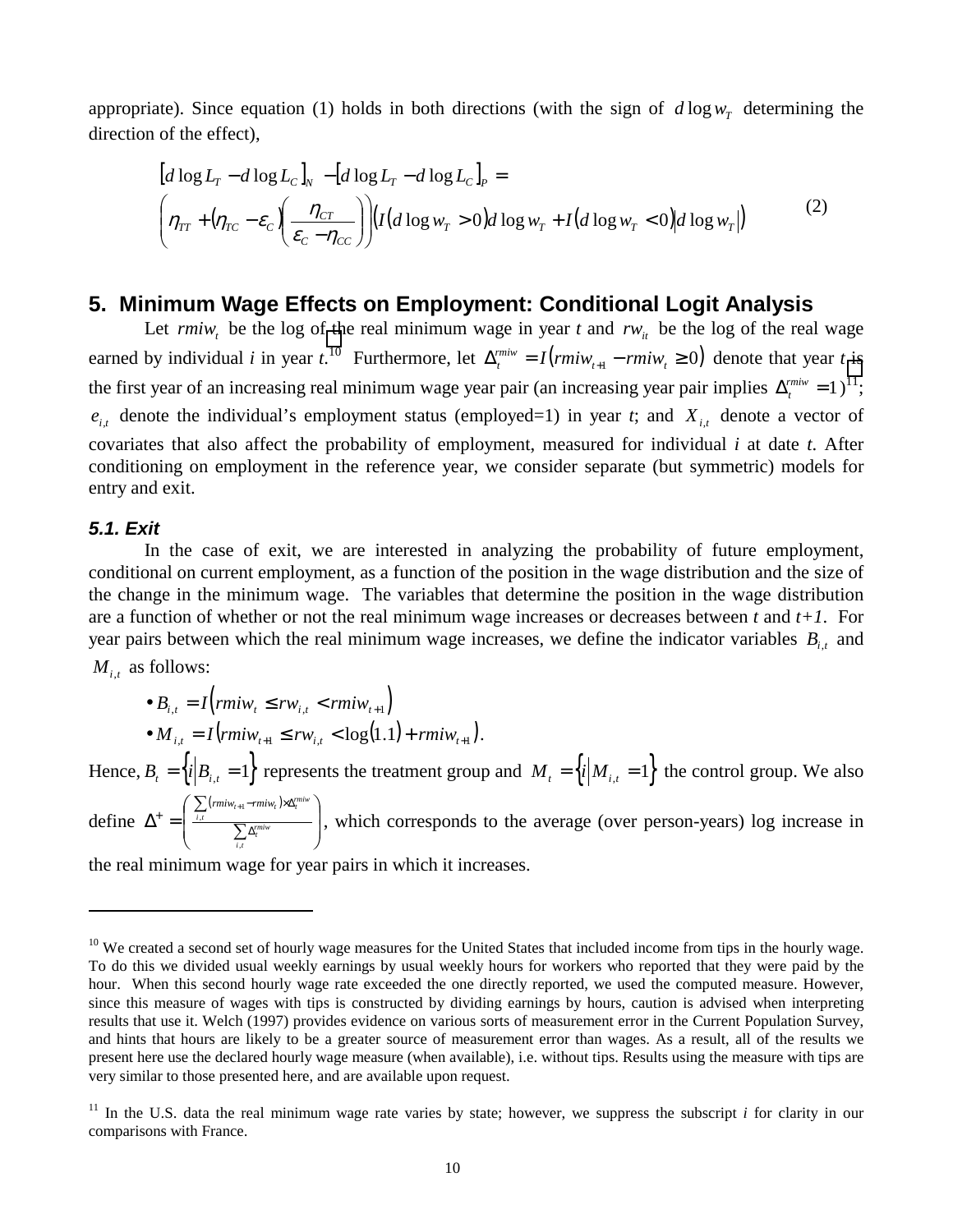Our first model estimates the probability that  $e_{i,t+1} = 1$  given that  $e_{i,t} = 1$ , where *t* is the first year of an increasing minimum wage pair. The functional form is

$$
\Pr\left[e_{i,t+1} = 1 | e_{i,t} = 1, \Delta_t^{miv} = 1\right] = \Lambda \left(\begin{array}{l} X_{i,t} \beta \\ + b \times B_{i,t} \times (rmiw_{t+1} - rmiw_t) \\ + m \times M_{i,t} \times (rmiw_{t+1} - rmiw_t) \end{array}\right),\tag{3}
$$

where  $\Lambda$  is the standard logistic function. Equation (3) is the natural experiment for the exit model associated with increasing minimum wage rate. The results are reported in Tables 1 and 2 (for men and women, respectively).

For year pairs between which the real minimum wage decreases, the definitions of  $B_{i,t}$  and  $M_{i,t}$ provided above are no longer valid. We redefine the indicator variables  $B_{i,t}$  and  $M_{i,t}$  as follows:

$$
\bullet B_{i,t} = I\left(rmiw_t \le rw_{i,t} < rmiw_t + \Delta^+\right) \\
\bullet M_{i,t} = I\left(rmiw_t + \Delta^+\le rw_{i,t} < \log(1.1) + rmiw_t + \Delta^+\right).
$$

Using these definitions, we estimate a similar model in years of decreasing real minimum wage year pairs:

$$
\Pr\left[e_{i,t+1} = 1 | e_{i,t} = 1, \Delta_t^{miv} = 0\right] = \Lambda \left(\begin{array}{l} X_{i,t} \beta \\ + b \times B_{i,t} \times | rmiw_{t+1} - rmiw_t| \\ + m \times M_{i,t} \times | rmiw_{t+1} - rmiw_t| \end{array}\right). \tag{4}
$$

Equation (4) corresponds to the pseudo-experiment for the exit model associated with the decreasing minimum wage rate. The results are also reported in Tables 1 and 2 (for men and women, respectively).

Our first difference-in-difference estimator assumes symmetric adjustment to increases and decreases in the real minimum wage, although of opposite sign (see equation S2). By pooling all year pairs for which  $e_{i,t} = 1$  and allowing the sign of the wage change to determine the direction of the effect, we arrive at the estimating equation:

$$
\Pr[e_{i,t+1} = 1 | e_{i,t} = 1] = \Lambda \left( \frac{X_{i,t} \beta}{+ b \times B_{i,t} \times (rmiw_{t+1} - rmiw_t)} \right),
$$
\n
$$
+ m \times M_{i,t} \times (rmiw_{t+1} - rmiw_t) \right),
$$
\n(5)

The results of equation (5) are reported in Tables 5 and 6 (for men and women, respectively).

A more general version of equation (5) includes indicator variables for the position in the wage distribution:

$$
\Pr[e_{i,t+1} = 1 | e_{i,t} = 1] = \Lambda \begin{pmatrix} X_{i,t} \beta + b_0 B_{i,t} + m_0 M_{i,t} \\ + b \times B_{i,t} \times (r m i w_{t+1} - r m i w_t) \\ + m \times M_{i,t} \times (r m i w_{t+1} - r m i w_t) \end{pmatrix}.
$$
\n(6)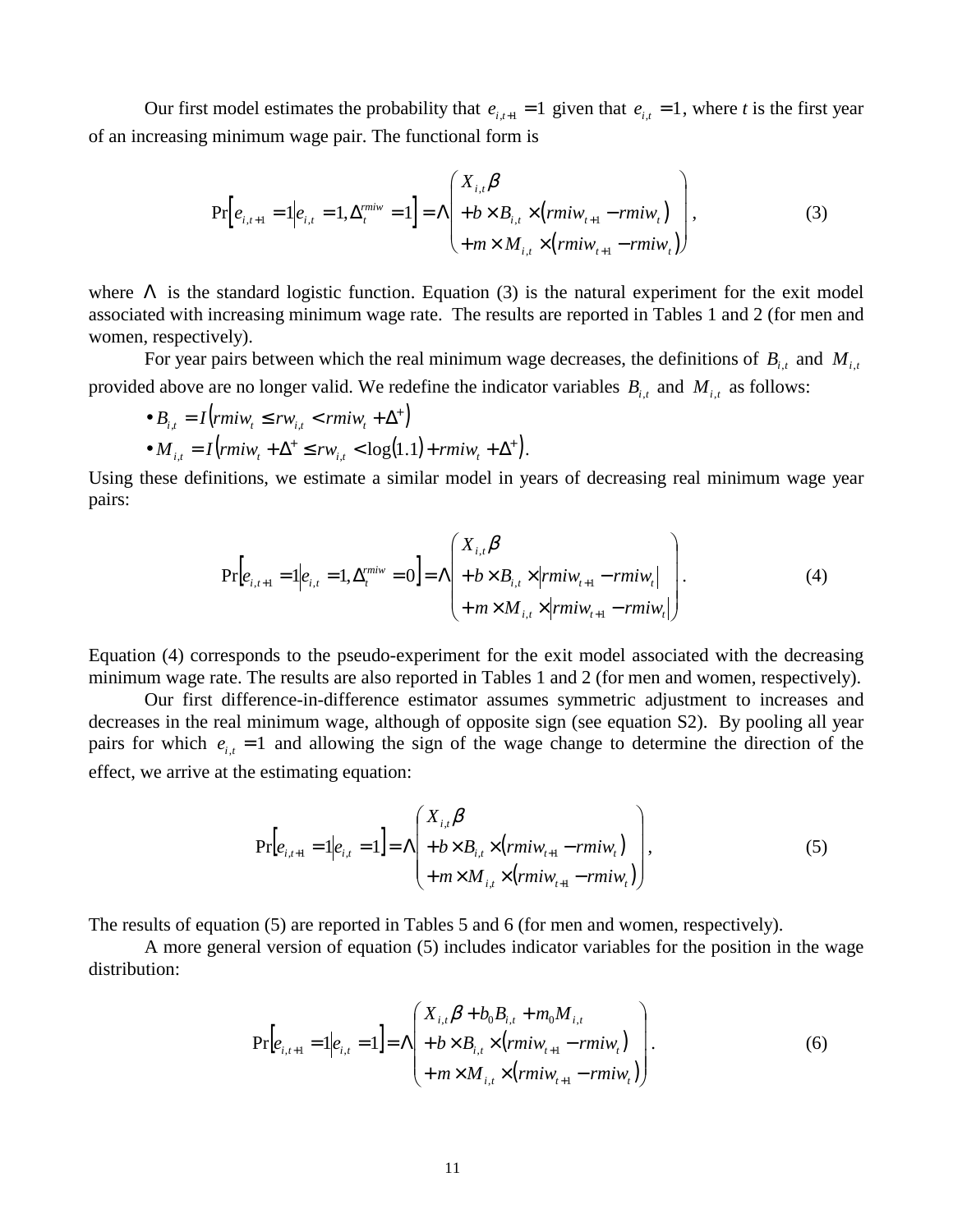The results of equation (6) are reported in Tables 9 and 10 (for men and women, respectively). The identification of  $b_0$  separately from *b*, as well as the identification of  $m_0$  separately from *m*, relies on sufficient variation in  $(rmi_{r_H} - rmi_{r_H})$ . Given that this term is positive when  $\Delta_t^{mmi_{r}} = 1$  and negative otherwise, all of the coefficients in equation (6) should be identified. There is insufficient variation in  $\binom{rmiw_{i+1} - rmiw_i}{k}$  to identify  $B_{i,t}$  and  $M_{i,t}$  in equations (3) and (4).

An extended version of equation (2), with separate coefficients for increases and decreases in the minimum wage, produces two asymmetric exit models:

$$
\Pr[e_{i,t+1} = 1 | e_{i,t} = 1] = \Lambda \begin{pmatrix} X_{i,t} \beta \\ +b^{inc} \times B_{i,t} \times (rmiw_{t+1} - rmiw_t) \times \Delta_t^{minv} \\ + m^{inc} \times M_{i,t} \times (rmiw_{t+1} - rmiw_t) \times \Delta_t^{minv} \\ + b^{dec} \times B_{i,t} \times |rmiw_{t+1} - rmiw_t| \times (1 - \Delta_t^{minv}) \\ + m^{dec} \times M_{i,t} \times |rmiw_{t+1} - rmiw_t| \times (1 - \Delta_t^{minv}) \end{pmatrix},
$$
\n(7)

and

$$
\Pr[e_{i,t+1} = 1 | e_{i,t} = 1] = \Lambda \begin{pmatrix} X_{i,t} \beta + b_0 B_{i,t} + m_0 M_{i,t} \\ + b^{inc} \times B_{i,t} \times (rmiw_{t+1} - rmiw_t) \times \Delta_t^{miw} \\ + m^{inc} \times M_{i,t} \times (rmiw_{t+1} - rmiw_t) \times \Delta_t^{rmiw} \\ + b^{dec} \times B_{i,t} \times |rmiw_{t+1} - rmiw_t| \times (1 - \Delta_t^{rmiw}) \\ + m^{dec} \times M_{i,t} \times |rmiw_{t+1} - rmiw_t| \times (1 - \Delta_t^{rmiw}) \end{pmatrix} .
$$
\n(8)

Equation (7) generalizes equation (5) and equation (8) generalizes equation (6). The results for equation (7) are reported in Tables 5 and 6 (for men and women, respectively). The results for equation (8) are reported in Tables 9 and 10 (for men and women, respectively).

#### *5.2. Entry*

Entry models consider the probability of previous employment, conditional on current employment as a function of the individual's position in the wage distribution and the size of the change in the minimum wage. As before, the variables that determine the position in the wage distribution are a function of whether or not the real minimum wage increases or decreases between *t* and *t+1*. For year pairs between which the real minimum wage decreases, we define the indicator variables  $B_{i,t+1}$  and  $M_{i,t+1}$  as follows:

• 
$$
B_{i,t+1} = I(rmiw_{t+1} \le rw_{i,t+1} < rmiw_t)
$$
  
\n•  $M_{i,t+1} = I(rmiw_t \le rw_{i,t+1} < \log(1.1) + rmiw_t).$ 

Hence,  $B_{t+1} = \left\{ i \middle| B_{i,t+1} = 1 \right\}$  represents the treatment group and  $M_{t+1} = \left\{ i \middle| M_{i,t+1} = 1 \right\}$  the control group. We define  $\left( \textit{rmiw}_{t} - \textit{rmiw}_{t+1} \right) \times \left( 1 - \Delta_t^{\textit{rmiw}} \right)$  $\left(1-\Delta_t^{m i w}\right)$  $\overline{\phantom{a}}$ - $\backslash$  $\mathsf{I}$  $\mathsf{I}$  $\setminus$ ſ  $\overline{\Sigma}$  $\overline{\Sigma}$  $\Delta^{-} = \begin{array}{c} \frac{i,t}{2} & \sqrt{1-\Delta} \end{array}$  $\Bigg( \sum_{i,t} (r m i w_t - r m i w_{t+1}) \times (1-\Delta$ *i t rmiw t*  $\sum_{i,t} (rmiw_t - rmiw_{t+1}) \times (1 - \Delta_t^{rmiw_t})$ ,  $\sum_{t}$  (*mw<sub>t</sub>*-*rmw<sub>t+1</sub>*) 1 1 , which corresponds to the average (over person-years) log

decrease in the real minimum wage for year pairs in which it declines.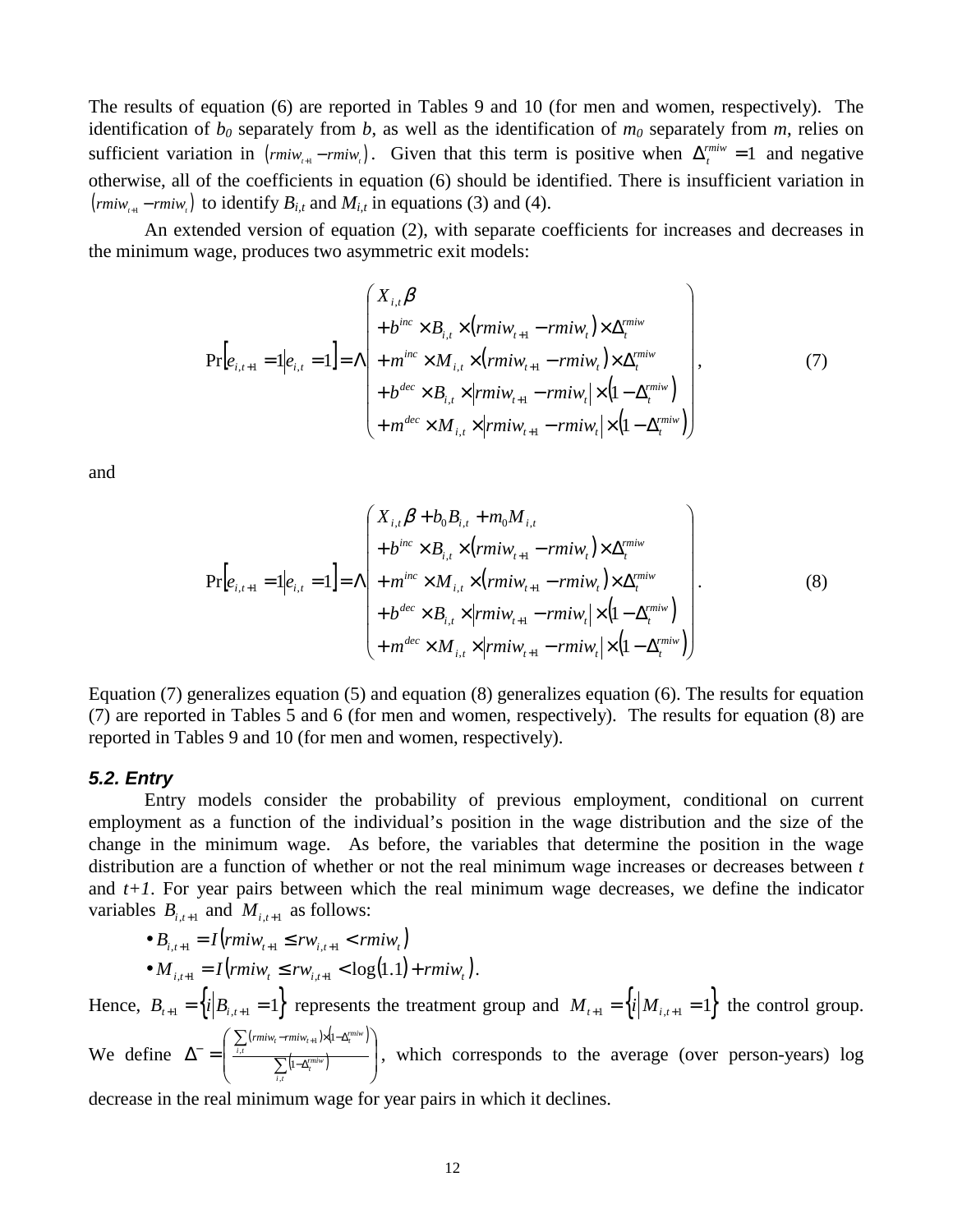Our first entry model estimates the probability that  $e_{i,t} = 1$  given  $e_{i,t+1} = 1$ , where  $t+1$ corresponds to the second year of a decreasing minimum wage year pair. The functional form is

$$
\Pr\left[e_{i,t} = 1 | e_{i,t+1} = 1, \Delta_i^{m i w} = 0\right] = \Lambda \left(\begin{aligned} X_{i,t+1} & \beta \\ + & b \times B_{i,t+1} \times (r m i w_t - r m i w_{t+1}) \\ + & m \times M_{i,t+1} \times (r m i w_t - r m i w_{t+1}) \end{aligned}\right). \tag{9}
$$

Equation (9) corresponds to the entry model natural experiment. The results are reported in Tables 3 and 4 (for men and women, respectively).

In the case of entry, for year pairs between which the real minimum wage increases, the definitions used above of  $B_{i,t+1}$  and  $M_{i,t+1}$  are again no longer valid. Thus we redefine the indicator variables  $B_{i,t+1}$  and  $M_{i,t+1}$  as follows:

• 
$$
B_{i,t+1} = I\left(rmiw_{t+1} \le rw_{i,t+1} < rmiw_{t+1} + \Delta^-\right)
$$
  
\n•  $M_{i,t+1} = I\left(rmiw_{t+1} + \Delta^-\le rw_{i,t+1} < \log(1.1) + rmiw_{t+1} + \Delta^-\right).$ 

Using these definitions, we estimate a similar logit model in years of increasing real minimum wage year pairs:

$$
\Pr\left[e_{i,t} = 1 | e_{i,t+1} = 1, \Delta_t^{miv} = 1\right] = \Lambda \left(\begin{array}{l} X_{i,t+1} \beta \\ + b \times B_{i,t+1} \times | rmiw_t - rmiw_{t+1} | \\ + m \times M_{i,t+1} \times | rmiw_t - rmiw_{t+1} | \end{array}\right).
$$
\n(10)

Equation (10) corresponds to the pseudo-experiment for the entry model associated with the increasing minimum wage rate. The results are also reported in Tables 3 and 4 (for men and women, respectively).

Our second difference-in-difference estimator assumes symmetric adjustment to increases and decreases in the real minimum wage, although of opposite sign (see equation S2). By pooling all year pairs for which  $e_{i,t+1} = 1$  and allowing the sign of the wage change to determine the direction of the effect, we arrive at the estimating equation:

$$
\Pr[e_{i,t} = 1 | e_{i,t+1} = 1] = \Lambda \begin{pmatrix} X_{i,t+1} \beta \\ + b \times B_{i,t+1} \times (rmiw_t - rmiw_{t+1}) \\ + m \times M_{i,t+1} \times (rmiw_t - rmiw_{t+1}) \end{pmatrix} .
$$
\n(11)

The results of equation (11) are reported in Tables 7 and 8 (for men and women, respectively).

A more general version of equation (11) includes indicator variables for the position in the wage distribution:

$$
\Pr[e_{i,t} = 1 | e_{i,t+1} = 1] = \Lambda \begin{pmatrix} X_{i,t+1} \beta + b_0 B_{i,t+1} + m_0 M_{i,t+1} \\ + b \times B_{i,t+1} \times (r m i w_t - r m i w_{t+1}) \\ + m \times M_{i,t+1} \times (r m i w_t - r m i w_{t+1}) \end{pmatrix}.
$$
\n(12)

The results of equation (12) are reported in Tables 11 and 12 (for men and women, respectively).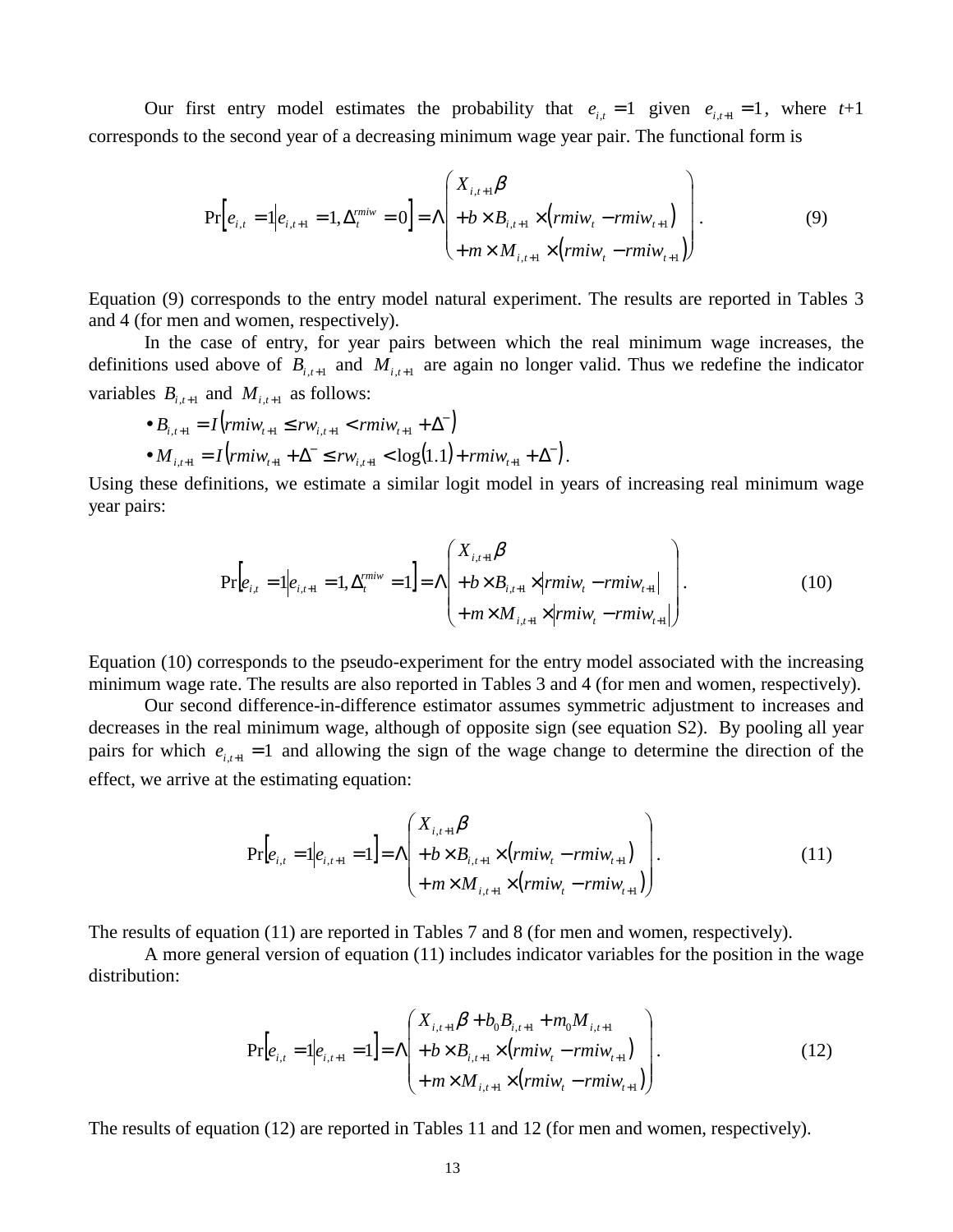An extended version of equation (2), with separate coefficients for increases and decreases in the minimum wage, produces two asymmetric exit models:

$$
\Pr[e_{i,t} = 1 | e_{i,t+1} = 1] = \Lambda \begin{pmatrix} X_{i,t+1} \beta \\ + b^{dec} \times B_{i,t+1} \times (rmiw_t - rmiw_{t+1}) \times (1 - \Delta_t^{minv}) \\ + m^{dec} \times M_{i,t+1} \times (rmiw_t - rmiw_{t+1}) \times (1 - \Delta_t^{minv}) \\ + b^{inc} \times B_{i,t+1} \times |rmiw_t - rmiw_{t+1}| \times \Delta_t^{rmiw} \\ + m^{inc} \times M_{i,t+1} \times |rmiw_t - rmiw_{t+1}| \times \Delta_t^{rmiw} \end{pmatrix}.
$$
 (13)

and

$$
\Pr[e_{i,t} = 1 | e_{i,t+1} = 1] = \Lambda \begin{pmatrix} X_{i,t+1} \beta + b_0 B_{i,t+1} + m_0 M_{i,t+1} \\ + b^{dec} \times B_{i,t+1} \times (rmiw_t - rmiw_{t+1}) \times (1 - \Delta_t^{minv}) \\ + m^{dec} \times M_{i,t+1} \times (rmiw_t - rmiw_{t+1}) \times (1 - \Delta_t^{minv}) \\ + b^{inc} \times B_{i,t+1} \times |rmiw_t - rmiw_{t+1}| \times \Delta_t^{minv} \\ + m^{inc} \times M_{i,t+1} \times |rmiw_t - rmiw_{t+1}| \times \Delta_t^{minv} \end{pmatrix} .
$$
 (14)

Equation (13) generalizes equation (11) and equation (14) generalizes equation (12). The results for equation (13) are reported in Tables 7 and 8 (for men and women, respectively). The results for equation (14) are reported in Tables 11 and 12 (for men and women, respectively).

#### **6. Discussion of the Results**

In all our tables we report only the coefficients and elasticities on the key real minimum wage rate variables. The differences in elasticities reported in the tables are contrasts of partial elasticities based on the formulas:

$$
\begin{aligned} \text{Difference in exit elasticities} &= \frac{\partial \ln \Pr[e_{t+1} = 1 \mid e_t = 1, rmiw_t, rmiw_{t+1}, B_t = 1]}{\partial \ln rmiw_{t+1}} \\ &- \frac{\partial \ln \Pr[e_{t+1} = 1 \mid e_t = 1, rmiw_t, rmiw_{t+1}, M_t = 1]}{\partial \ln rmiw_{t+1}} \end{aligned}
$$

$$
\text{Difference in entry elasticities} = \frac{\partial \ln \Pr[e_i = 1 | e_{t+1} = 1, rmiw_t, rmiw_{t+1}, B_t = 1]}{\partial \ln rmiw_{t+1}} - \frac{\partial \ln \Pr[e_t = 1 | e_{t+1} = 1, rmiw_t, rmiw_{t+1}, M_t = 1]}{\partial \ln rmiw_{t+1}}
$$

Both formulas are evaluated at the sample means of the exit and entry rates for the treatment and control groups.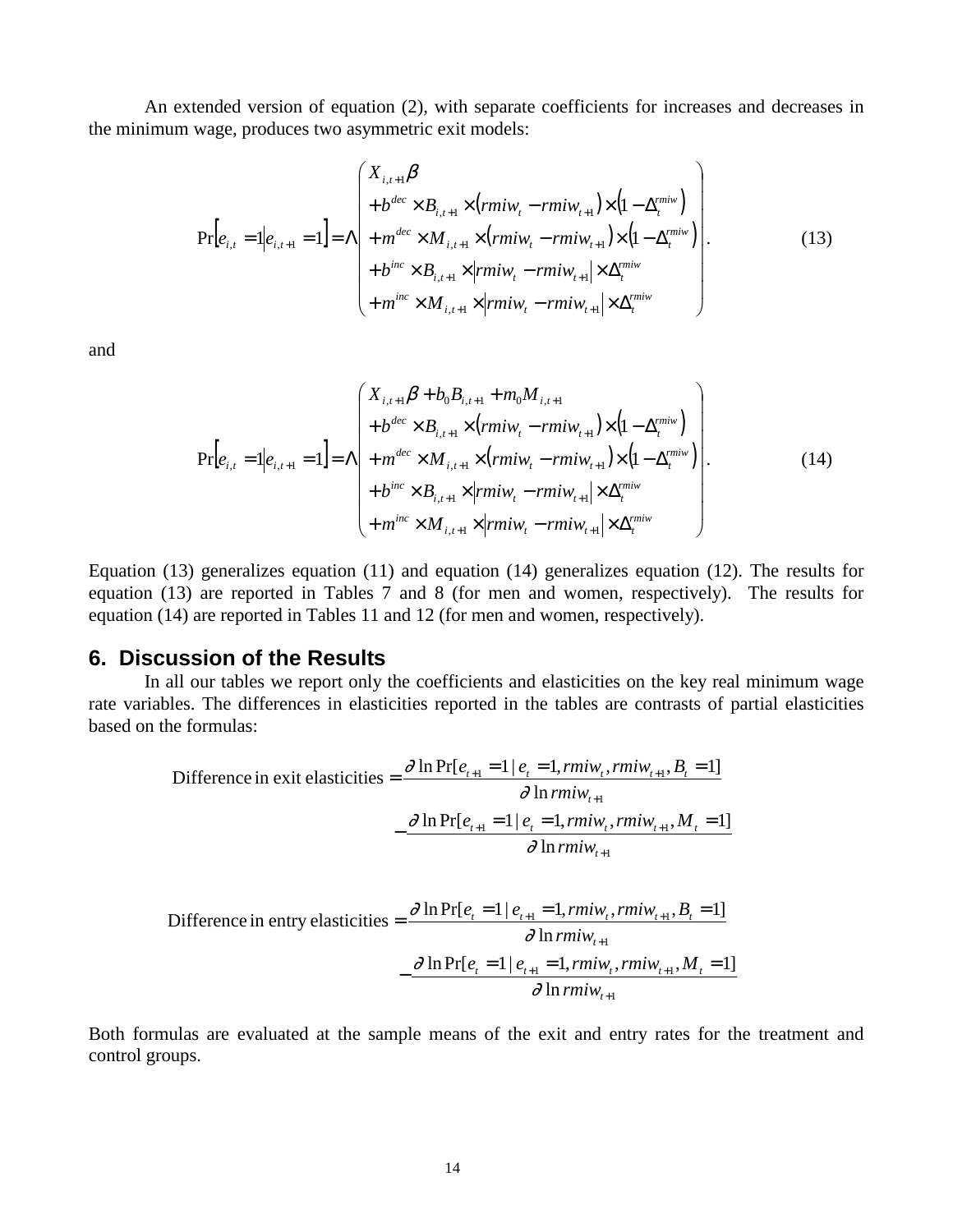#### *6.a. Exit*

Tables 1 and 2 present the basic results of our exit model for men and women, respectively, distinguishing between pairs of years when the real minimum wage increases and pairs of years when it decreases. For increasing real minimum wage year pairs, we are estimating equation (3), while for decreasing real minimum wage year pairs, we estimate equation (4). We report only the coefficients and elasticities on the key real minimum wage variables.

These two tables show a result that is common to all of our analyses—namely, that the French minimum wage laws result in substantial employment loss while the American laws do not. For men (Table 1) the natural experiment estimate of the exit elasticity of subsequent employment with respect to the real minimum wage rate is essentially zero (0.0105±0.4001) whereas the comparable estimate for French men is substantial  $(-1.9672\pm 0.7598)$ . The exit elasticity in the natural experiment may be  $\backslash$ ſ  $\backslash$ ſ

interpreted as an estimate of  $(\eta_{TT} + (\eta_{TC} - \varepsilon_c)) \frac{\eta_{CT}}{\eta_{CT}} | + u_T - u_C$ *C CC*  $\mathcal{L}_{TT}$  +  $\left(\eta_{TC} - \varepsilon_c\right) \left| \frac{\eta_{CT}}{\varepsilon - n} \right| \left| + u_T - u\right|$ -  $\overline{\phantom{a}}$ l  $\overline{\phantom{a}}$ -  $\overline{\phantom{a}}$ l  $\eta_{TT}$  +  $(\eta_{TC} - \varepsilon_c) \left( \frac{\eta_{CT}}{\varepsilon_c - \eta_{CC}} \right)$  +  $u_T$  –  $u_C$ . The pseudo-experiment estimate

of the difference in exit elasticities for American men is -0.3631±0.2722 and the comparable estimate for French men is 0.3136±0.3116. The pseudo-experimental differences in exit elasticities can be interpreted as an estimate of  $u_T - u_C$ . Finally, we apply the difference-in-difference estimator. For American men the resulting contrast in exit elasticities is 0.3736±0.4839, which is essentially zero. For French men the contrast is -2.2809±0.8212, a very substantial estimate. The difference-in-difference

estimator provides a direct estimate of 
$$
\left(\eta_{TT} + (\eta_{TC} - \varepsilon_c) \left( \frac{\eta_{CT}}{\varepsilon_c - \eta_{CC}} \right) \right)
$$
, which is the sum of  $\eta_{TT}$ , the

Hicks-Allen own elasticity of demand for the treatment group (those subject to the increase in the minimum wage rate) and a term whose sign depends upon the difference between the Hicks-Allen elasticity of demand for the treatment group with respect to the wage rate of the control group,  $\eta_{TC}$ , which is positive provided that the treatments and controls are demand substitutes, and the Allen elasticity of supply,  $\varepsilon_c$ , for the control group. The magnitude of the departure of the estimated exit elasticity from the own elasticity of demand for the treatment group also depends upon the ratio

 $\overline{\phantom{a}}$ -  $\backslash$  $\overline{\phantom{a}}$ l ſ  $\overline{\phantom{a}}$ -  $\backslash$  $\overline{\phantom{a}}$ l ſ  $C_C - \eta_{CC}$ *CT*  $\left(\frac{\eta_{CT}}{\varepsilon_c - \eta_{CC}}\right)$ , which must be positive. Table 1 shows that  $\eta_{TT}$  dominates the result for France but for

the U.S. the cross-elasticity of demand,  $\eta_{TC}$ , must dominate the elasticity of supply,  $\varepsilon_c$  in order for the difference between them to be positive. The results for women are shown in Table 2. Going directly to the difference-in-difference estimator, we find that American women are essentially unaffected by changes in the minimum wage rate  $(0.0821\pm 0.3517)$ . On the other hand, French women are strongly affected by changes in the minimum wage rate (-1.5350±0.5747).

Consider next the specification that pools both increases and decreased in the real minimum wage rate. This specification estimates equation (5), with pooled symmetric effects, and equation (7), with asymmetric effects. The results are presented in Tables 5 and 6 (for men and women, respectively). When applying equation (5), the difference-in-difference estimator is produced directly by using the difference in coefficients or elasticities. For American men the difference in exit elasticities is 0.1730±0.2254, which is essentially zero. For French men this difference is -0.4041±0.2506, which is smaller than the estimate presented in Table 1 but still substantially negative. For American women (Table 6) the difference in exit elasticities is 0.2027±0.1719, again essentially zero, whereas for French women we find -0.2983±0.1997, again smaller than in Table 2 but still substantially negative. When we allow for asymmetry in the response, we can again calculate the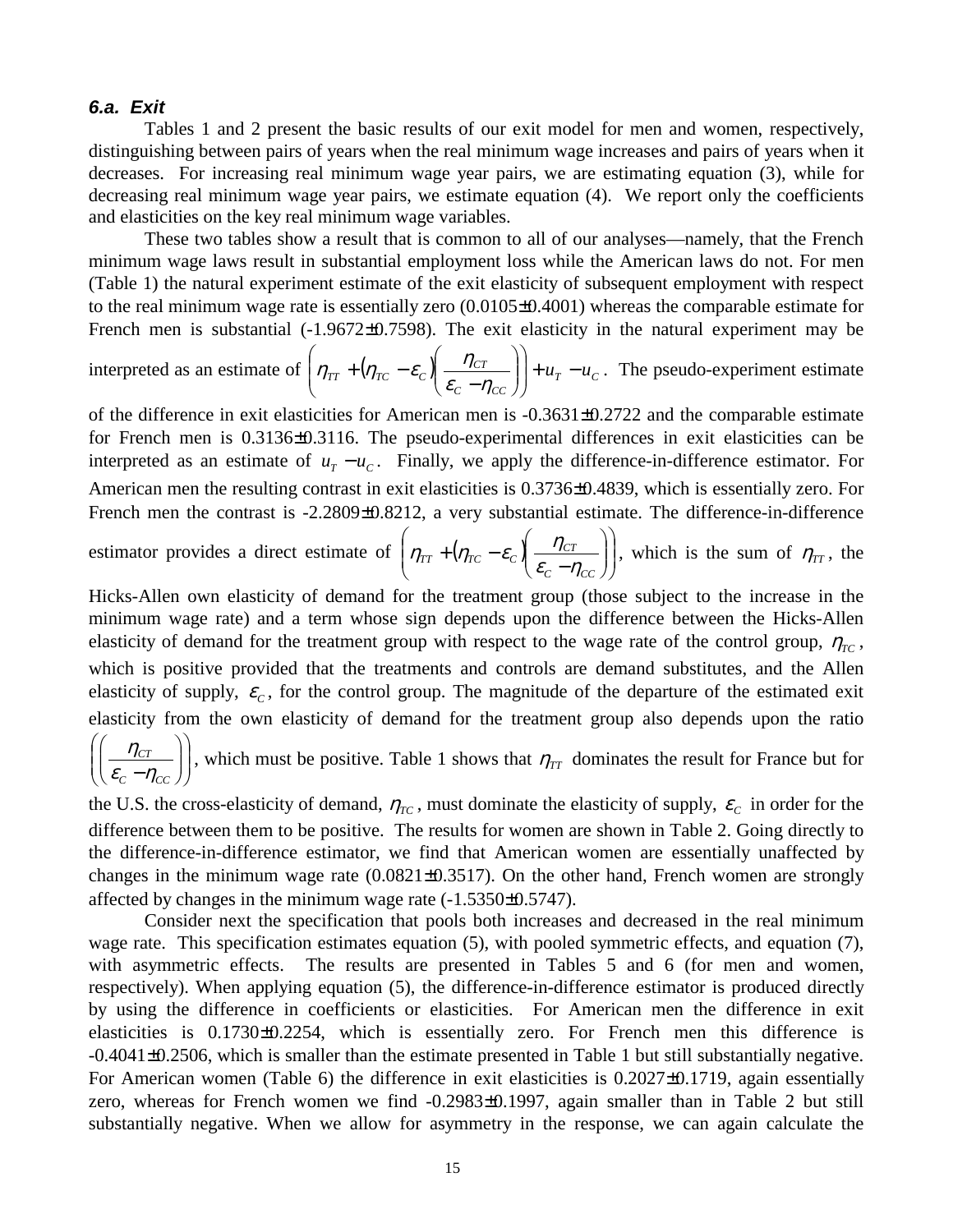difference-in-difference estimator of the exit elasticities. For American men we find 0.2647±0.5277, again near zero, whereas for French men we have-1.6790±0.9569, substantially negative. For American women the asymmetric estimator gives  $0.1501\pm0.3892$ , again essentially zero, and for the French women we have -1.2945±0.7749, substantially negative. The asymmetric results are very similar to those presented in Tables 1 and 2, which implicitly allowed asymmetry in the response.

Finally, we present in Tables 9 and 10 estimates of the exit elasticities based upon equations (6) and (8). These estimates allow for a direct effect of being in the "Between" or "Marginal" groups on the conditional probability of exiting employment. These results are essentially identical to those presented in Tables 5 and 6 for the United States and for the symmetric French estimates. The asymmetric French results are less precisely estimated. The separate identification of a main effect for the treatment and control groups as well as an interaction effect with the change in the minimum wage rate requires sufficient variation in the change in the minimum wage rate across years (recall that there is also an unrestricted year effect in the model). In the United States, the variation in state minimum wage rates contributes to this identification; however, in France, there must be sufficient year-to-year variability in the changes of the national minimum wage rate. Our results indicate that this year-to-year variability may not be sufficient to well-identify the asymmetric estimator for France.

#### *6.b. Entry*

Tables 3 and 4 present the basic results of our entry model for men and women, respectively, distinguishing between pairs of years when the real minimum wage decreases and pairs of years when it increases. For decreasing real minimum wage year pairs, we are estimating equation (9), while for increasing real minimum wage year pairs, we estimate equation (10). We report only the coefficients and elasticities on the key real minimum wage variables.

These two tables show a result that is common to all of our analyses—namely, that neither the French minimum wage tax subsidies nor the American real minimum wage decreases clearly facilitate entry. Since the interpretation of the entry elasticity components is identical to the exit model discussion, we discuss only the difference-in-difference estimator. For American men the contrast in entry elasticities is -0.2705±0.4634, which is essentially zero. For French men the contrast is 0.2499±0.9775, again, essentially zero. Since the difference-in-difference estimator provides a direct

estimate of  $\left| \eta_{TT} + (\eta_{TC} - \varepsilon_C) \right| \frac{\eta_{CT}}{\varepsilon - n} \right|$ -  $\backslash$  $\overline{\phantom{a}}$ l ſ  $\overline{\phantom{a}}$ -  $\backslash$  $\overline{\phantom{a}}$ l ſ  $+\left(\eta_{TC}-\varepsilon_c\right)\left(\frac{\eta_{CT}}{\varepsilon_c-\eta_{CC}}\right)$  $\mathcal{C}_{TT}$  + ( $\eta_{TC}$  –  $\varepsilon_c$ )  $\frac{\eta_{CT}}{\varepsilon_c - \eta_c}$  $\eta_{TT} + (\eta_{TC} - \varepsilon_c)$   $\frac{\eta_{CT}}{\eta_{CT}}$ , the results show that neither part clearly dominates. The

results for women are shown in Table 4. Going directly to the difference-in-difference estimator, we find that American women are essentially unaffected by changes in the minimum wage rate  $(-0.2770 \pm 0.3951)$  as are French women  $(-0.0710 \pm 0.5509)$ .

Consider next the specification that pools both increases and decreased in the real minimum wage rate. This specification estimates equation (11), with pooled symmetric effects, and equation (13), with asymmetric effects. The results are presented in Tables 7 and 8 (for men and women, respectively). When applying equation (11), the difference-in-difference estimator is produced directly by using the difference in coefficients or elasticities. The analysis periods for the American data are identical to the periods used in the comparable exit tables. However, for Tables 7, 8, 11, and 12 we consider a different set of years for the French data. When we used the same year pairs as in Tables 3 and 4 for the analysis of the pooled French data, our estimates were essentially identical to those in Tables 3 and 4. We decided to focus the pooled French analysis on the years that followed the large tax subsidies for employers of minimum wage workers that were enacted in the mid-1990s. We remind the reader that the real minimum wage rate cannot fall in France (by law). Our declining equivalent real minimum wage rate results from the effects of these tax subsidies on the cost of employing a minimum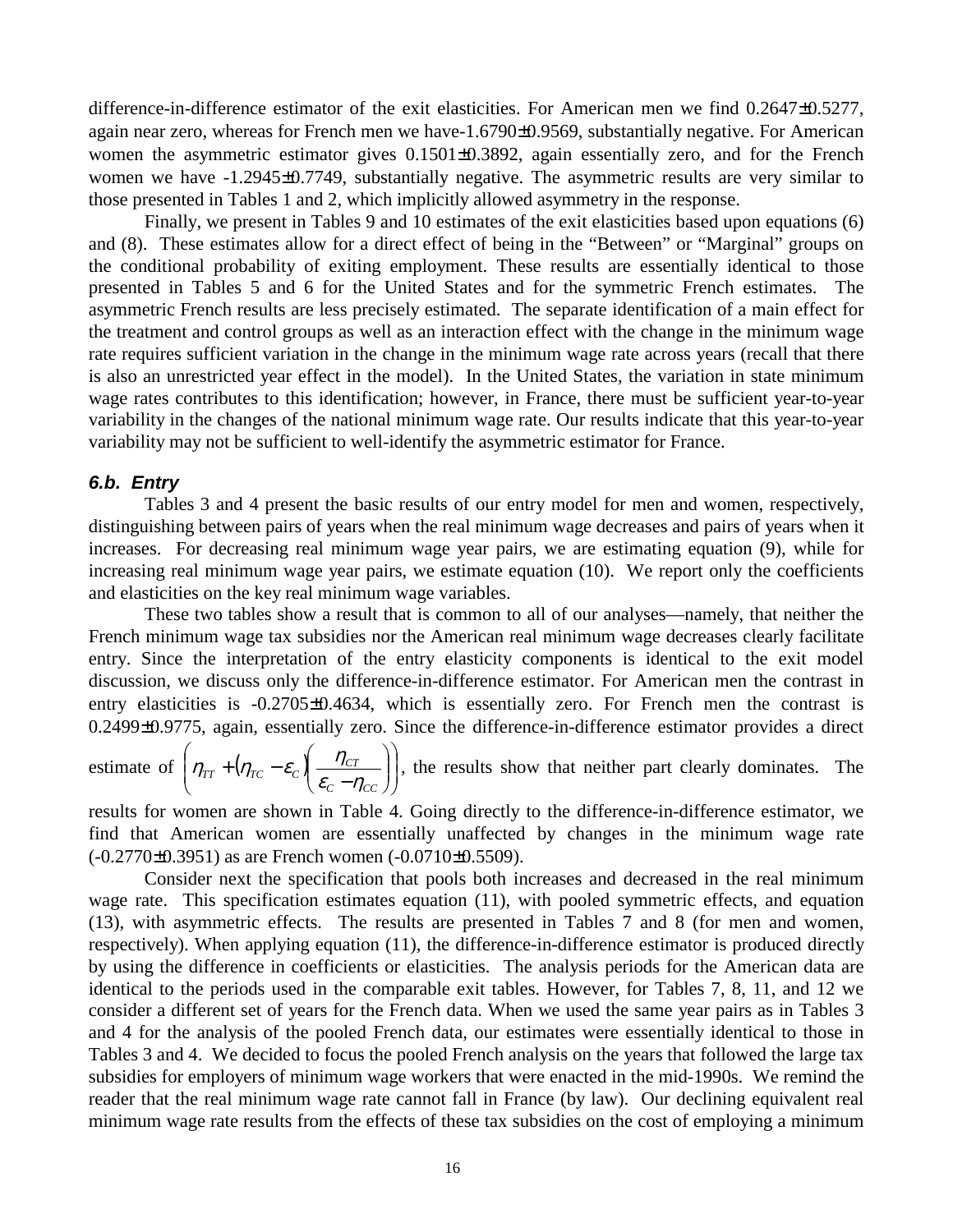wage worker. These subsidies began in 1993 and, as Figure 2 shows, produced decreases in the cost of employing a minimum wage worker for the pairs 1993-1994 and 1995-1996, of which 1995-1996 was much larger.

Considering the pooled analysis in Table 7, the estimated difference in entry elasticities for American men is -0.3391±0.2368, which is small but clearly negative. For French men this difference is -0.4596±0.3499, which is also small but still negative. For American women (Table 8) the difference in entry elasticities is -0.5670±0.2108, again clearly negative, whereas for French women we find -0.2998 $\pm$ 0.2621, which is essentially zero. When we allow for asymmetry in the response, we can again calculate the difference-in-difference estimator of the entry elasticities. For American men we find -0.1865±0.5137, essentially zero, whereas for French men we have -0.7004±0.8776, again zero. For American women the asymmetric estimator gives -0.3129±0.4466, again essentially zero, and for the French women we have -1.1412±0.7992, negative but imprecise.

Finally, we present in Tables 11 and 12 estimates of the entry elasticities based upon equations (12) and (14). These estimates allow for a direct effect of being in the "Between" or "Marginal" groups on the conditional probability of entering employment. These results are quite different from those presented in Tables 7 and 8. The entry analysis reveals that there is considerable unmeasured heterogeneity between the treatment and control groups. This is captured by the coefficients on the indicators for "Between" and "Marginal," which are precisely estimated in both countries, in contrast with the results in the exit analysis.

# **7. Conclusion**

By comparing effects of minimum wage movements on workers employed at the minimum with those employed marginally above it, we identify the direct effects of changes in the real minimum wage rate on exits from employment and entry into employment. By constructing an appropriate pseudoexperimental contrast, we identify the heterogeneity in the responses of the individuals employed near the minimum wage rate as compared with those who are marginally above them in the wage distribution. Our difference-in-difference estimator, which removes the estimated heterogeneity from the direct effect of the minimum wage rate is directly interpretable as a function of the demand and supply elasticities associated with the treatment and control groups. We find that exits from employment are not very sensitive to changes in the minimum wage rate in the U.S. whereas in France there is a strong negative effect. Entry into employment is not very sensitive to changes in the minimum wage rate in either country. There is not much difference in the responses of men and women in either country even though more women are paid near the minimum wage rate in both countries.

Even when the conditional exit and entry elasticities are large, the treatment groups are small, 3- 5% of men and 8% of women in both countries. Thus, unconditional elasticities of employment are much lower than our estimated conditional ones. If the relevant policy question concerns the impact of the minimum wage on those individuals most likely to be affected by it (i.e. those currently paid at the minimum wage), our results suggest that there are large negative employment effects on this group in France but not in the United States.

Our results, which are based on direct data evidence from households, are compatible with the results of Card and Krueger (1994, forthcoming), which are based on direct data evidence from American establishments. Kramarz and Philippon (forthcoming) have analyzed the French data for 1990 to 1998, focusing carefully on the effects of targeted payroll tax subsidies on the total labor cost of minimum wage and low-wage workers. Their results, for a period of analysis that contains intervals in which the total labor cost of minimum wage workers rises and falls, are essentially the same as the ones we find here for France.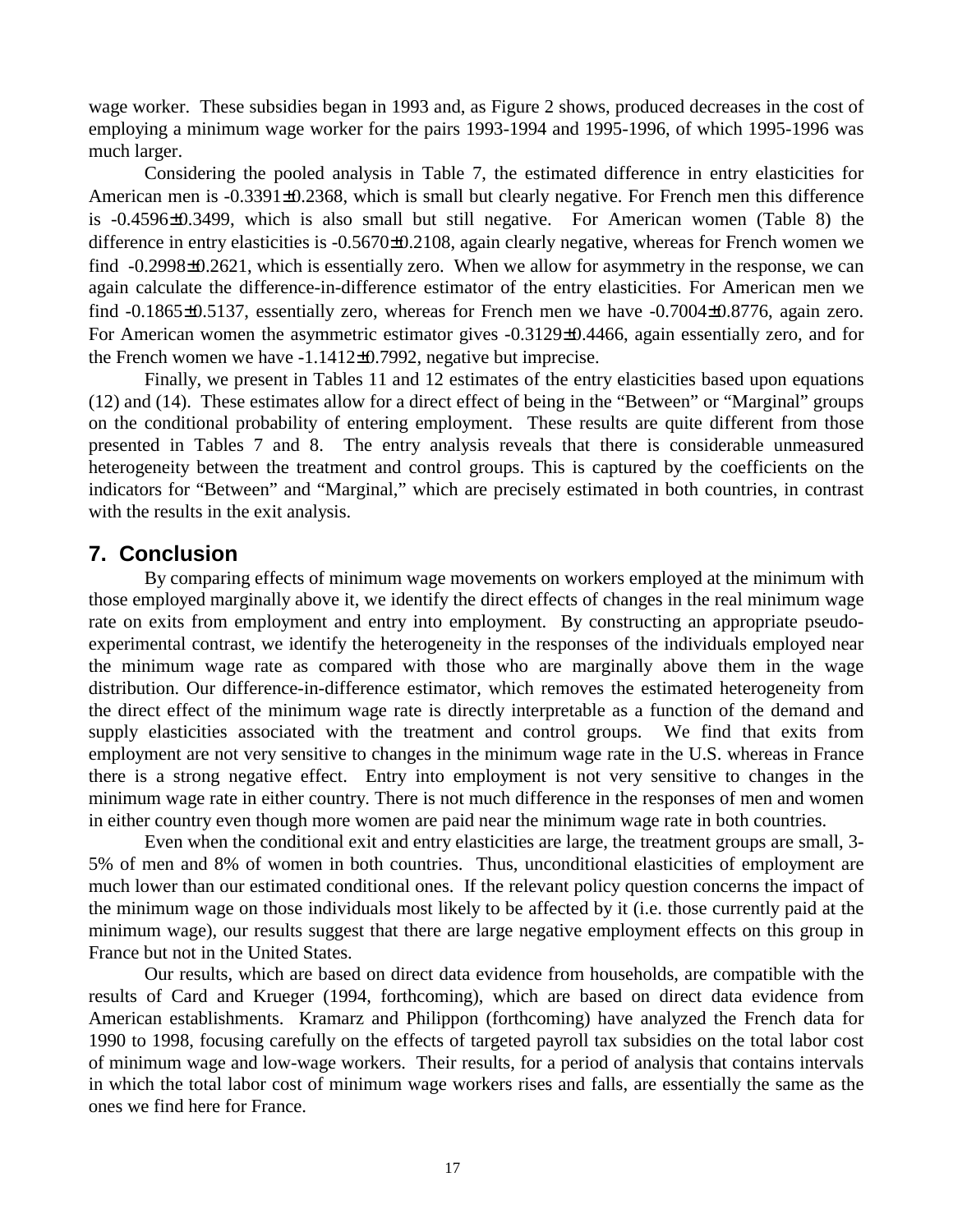Our major contribution to the minimum wage debate consists of carefully analyzing both the direct effects of a change in the real minimum wage and the effects of heterogeneity in the behavior of individuals who are near each other in the wage distribution under circumstances of both increasing and decreasing real minimum wage rates. If a single set of behavioral parameters were able to explain gains and losses of employment surrounding changes in the minimum wage rate, this methodology would have detected it. Because we obtain very different results for the two countries when we study the exit model, it is clear that a single set of demand and supply parameters is not consistent with the data. There is no "employment effect of changing the minimum wage rate," properly defined. Rather, it appears to depend upon the level of the real minimum wage rate inclusive of both employer and employee payroll taxes, which is much higher in France and the direction of the change of the real minimum, which regularly moves up and down in the U.S. but almost always goes up in France.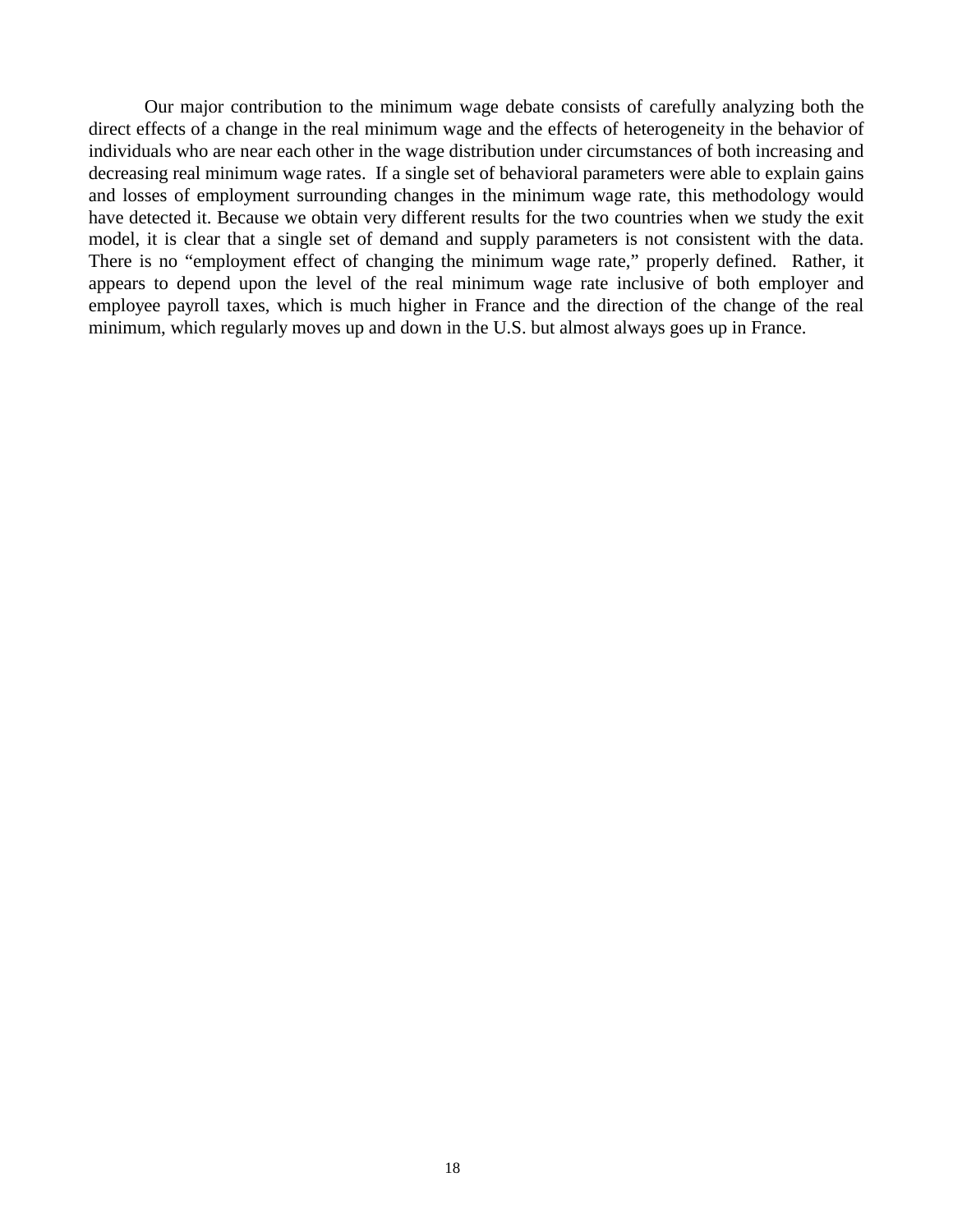## **References**

- Abowd, John M. and Michael Bognanno (1995). "International Differences in Executive and Managerial Compensation" in Richard B. Freeman and Lawrence Katz, eds. *Differences and Changes in Wage Structures* (Chicago: NBER), pp. 67-103.
- Abowd, John M., Patrick Corbel, and Francis Kramarz (1999). "The Entry and Exit of Workers and the Growth of Employment: An Analysis of French Establishments," *Review of Economics and Statistics,* May, pp.170-187.
- Abowd, John M., Francis Kramarz, Thomas Lemieux and David N. Margolis (1999). "Minimum Wages and Youth Employment in France and the United States," in David G. Blanchflower and Richard B. Freeman (eds.) *Youth Unemployment and Joblessness in Advanced Countries* (Chicago: University of Chicago Press), pp. 427-472.
- Bazen, S. and J.P. Martin (1991). "L'impact du salaire minimum sur les salaires et l'emploi en 1994," *Note du Bureau Emploi-Salaires* 95BD4.
- Brown, Charles (1999). "Minimum Wage, Employment and the Distribution of Income," in O. Ashenfelter and D. Card (eds.), *Handbook of Labor Economics*, Vol. 3B (Amsterdam: North-Holland), pp. 2101-2163.
- Brown, Charles, C. Gilroy and A. Kohen (1982). "The effect of the minimum wage on employment and unemployment," *Journal of Economic Literature* , June, pp. 487-528.
- Card, David and Alan Krueger (1994). "Minimum Wages and Employment: A Case Study of the Fastfood Industry in New Jersey and Pennsylvania," *American Economic Review*, September, pp. 772-93.
- Card, David and Alan Krueger (1995). *Myth and Measurement: The New Economics of the Minimum Wage*, (Princeton, NJ: Princeton University Press).
- Card, David and Alan Krueger (forthcoming). "A Reanalysis of the Effect of the New Jersey Minimum Wage Increase on Employment Using *Representative* Payroll Data" *American Economic Review*.
- Currie, Janet and Bruce Fallick (1996). "The Minimum Wage and the Employment of Youth," *Journal of Human Resources*, 31, pp. 404-428.
- DARES, various years, "Liaisons Sociales" (DARES, Ministry of Labor).
- Dolado, Juan, Francis Kramarz, Steven Machin, Alan Manning, David Margolis and Coen Teulings (1996). "The Economic Impact of Minimum Wages in Europe," *Economic Policy*, October, pp. 319-372.

INSEE, various years, "Les Rétrospectives", BMS ( Bulletin Mensuel de Statistiques, INSEE).

INSEE, (1998) "Séries longues sur les Salaires", INSEE Résultats.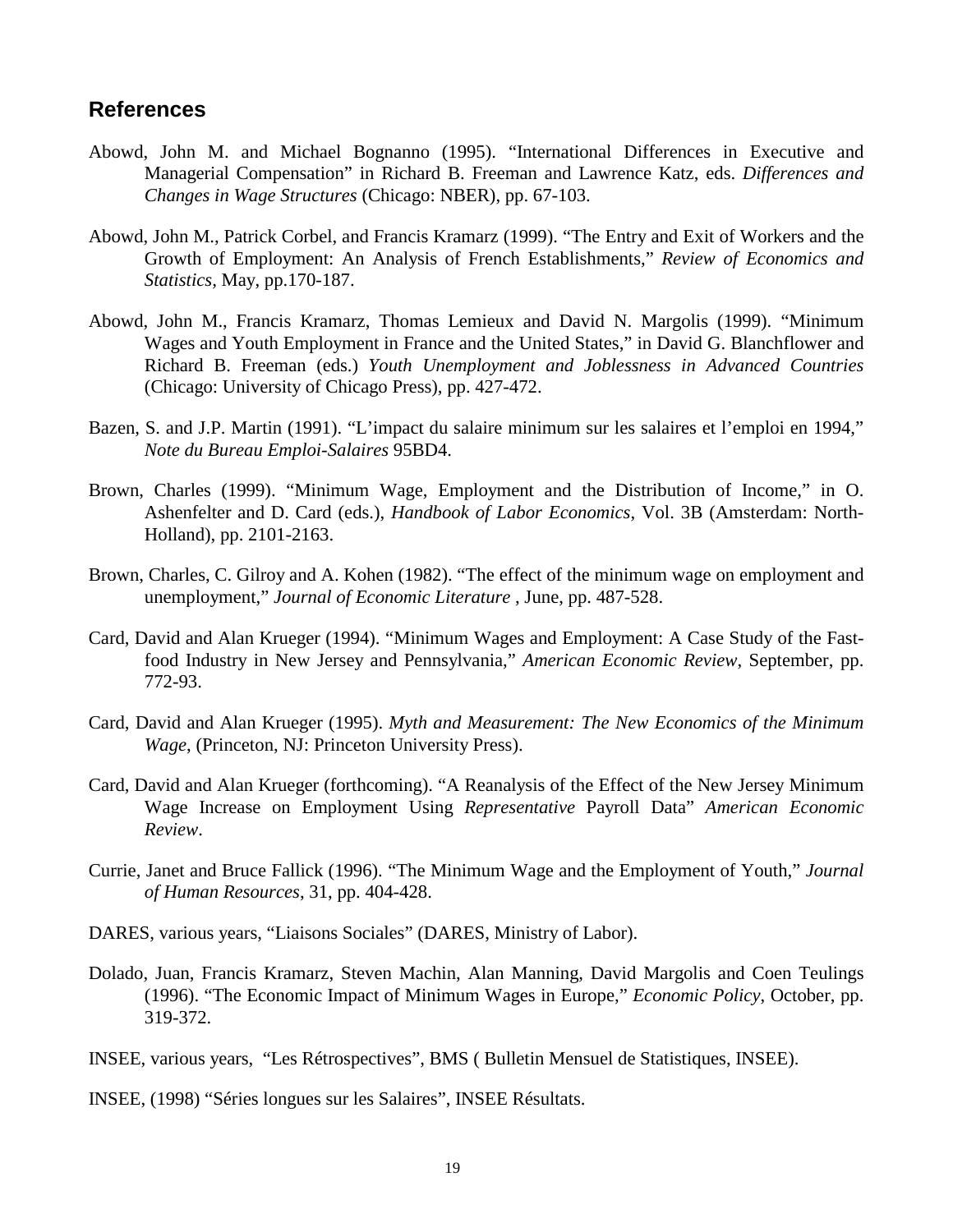- Kramarz, Francis and Thomas Philippon (forthcoming). "The Impact of Differential Payroll Tax Subsidies on Minimum Wage Employment," *Journal of Public Economics*.
- Linneman, Peter (1982). "The economic impacts of minimum wage laws: a new look at an old question," *Journal of the Political Economy*, June, pp. 443-69.
- Margolis, David N. and Denis Fougère (2000). "Moduler les cotisations employeurs à l'assurance chômage : Les expériences de bonus - malus aux Etats-Unis," CREST working paper, March.
- Neumark, David and William Wascher (1992). "Employment Effects of Minimum and Subminimum Wages: Panel Data on State Minimum Wage Laws," *Industrial and Labor Relations Review*, October, pp. 55-81.

Welch, Finis (1997). "Wages and Participation," *Journal of Labor Economics*, January, pp. S77-S103.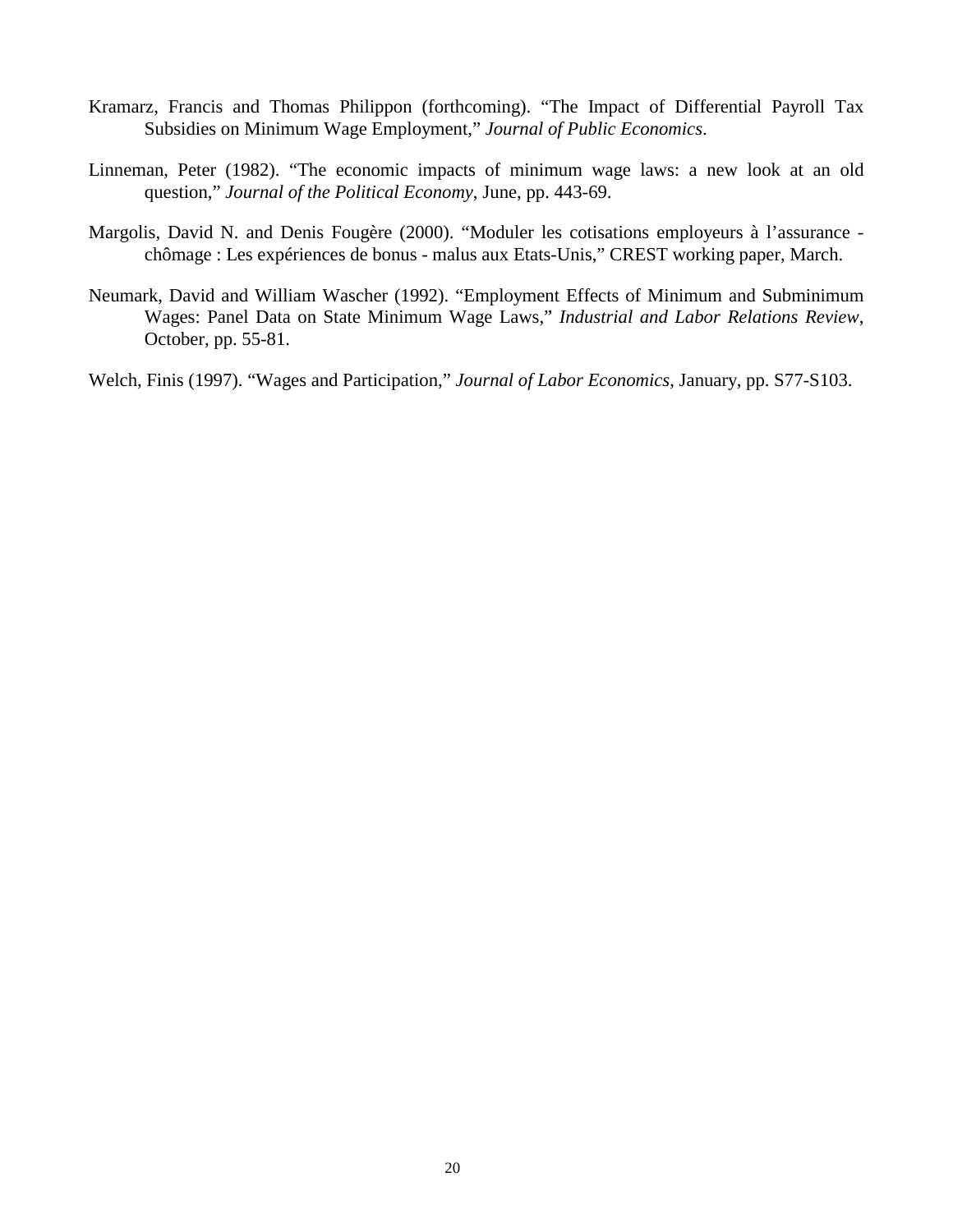|                                                                                           | Table 1     |                           |                        |                           |            |                          |
|-------------------------------------------------------------------------------------------|-------------|---------------------------|------------------------|---------------------------|------------|--------------------------|
| Estimated Effect of Real Minimum Wage Changes On Subsequent Employment Probabilities: Men |             |                           |                        |                           |            |                          |
| <b>Separate Models for Increasing and Decreasing Minimum Wage Year Pairs</b>              | Coefficient | Coefficient<br>Std. Error | $P(Emp_{t+1}=1)$       | Share of<br>Employed at t | Elasticity | Elasticity<br>Std. Error |
| United States - Increasing Real Minimum Year Pairs                                        |             |                           |                        |                           |            |                          |
| Between*( $rmiw_{t+1}$ - $rmiw_t$ )                                                       | $-2.8553$   | (1.2794)                  | 0.7816                 | 0.0459                    | $-0.6235$  | (0.2794)                 |
| $\text{Marginal}^*(\text{rmiw}_{t+1}\text{-rmiw}_t)$                                      | $-3.2083$   | (1.8146)                  | 0.8024                 | 0.0187                    | $-0.6341$  | (0.3586)                 |
| Difference in Coefficients or Elasticities                                                | 0.3530      | (1.9621)                  | Observations= 27024    |                           | 0.0105     | (0.4001)                 |
| <b>United States - Decreasing Real Minimum Year Pairs</b>                                 |             |                           |                        |                           |            |                          |
| Between* rmi $w_{t+1}$ -rmi $w_t$                                                         | $-2.8680$   | (1.0147)                  | 0.7932                 | 0.0760                    | $-0.5932$  | (0.2099)                 |
| $\text{Marginal*} \text{rmiw}_{t+1}\text{-rmiwt} $                                        | $-1.2652$   | (1.3631)                  | 0.8181                 | 0.0284                    | $-0.2301$  | (0.2479)                 |
| <b>Difference in Coefficients or Elasticities</b>                                         | $-1.6028$   | (1.4329)                  | Observations = $95497$ |                           | $-0.3631$  | (0.2722)                 |
| Difference in Difference $(\Delta_{\text{Increasing}} - \Delta_{\text{Decreasing}})$      | 1.9557      | (2.4296)                  |                        |                           | 0.3736     | (0.4839)                 |
| France - Increasing Real Minimum Year Pairs ( $t = 1990-1992$ )                           |             |                           |                        |                           |            |                          |
| Between*( $rmiw_{t+1}$ - $rmiw_t$ )                                                       | $-16.4165$  | (4.0623)                  | 0.8258                 | 0.0284                    | $-2.8598$  | (0.7077)                 |
| Marginal*( $rmiw_{t+1}$ -rmiwt)                                                           | $-7.5191$   | (3.5176)                  | 0.8813                 | 0.0534                    | $-0.8925$  | (0.4175)                 |
| <b>Difference in Coefficients or Elasticities</b>                                         | $-8.8975$   | (4.4523)                  | Observations = $25495$ |                           | $-1.9672$  | (0.7598)                 |
| France - Decreasing Real Minimum Year Pairs (t=1995)                                      |             |                           |                        |                           |            |                          |
| Between* rmi $w_{t+1}$ -rmi $w_t$                                                         | $-0.9088$   | (2.7075)                  | 0.8668                 | 0.0177                    | $-0.1211$  | (0.3606)                 |
| Marginal* $ $ rmiw <sub>t+1</sub> -rmiwt                                                  | $-3.5542$   | (1.7166)                  | 0.8777                 | 0.0546                    | $-0.4347$  | (0.2099)                 |
| <b>Difference in Coefficients or Elasticities</b>                                         | 2.6455      | (2.9607)                  | Observations = $13665$ |                           | 0.3136     | (0.3116)                 |
| Difference in Difference $(\Delta_{\text{Increasing}} - \Delta_{\text{Decreasing}})$      | $-11.5430$  | (5.3468)                  |                        |                           | $-2.2809$  | (0.8212)                 |

Sources: American Current Population Survey, 1981-91, January-May, September-December, matched year to year, and French Labor Force Survey (Enquête Emploi), 1990-1998, matched year to year.

Notes: Equations estimated by logit conditional on employment in year t. U.S. equations include year (10 categories), region (3 categories), nonwhite, married, age (10 categories), years of schooling, labor force experience (through quartic), and log hourly real wage (1982 prices, through cubic). French equations include year (6 categories), contract type (3 categories), log monthly real wage (1990 prices, through cubic), education (6 categories), age (8 categories), seniority (through quadratic). Only individuals age 16-60 years in year t were used. InFrance, workers on youth employment contracts, civil-servants, and workers employed in public firms were also excluded. The real minimum wage rate in the U.S. varies fromstate to state. The real minimum wage rate in France is national.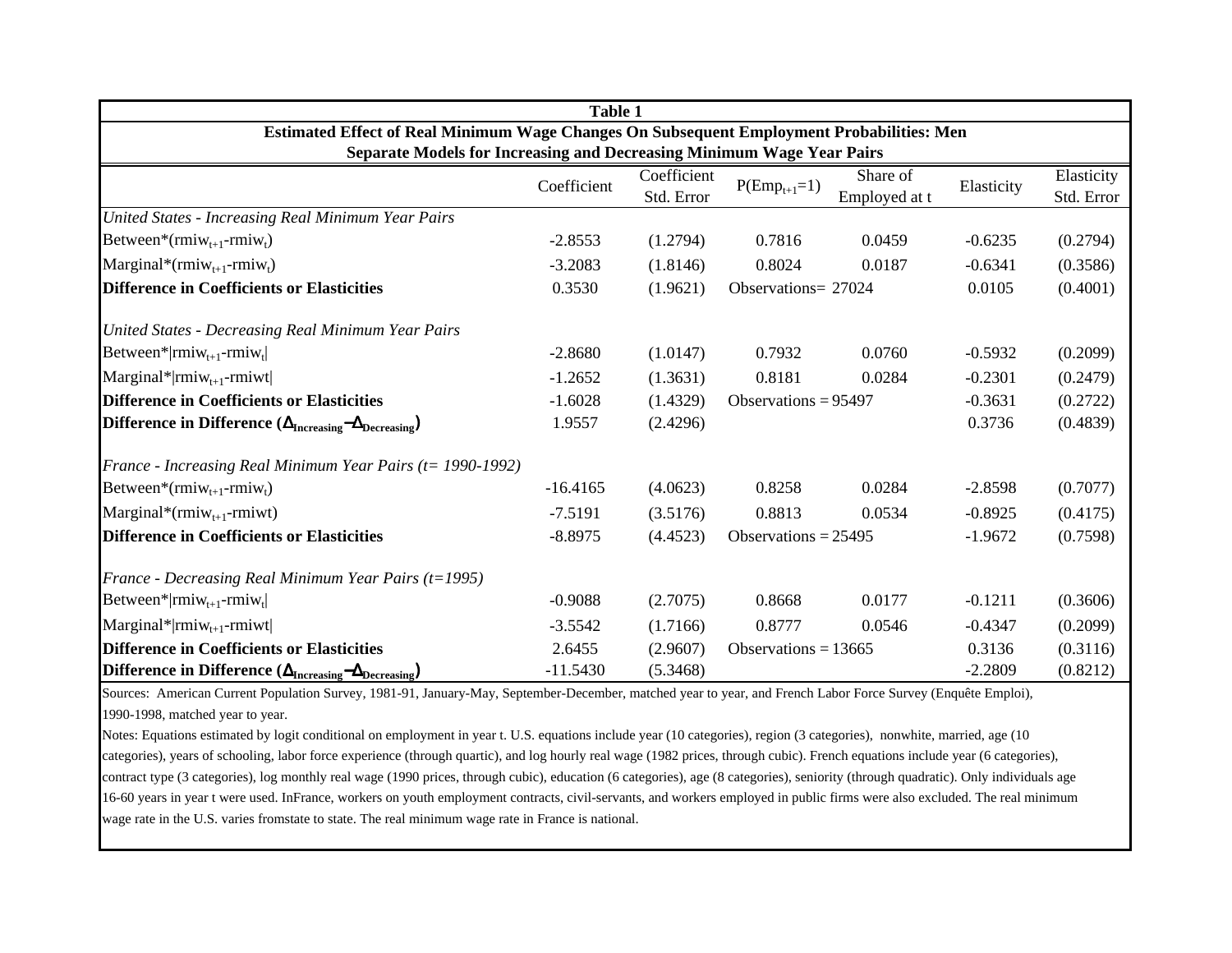|                                                                                             | <b>Table 2</b> |             |                        |               |            |            |
|---------------------------------------------------------------------------------------------|----------------|-------------|------------------------|---------------|------------|------------|
| Estimated Effect of Real Minimum Wage Changes On Subsequent Employment Probabilities: Women |                |             |                        |               |            |            |
| Separate Models for Increasing and Decreasing Minimum Wage Year Pairs                       |                | Coefficient |                        | Share of      |            | Elasticity |
|                                                                                             | Coefficient    | Std. Error  | $P(Emp_{t+1}=1)$       | Employed at t | Elasticity | Std. Error |
| United States - Increasing Real Minimum Year Pairs                                          |                |             |                        |               |            |            |
| Between*(rmi $w_{t+1}$ -rmi $w_t$ )                                                         | $-1.9446$      | (0.8430)    | 0.7352                 | 0.0797        | $-0.5149$  | (0.2232)   |
| $\text{Marginal}^*(\text{rmiw}_{t+1}\text{-rmiwt})$                                         | $-0.5573$      | (1.0480)    | 0.7731                 | 0.0404        | $-0.1265$  | (0.2378)   |
| <b>Difference in Coefficients or Elasticities</b>                                           | $-1.3874$      | (1.1629)    | Observations $= 29774$ |               | $-0.3884$  | (0.2810)   |
| United States - Decreasing Real Minimum Year Pairs                                          |                |             |                        |               |            |            |
| Between* $ $ rmiw <sub>t+1</sub> -rmiw <sub>t</sub> $ $                                     | $-3.2815$      | (0.6592)    | 0.7182                 | 0.1420        | $-0.9247$  | (0.1858)   |
| $\text{Marginal*}   \text{rmiw}_{t+1}$ -rmiwt                                               | $-1.8245$      | (0.7791)    | 0.7511                 | 0.0693        | $-0.4541$  | (0.1939)   |
| <b>Difference in Coefficients or Elasticities</b>                                           | $-1.4569$      | (0.8074)    | Observations = $98413$ |               | $-0.4705$  | (0.2116)   |
| Difference in Difference $(\Delta_{\text{Increasing}} - \Delta_{\text{Decreasing}})$        | 0.0696         | (1.4157)    |                        |               | 0.0821     | (0.3517)   |
| France - Increasing Real Minimum Year Pairs ( $t = 1990-1992$ )                             |                |             |                        |               |            |            |
| Between*( $rmiw_{t+1}$ - $rmiw_t$ )                                                         | $-13.1078$     | (3.1603)    | 0.8388                 | 0.0772        | $-2.1130$  | (0.5094)   |
| $\text{Marginal}^*(\text{rmiw}_{t+1}\text{-rmiwt})$                                         | $-4.9449$      | (3.0674)    | 0.8852                 | 0.1043        | $-0.5677$  | (0.3521)   |
| <b>Difference in Coefficients or Elasticities</b>                                           | $-8.1629$      | (3.5158)    | Observations = $17057$ |               | $-1.5453$  | (0.5441)   |
| France - Decreasing Real Minimum Year Pairs (t=1995)                                        |                |             |                        |               |            |            |
| Between* rmiw <sub>t+1</sub> -rmiw <sub>t</sub>                                             | $-0.5905$      | (1.9647)    | 0.8606                 | 0.0541        | $-0.0823$  | (0.2739)   |
| Marginal* rmiw <sub>t+1</sub> -rmiwt                                                        | $-0.6578$      | (1.6195)    | 0.8905                 | 0.1053        | $-0.0720$  | (0.1773)   |
| <b>Difference in Coefficients or Elasticities</b>                                           | 0.0673         | (2.5461)    | Observations = $9648$  |               | $-0.0103$  | (0.1851)   |
| Difference in Difference $(\Delta_{\text{Increasing}} - \Delta_{\text{Decreasing}})$        | $-8.2302$      | (4.3409)    |                        |               | $-1.5350$  | (0.5747)   |
| Sources and notes: see Table 1.                                                             |                |             |                        |               |            |            |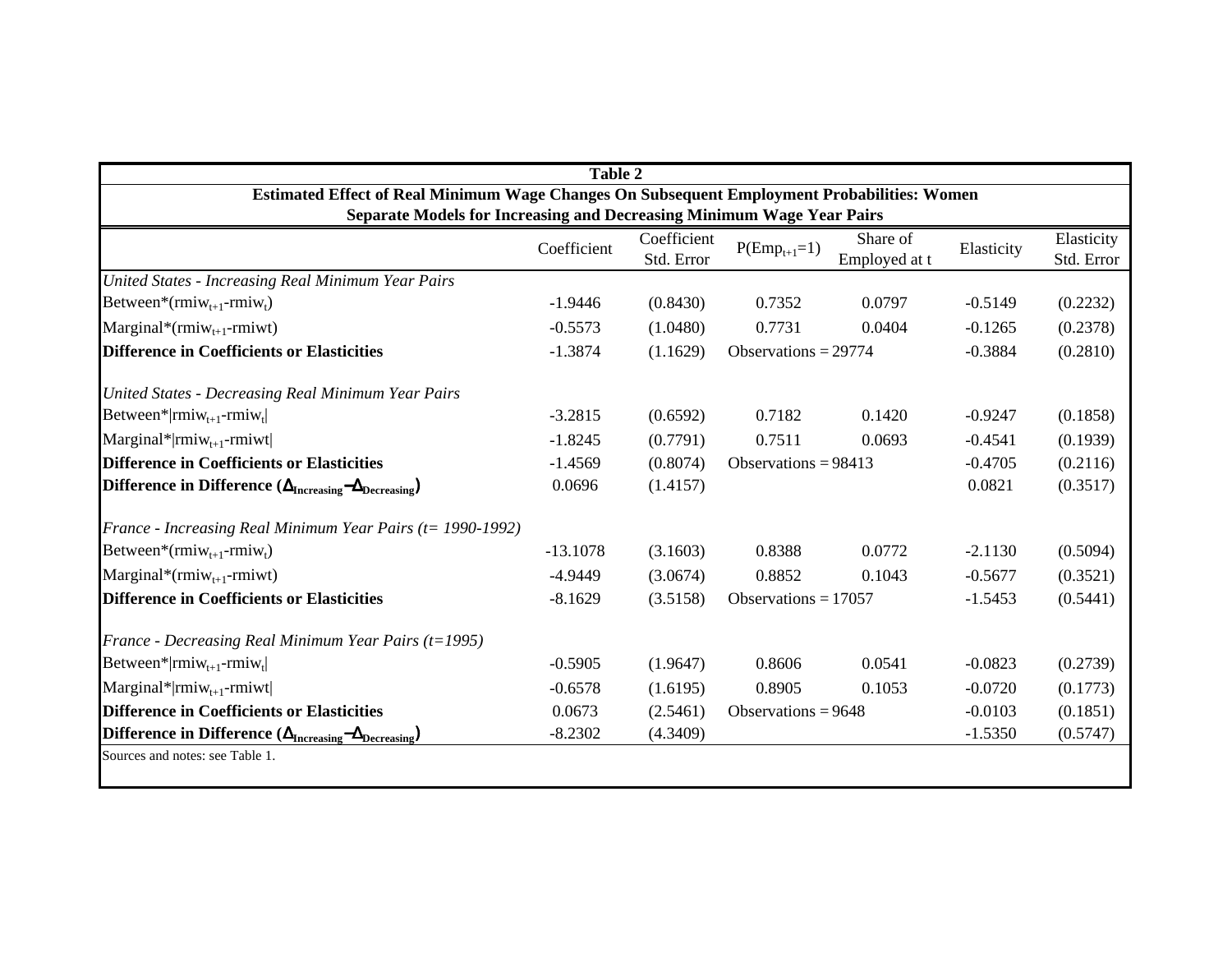|                                                                                        | Table 3     |                           |                        |                      |            |                          |
|----------------------------------------------------------------------------------------|-------------|---------------------------|------------------------|----------------------|------------|--------------------------|
| Estimated Effect of Real Minimum Wage Changes On Prior Employment Probabilities: Men   |             |                           |                        |                      |            |                          |
| <b>Separate Models for Increasing and Decreasing Minimum Wage Year Pairs</b>           |             |                           |                        | Share of             |            |                          |
|                                                                                        | Coefficient | Coefficient<br>Std. Error | $P(\text{Emp}_t=1)$    | Employed at<br>$t+1$ | Elasticity | Elasticity<br>Std. Error |
| United States - Increasing Real Minimum Year Pairs                                     |             |                           |                        |                      |            |                          |
| Between* rmiw <sub>t</sub> -rmiw <sub>t+1</sub>                                        | $-4.1420$   | (1.2974)                  | 0.7535                 | 0.0336               | $-1.0209$  | (0.3198)                 |
| $\text{Marginal*} \text{rmiw}_{t-} \text{rmiw}_{t+1} $                                 | $-3.1563$   | (1.2660)                  | 0.7920                 | 0.0412               | $-0.6564$  | (0.2633)                 |
| <b>Difference in Coefficients or Elasticities</b>                                      | $-0.9857$   | (1.5224)                  | Observations = $27431$ |                      | $-0.3645$  | (0.3492)                 |
| United States - Decreasing Real Minimum Year Pairs                                     |             |                           |                        |                      |            |                          |
| Between*( $rmin_{t}$ - $rmin_{t+1}$ )                                                  | $-3.0107$   | (0.9773)                  | 0.7370                 | 0.0574               | $-0.7917$  | (0.2570)                 |
| $\text{Marginal}^*(\text{rmiw}_t\text{-rmiw}_{t+1})$                                   | $-0.6788$   | (1.1714)                  | 0.7691                 | 0.0411               | $-0.1567$  | (0.2705)                 |
| <b>Difference in Coefficients or Elasticities</b>                                      | $-2.3319$   | (1.2500)                  | Observations = $98114$ |                      | $-0.6350$  | (0.3046)                 |
| Difference in Difference ( $\Delta_{\text{Decreasing}} - \Delta_{\text{Increasing}}$ ) | $-1.3462$   | (1.9699)                  |                        |                      | $-0.2705$  | (0.4634)                 |
| France - Increasing Real Minimum Year Pairs ( $t = 1990-1992$ )                        |             |                           |                        |                      |            |                          |
| Between* rmiw <sub>t</sub> -rmiw <sub>t+1</sub>                                        | $-9.5803$   | (3.5757)                  | 0.7684                 | 0.0302               | $-2.2188$  | (0.8281)                 |
| $\text{Marginal*} \text{rmiw}_{t} - \text{rmiw}_{t+1} $                                | $-7.4221$   | (3.1980)                  | 0.8282                 | 0.0491               | $-1.2751$  | (0.5494)                 |
| <b>Difference in Coefficients or Elasticities</b>                                      | $-2.1582$   | (4.2707)                  | Observations = $38643$ |                      | $-0.9437$  | (0.8942)                 |
| France - Decreasing Real Minimum Year Pairs ( $t=1995$ )                               |             |                           |                        |                      |            |                          |
| Between*(rmiw <sub>t</sub> -rmiw <sub>t+1</sub> )                                      | $-4.3359$   | (1.7675)                  | 0.7296                 | 0.0388               | $-1.1724$  | (0.4779)                 |
| $\text{Marginal}^*(\text{rmiw}_t\text{-rmiw}_{t+1})$                                   | $-2.9819$   | (2.2701)                  | 0.8395                 | 0.0305               | $-0.4786$  | (0.3643)                 |
| <b>Difference in Coefficients or Elasticities</b>                                      | $-1.3540$   | (2.6230)                  | Observations = $13661$ |                      | $-0.6938$  | (0.3949)                 |
| Difference in Difference ( $\Delta_{\text{Decreasing}} - \Delta_{\text{Increasing}}$ ) | 0.8043      | (5.0119)                  |                        |                      | 0.2499     | (0.9775)                 |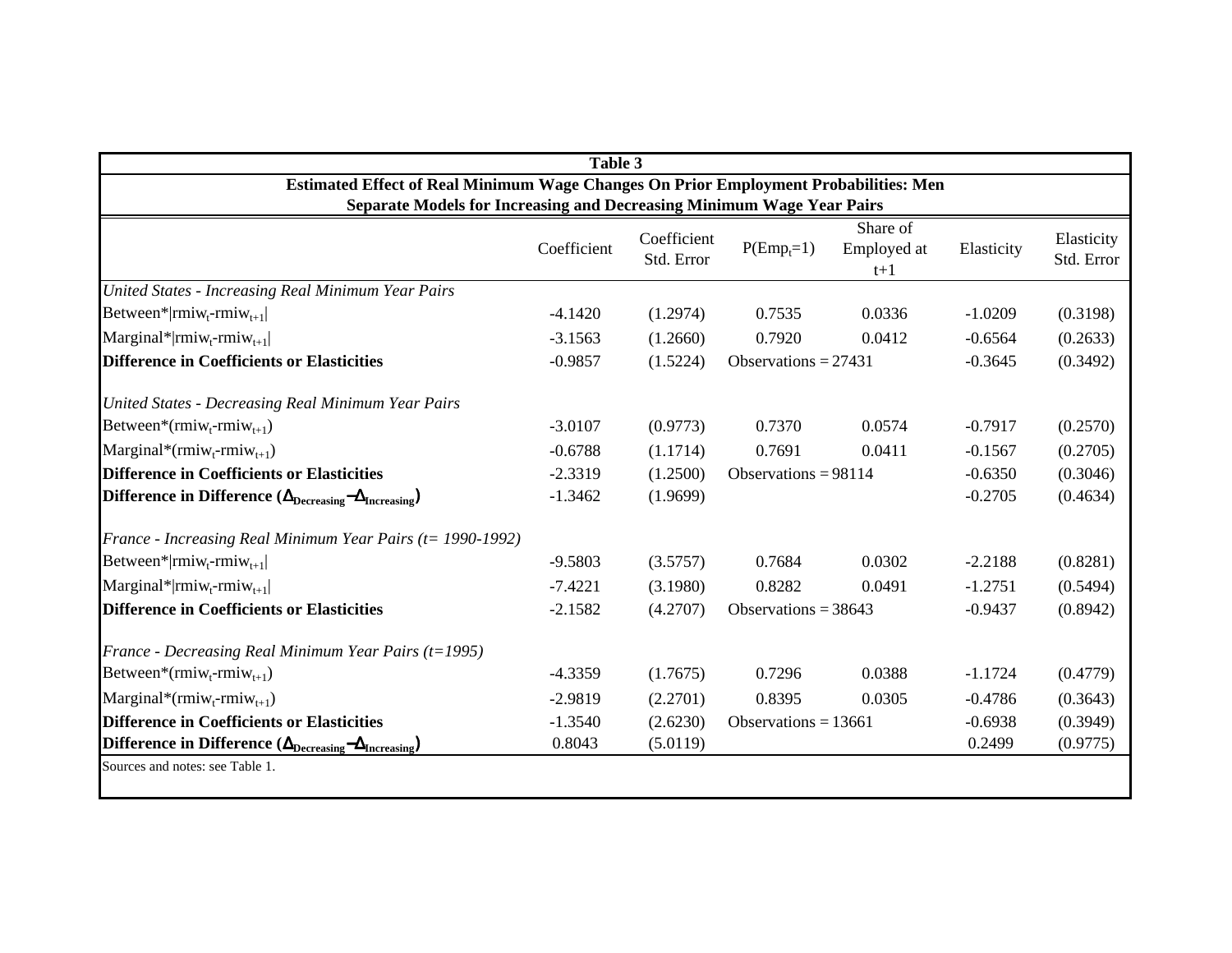|                                                                                        | <b>Table 4</b> |                           |                         |                                  |            |                          |
|----------------------------------------------------------------------------------------|----------------|---------------------------|-------------------------|----------------------------------|------------|--------------------------|
| Estimated Effect of Real Minimum Wage Changes On Prior Employment Probabilities: Women |                |                           |                         |                                  |            |                          |
| <b>Separate Models for Increasing and Decreasing Minimum Wage Year Pairs</b>           |                |                           |                         |                                  |            |                          |
|                                                                                        | Coefficient    | Coefficient<br>Std. Error | $P(\text{Emp}_t=1)$     | Share of<br>Employed at<br>$t+1$ | Elasticity | Elasticity<br>Std. Error |
| United States - Increasing Real Minimum Year Pairs                                     |                |                           |                         |                                  |            |                          |
| Between* rmiw <sub>t</sub> -rmiw <sub>t+1</sub>                                        | $-5.0426$      | (0.8558)                  | 0.6829                  | 0.0582                           | $-1.5991$  | (0.2714)                 |
| $\text{Marginal*}   \text{rmiw}_{t} \text{-rmiw}_{t+1}  $                              | $-3.6934$      | (0.7907)                  | 0.7194                  | 0.0772                           | $-1.0363$  | (0.2219)                 |
| Difference in Coefficients or Elasticities                                             | $-1.3492$      | (0.9620)                  | Observations = $30379$  |                                  | $-0.5628$  | (0.2906)                 |
| United States - Decreasing Real Minimum Year Pairs                                     |                |                           |                         |                                  |            |                          |
| Between*(rmiw <sub>t</sub> -rmiw <sub>t+1</sub> )                                      | $-7.0349$      | (0.6634)                  | 0.6264                  | 0.0992                           | $-2.6281$  | (0.2478)                 |
| Marginal*(rmiw <sub>t</sub> -rmiw <sub>t+1</sub> )                                     | $-5.3875$      | (0.7160)                  | 0.6681                  | 0.0800                           | $-1.7884$  | (0.2377)                 |
| <b>Difference in Coefficients or Elasticities</b>                                      | $-1.6474$      | (0.7617)                  | Observations = $101987$ |                                  | $-0.8397$  | (0.2678)                 |
| Difference in Difference $(\Delta_{\text{Decreasing}} - \Delta_{\text{Increasing}})$   | $-0.2982$      | (1.2271)                  |                         |                                  | $-0.2770$  | (0.3951)                 |
| France - Increasing Real Minimum Year Pairs ( $t = 1990-1992$ )                        |                |                           |                         |                                  |            |                          |
| Between* rmiw <sub>t</sub> -rmiw <sub>t+1</sub>                                        | 0.9506         | (2.7829)                  | 0.8155                  | 0.0821                           | 0.1754     | (0.5134)                 |
| $\text{Marginal*} \text{rmiw}_{t} - \text{rmiw}_{t+1} $                                | 3.7448         | (2.8928)                  | 0.8708                  | 0.1043                           | 0.4838     | (0.3737)                 |
| Difference in Coefficients or Elasticities                                             | $-2.7942$      | (3.5967)                  | Observations = $26458$  |                                  | $-0.3084$  | (0.5391)                 |
| France - Decreasing Real Minimum Year Pairs (t=1995)                                   |                |                           |                         |                                  |            |                          |
| Between*( $rmiw_t$ - $rmiw_{t+1}$ )                                                    | $-0.9877$      | (1.3912)                  | 0.8151                  | 0.0721                           | $-0.1826$  | (0.2572)                 |
| $\text{Marginal}^*(\text{rmiw}_t\text{-rmiw}_{t+1})$                                   | 1.7415         | (1.8887)                  | 0.8870                  | 0.1098                           | 0.1968     | (0.2134)                 |
| <b>Difference in Coefficients or Elasticities</b>                                      | $-2.7292$      | (2.1088)                  | Observations = $9891$   |                                  | $-0.3794$  | (0.1136)                 |
| Difference in Difference ( $\Delta_{\text{Decreasing}} - \Delta_{\text{Increasing}}$ ) | 0.0650         | (4.1693)                  |                         |                                  | $-0.0710$  | (0.5509)                 |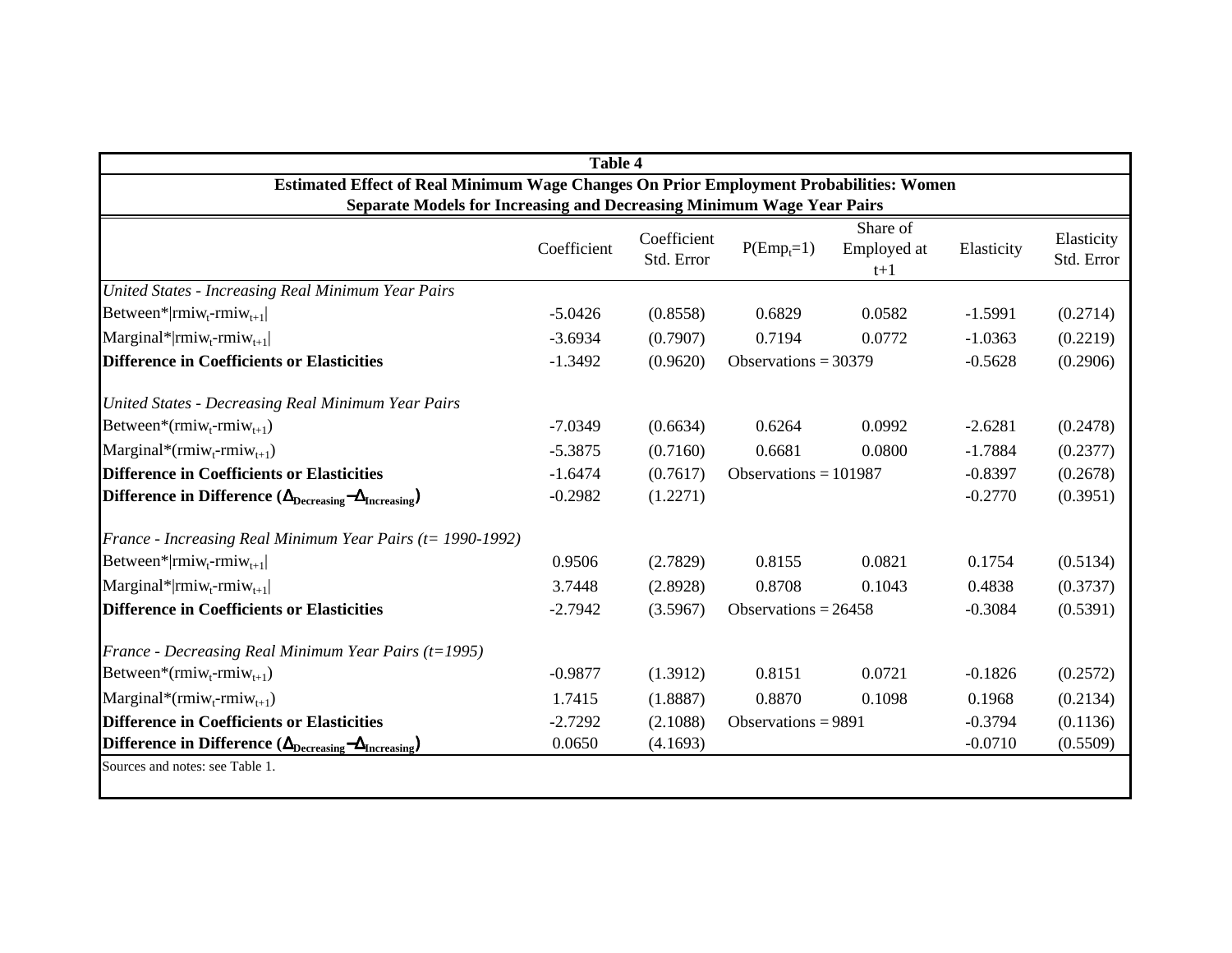| Table 5                                                                                      |             |                           |                         |               |            |                          |  |  |
|----------------------------------------------------------------------------------------------|-------------|---------------------------|-------------------------|---------------|------------|--------------------------|--|--|
| Estimated Effect of Real Minimum Wage Changes On Subsequent Employment Probabilities: Men    |             |                           |                         |               |            |                          |  |  |
| Symmetric and Asymmetric Models for Pooled Increasing and Decreasing Minimum Wage Year Pairs |             |                           |                         |               |            |                          |  |  |
| Without Indicator Variables for Position in Wage Distribution                                |             |                           |                         | Share of      |            |                          |  |  |
|                                                                                              | Coefficient | Coefficient<br>Std. Error | $P(Emp_{t+1}=1)$        | Employed at t | Elasticity | Elasticity<br>Std. Error |  |  |
| United States - All Year Pairs, Identical Coefficients                                       |             |                           |                         |               |            |                          |  |  |
| Between*( $rmiw_{t+1}$ - $rmiw_t$ )                                                          | 0.4236      | (0.6620)                  | 0.7915                  | 0.0694        | 0.0883     | (0.1380)                 |  |  |
| Marginal*(rmiw <sub>t+1</sub> -rmiw <sub>t</sub> )                                           | $-0.4592$   | (1.0318)                  | 0.8157                  | 0.0263        | $-0.0846$  | (0.1902)                 |  |  |
| <b>Difference in Coefficients or Elasticities</b>                                            | 0.8827      | (1.1779)                  | Observations = $122521$ |               | 0.1730     | (0.2254)                 |  |  |
| United States - All Year Pairs, Different Coefficients                                       |             |                           |                         |               |            |                          |  |  |
| Decreasing*Between* rmiw <sub>t+1</sub> -rmiw <sub>t</sub>                                   | $-2.8752$   | (0.9593)                  | 0.7932                  | 0.0592        | $-0.5947$  | (0.1984)                 |  |  |
| Decreasing*Marginal* rmiw <sub>t+1</sub> -rmiw <sub>t</sub>                                  | $-1.4580$   | (1.3331)                  | 0.8181                  | 0.0221        | $-0.2651$  | (0.2424)                 |  |  |
| <b>Difference in Coefficients or Elasticities</b>                                            | $-1.4172$   | (1.4306)                  |                         |               | $-0.3295$  | (0.2714)                 |  |  |
| Increasing*Between*( $rmiw_{t+1}$ - $rmiw_t$ )                                               | $-3.0136$   | (1.1061)                  | 0.7816                  | 0.0101        | $-0.6581$  | (0.2416)                 |  |  |
| Increasing*Marginal*(rmiw <sub>t+1</sub> -rmiwt)                                             | $-3.0019$   | (1.7188)                  | 0.8024                  | 0.0041        | $-0.5933$  | (0.3397)                 |  |  |
| Difference in Coefficients or Elasticities                                                   | $-0.0117$   | (1.9505)                  |                         |               | $-0.0648$  | (0.3970)                 |  |  |
| Difference in Difference $(\Delta_{\text{Increasing}} - \Delta_{\text{Decreasing}})$         | 1.4055      | (2.6798)                  | Observations = $122521$ |               | 0.2647     | (0.5277)                 |  |  |
| France - All Year Pairs, Identical Coefficients (t=1990-1993, 1995, 1997)                    |             |                           |                         |               |            |                          |  |  |
| Between*( $rmiw_{t+1}$ - $rmiw_t$ )                                                          | $-2.6714$   | (1.4819)                  | 0.8541                  | 0.0312        | $-0.3898$  | (0.2162)                 |  |  |
| Marginal*(rmiw <sub>t+1</sub> -rmiw <sub>t</sub> )                                           | 0.1307      | (1.3645)                  | 0.8903                  | 0.0537        | 0.0143     | (0.1497)                 |  |  |
| <b>Difference in Coefficients or Elasticities</b>                                            | $-2.8021$   | (1.9096)                  | Observations = $79540$  |               | $-0.4041$  | (0.2506)                 |  |  |
| France - All Year Pairs, Different Coefficients (t=1990-1993, 1995, 1997)                    |             |                           |                         |               |            |                          |  |  |
| Decreasing*Between* rmiw <sub>t+1</sub> -rmiw <sub>t</sub>                                   | $-3.9086$   | (2.3313)                  | 0.8645                  | 0.0128        | $-0.5296$  | (0.3159)                 |  |  |
| Decreasing*Marginal* rmi $w_{t+1}$ -rmi $w_t$                                                | $-4.5026$   | (2.3055)                  | 0.8916                  | 0.0196        | $-0.4881$  | (0.2499)                 |  |  |
| <b>Difference in Coefficients or Elasticities</b>                                            | 0.5940      | (2.1248)                  |                         |               | $-0.0415$  | (0.3889)                 |  |  |
| Increasing*Between*( $rmiw_{t+1}$ - $rmiw_t$ )                                               | $-18.8925$  | (4.9914)                  | 0.8469                  | 0.0184        | $-2.8924$  | (0.7642)                 |  |  |
| Increasing*Marginal*( $rmiw_{t+1}$ - $rmiw_t$ )                                              | $-10.6251$  | (4.8887)                  | 0.8897                  | 0.0341        | $-1.1719$  | (2.2445)                 |  |  |
| <b>Difference in Coefficients or Elasticities</b>                                            | $-8.2674$   | (3.8252)                  |                         |               | $-1.7205$  | (0.9140)                 |  |  |
| Difference in Difference $(\Delta_{\text{Increasing}} - \Delta_{\text{Decreasing}})$         | $-8.8614$   | (4.3704)                  | Observations $=$        | 79540         | $-1.6790$  | (0.9569)                 |  |  |
| Sources and notes: see Table 1.                                                              |             |                           |                         |               |            |                          |  |  |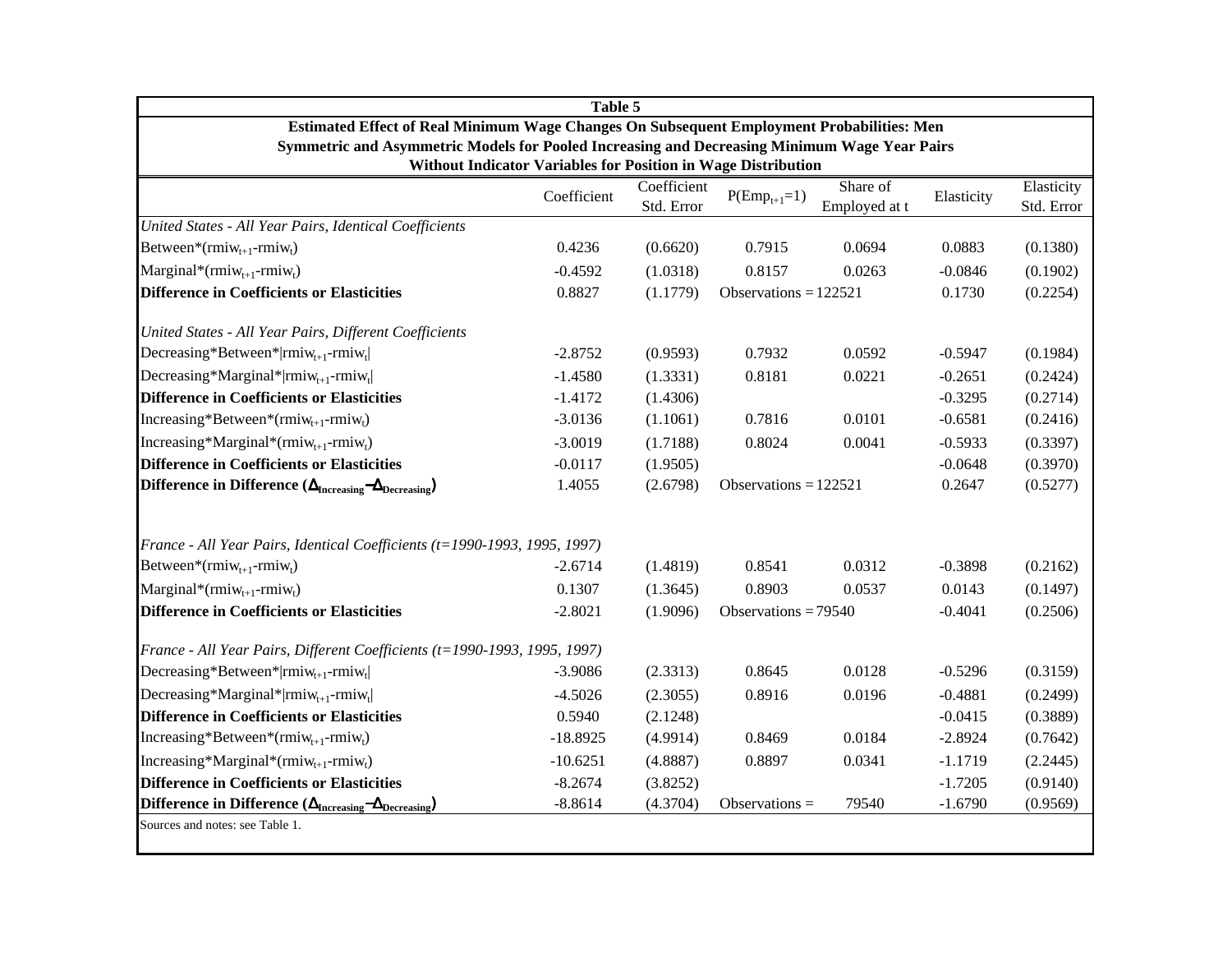| Table 6                                                                                      |             |             |                         |               |            |            |  |  |  |
|----------------------------------------------------------------------------------------------|-------------|-------------|-------------------------|---------------|------------|------------|--|--|--|
| Estimated Effect of Real Minimum Wage Changes On Subsequent Employment Probabilities: Women  |             |             |                         |               |            |            |  |  |  |
| Symmetric and Asymmetric Models for Pooled Increasing and Decreasing Minimum Wage Year Pairs |             |             |                         |               |            |            |  |  |  |
| Without Indicator Variables for Position in Wage Distribution                                |             | Coefficient |                         | Share of      |            | Elasticity |  |  |  |
|                                                                                              | Coefficient | Std. Error  | $P(Emp_{t+1}=1)$        | Employed at t | Elasticity | Std. Error |  |  |  |
| United States - All Year Pairs, Identical Coefficients                                       |             |             |                         |               |            |            |  |  |  |
| Between*( $rmiw_{t+1}$ - $rmiw_t$ )                                                          | 1.7071      | (0.4248)    | 0.7207                  | 0.1276        | 0.4768     | (0.1187)   |  |  |  |
| Marginal*(rmi $w_{t+1}$ -rmiwt)                                                              | 1.1161      | (0.5745)    | 0.7544                  | 0.0626        | 0.2741     | (0.1411)   |  |  |  |
| <b>Difference in Coefficients or Elasticities</b>                                            | 0.5910      | (0.6677)    | Observations = $128187$ |               | 0.2027     | (0.1719)   |  |  |  |
| United States - All Year Pairs, Different Coefficients                                       |             |             |                         |               |            |            |  |  |  |
| Decreasing*Between* rmiw <sub>t+1</sub> -rmiw <sub>t</sub>                                   | $-3.8974$   | (0.6158)    | 0.7182                  | 0.1091        | $-1.0982$  | (0.1735)   |  |  |  |
| Decreasing*Marginal* rmi $w_{t+1}$ -rmiwt                                                    | $-2.3395$   | (0.7533)    | 0.7511                  | 0.0532        | $-0.5823$  | (0.1875)   |  |  |  |
| <b>Difference in Coefficients or Elasticities</b>                                            | $-1.5579$   | (0.8063)    |                         |               | $-0.5159$  | (0.2109)   |  |  |  |
| Increasing*Between*( $rmiw_{t+1}$ - $rmiw_t$ )                                               | $-1.6143$   | (0.7244)    | 0.7352                  | 0.0185        | $-0.4274$  | (0.1918)   |  |  |  |
| Increasing*Marginal*( $rmiw_{t+1}$ -rmiwt)                                                   | $-0.2712$   | (0.9852)    | 0.7731                  | 0.0094        | $-0.0615$  | (0.2236)   |  |  |  |
| <b>Difference in Coefficients or Elasticities</b>                                            | $-1.3431$   | (1.1506)    |                         |               | $-0.3658$  | (0.2765)   |  |  |  |
| Difference in Difference $(\Delta_{\text{Increasing}} - \Delta_{\text{Decreasing}})$         | 0.2148      | (1.5943)    | Observations = $128187$ |               | 0.1501     | (0.3892)   |  |  |  |
| France - All Year Pairs, Identical Coefficients (t=1990-1993, 1995, 1997)                    |             |             |                         |               |            |            |  |  |  |
| Between*( $rmiw_{t+1}$ - $rmiw_t$ )                                                          | $-1.2298$   | (1.1853)    | 0.8576                  | 0.0796        | $-0.1751$  | (0.1688)   |  |  |  |
| $Marginal*(rmiw_{t+1}-rmiwt)$                                                                | 1.1230      | (1.2096)    | 0.8903                  | 0.1043        | 0.1232     | (0.1327)   |  |  |  |
| <b>Difference in Coefficients or Elasticities</b>                                            | $-2.3528$   | (1.5098)    | Observations = $55086$  |               | $-0.2983$  | (0.1997)   |  |  |  |
| France - All Year Pairs, Different Coefficients (t=1990-1993, 1995, 1997)                    |             |             |                         |               |            |            |  |  |  |
| Decreasing*Between* rmiw <sub>t+1</sub> -rmiw <sub>t</sub>                                   | $-1.8828$   | (1.9665)    | 0.8696                  | 0.0326        | $-0.2455$  | (0.2564)   |  |  |  |
| Decreasing*Marginal* rmiw <sub>t+1</sub> -rmiwt                                              | $-1.2018$   | (2.0330)    | 0.8903                  | 0.0377        | $-0.1318$  | (0.2230)   |  |  |  |
| <b>Difference in Coefficients or Elasticities</b>                                            | $-0.6810$   | (1.7155)    |                         |               | $-0.1137$  | (0.3238)   |  |  |  |
| Increasing*Between*(rmiw <sub>t+1</sub> -rmiw <sub>t</sub> )                                 | $-7.9714$   | (4.0455)    | 0.8492                  | 0.0470        | $-1.2021$  | (0.6101)   |  |  |  |
| Increasing*Marginal*( $rmiw_{t+1}$ -rmiwt)                                                   | 1.8768      | (4.1710)    | 0.8902                  | 0.0666        | 0.2061     | (0.4580)   |  |  |  |
| <b>Difference in Coefficients or Elasticities</b>                                            | $-9.8482$   | (3.0479)    |                         |               | $-1.4082$  | (0.7372)   |  |  |  |
| Difference in Difference $(\Delta_{\text{Increasing}} - \Delta_{\text{Decreasing}})$         | $-9.1672$   | (3.4927)    | Observations = $55086$  |               | $-1.2945$  | (0.7749)   |  |  |  |
| Sources and notes: see Table 1.                                                              |             |             |                         |               |            |            |  |  |  |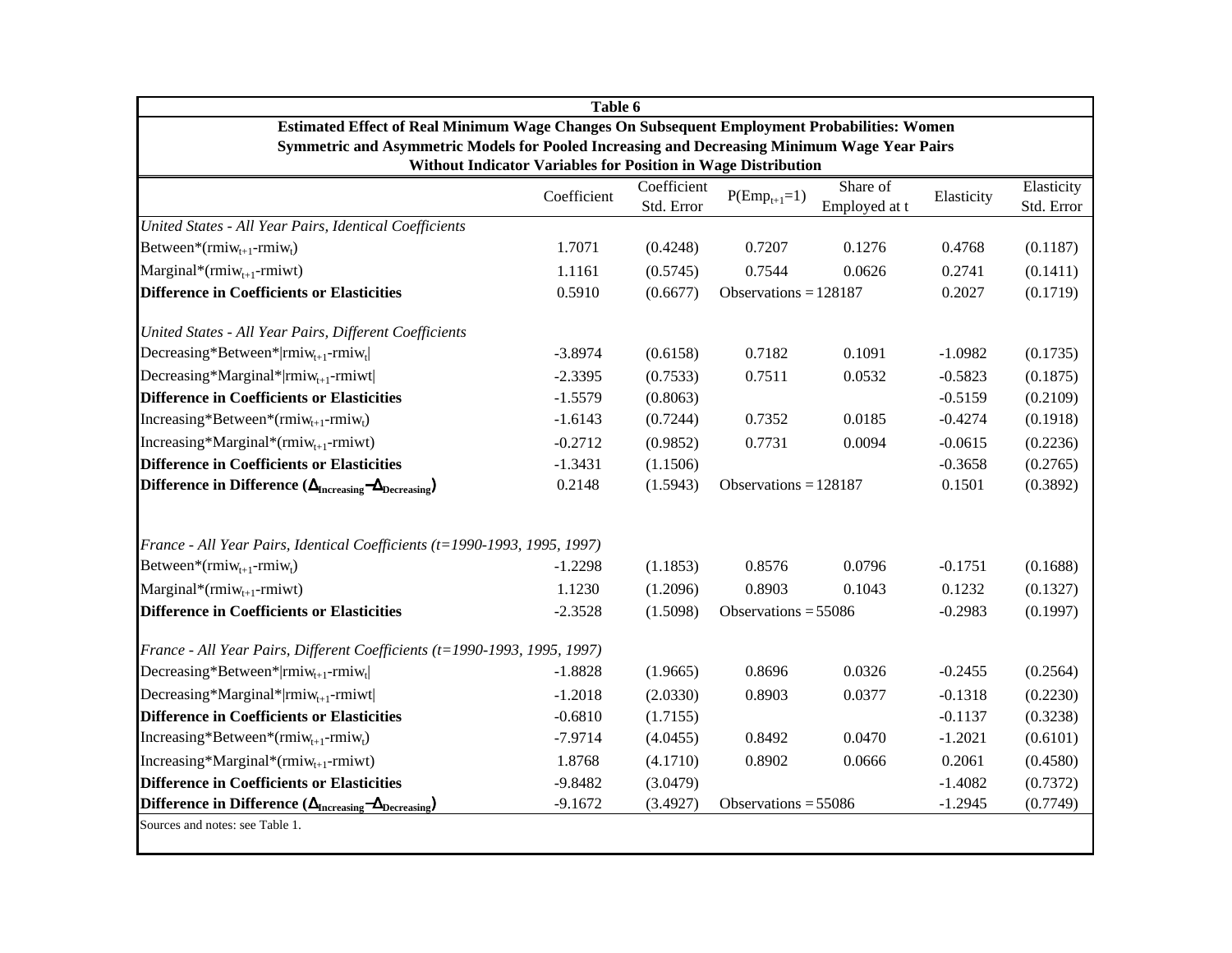|                                                                                              | <b>Table 7</b>                                                |                           |                         |                      |            |                          |
|----------------------------------------------------------------------------------------------|---------------------------------------------------------------|---------------------------|-------------------------|----------------------|------------|--------------------------|
| Estimated Effect of Real Minimum Wage Changes On Prior Employment Probabilities: Men         |                                                               |                           |                         |                      |            |                          |
| Symmetric and Asymmetric Models for Pooled Increasing and Decreasing Minimum Wage Year Pairs | Without Indicator Variables for Position in Wage Distribution |                           |                         |                      |            |                          |
|                                                                                              |                                                               |                           |                         | Share of             |            |                          |
|                                                                                              | Coefficient                                                   | Coefficient<br>Std. Error | $P(Emp_t=1)$            | Employed at<br>$t+1$ | Elasticity | Elasticity<br>Std. Error |
| United States - All Year Pairs, Identical Coefficients                                       |                                                               |                           |                         |                      |            |                          |
| Between*(rmiw <sub>t</sub> -rmiw <sub>t+1</sub> )                                            | 0.4473                                                        | (0.6845)                  | 0.7394                  | 0.0522               | 0.1166     | (0.1784)                 |
| Marginal*(rmiw <sub>t</sub> -rmiw <sub>t+1</sub> )                                           | 2.0172                                                        | (0.7663)                  | 0.7741                  | 0.0411               | 0.4556     | (0.1731)                 |
| <b>Difference in Coefficients or Elasticities</b>                                            | $-1.5699$                                                     | (0.9790)                  | Observations = $125545$ |                      | $-0.3391$  | (0.2368)                 |
| United States - All Year Pairs, Different Coefficients                                       |                                                               |                           |                         |                      |            |                          |
| Decreasing*Between*(rmiw <sub>t</sub> -rmiw <sub>t+1</sub> )                                 | $-2.6259$                                                     | (0.9396)                  | 0.7370                  | 0.0449               | $-0.6905$  | (0.2471)                 |
| Decreasing*Marginal*( $rmin_{t}$ - $rmin_{t+1}$ )                                            | $-0.3061$                                                     | (1.1421)                  | 0.7691                  | 0.0321               | $-0.0707$  | (0.2637)                 |
| <b>Difference in Coefficients or Elasticities</b>                                            | $-2.3198$                                                     | (1.2482)                  |                         |                      | $-0.6198$  | (0.3039)                 |
| Increasing*Between* rmiw <sub>t</sub> -rmiw <sub>t+1</sub>                                   | $-5.1346$                                                     | (1.1261)                  | 0.7535                  | 0.0073               | $-1.2655$  | (0.2775)                 |
| Increasing*Marginal* rmiw <sub>t</sub> -rmiw <sub>t+1</sub>                                  | $-4.0017$                                                     | (1.1191)                  | 0.7920                  | 0.0090               | $-0.8322$  | (0.2327)                 |
| <b>Difference in Coefficients or Elasticities</b>                                            | $-1.1329$                                                     | (1.4965)                  |                         |                      | $-0.4333$  | (0.3418)                 |
| Difference in Difference $(\Delta_{\text{Decreasing}} - \Delta_{\text{Increasing}})$         | $-1.1869$                                                     | (2.2187)                  | Observations = $125545$ |                      | $-0.1865$  | (0.5137)                 |
| France - All Year Pairs, Identical Coefficients (t=1993, 1995-1997)                          |                                                               |                           |                         |                      |            |                          |
| Between*(rmiw <sub>t</sub> -rmiw <sub>t+1</sub> )                                            | $-3.1728$                                                     | (1.5212)                  | 0.8221                  | 0.0420               | $-0.5644$  | (0.2706)                 |
| Marginal*(rmiw <sub>t</sub> -rmiw <sub>t+1</sub> )                                           | $-0.7774$                                                     | (1.9042)                  | 0.8651                  | 0.0420               | $-0.1049$  | (0.2569)                 |
| Difference in Coefficients or Elasticities                                                   | $-2.3954$                                                     | (2.2891)                  | Observations = $53748$  |                      | $-0.4596$  | (0.3499)                 |
| France - All Year Pairs, Different Coefficients (t=1993, 1995-1997)                          |                                                               |                           |                         |                      |            |                          |
| Decreasing*Between*( $rmin_{t-1}$ )                                                          | $-4.9491$                                                     | (1.6410)                  | 0.7414                  | 0.0144               | $-1.2798$  | (0.4244)                 |
| Decreasing*Marginal*(rmiw <sub>t</sub> -rmiw <sub>t+1</sub> )                                | $-2.6241$                                                     | (2.0485)                  | 0.8299                  | 0.0178               | $-0.4464$  | (0.3485)                 |
| <b>Difference in Coefficients or Elasticities</b>                                            | $-2.3249$                                                     | (2.4197)                  |                         |                      | $-0.8335$  | (0.5060)                 |
| Increasing*Between* rmiw <sub>t</sub> -rmiw <sub>t+1</sub>                                   | $-8.9217$                                                     | (4.7074)                  | 0.8643                  | 0.0275               | $-1.2107$  | (0.6388)                 |
| Increasing*Marginal* rmiw <sub>t</sub> -rmiw <sub>t+1</sub>                                  | $-9.8952$                                                     | (5.2913)                  | 0.8911                  | 0.0241               | $-1.0776$  | (0.5762)                 |
| <b>Difference in Coefficients or Elasticities</b>                                            | 0.9736                                                        | (6.3358)                  |                         |                      | $-0.1331$  | (0.7695)                 |
| Difference in Difference $(\Delta_{\text{Decreasing}} - \Delta_{\text{Increasing}})$         | $-3.2985$                                                     | (6.7831)                  | Observations = $53748$  |                      | $-0.7004$  | (0.8776)                 |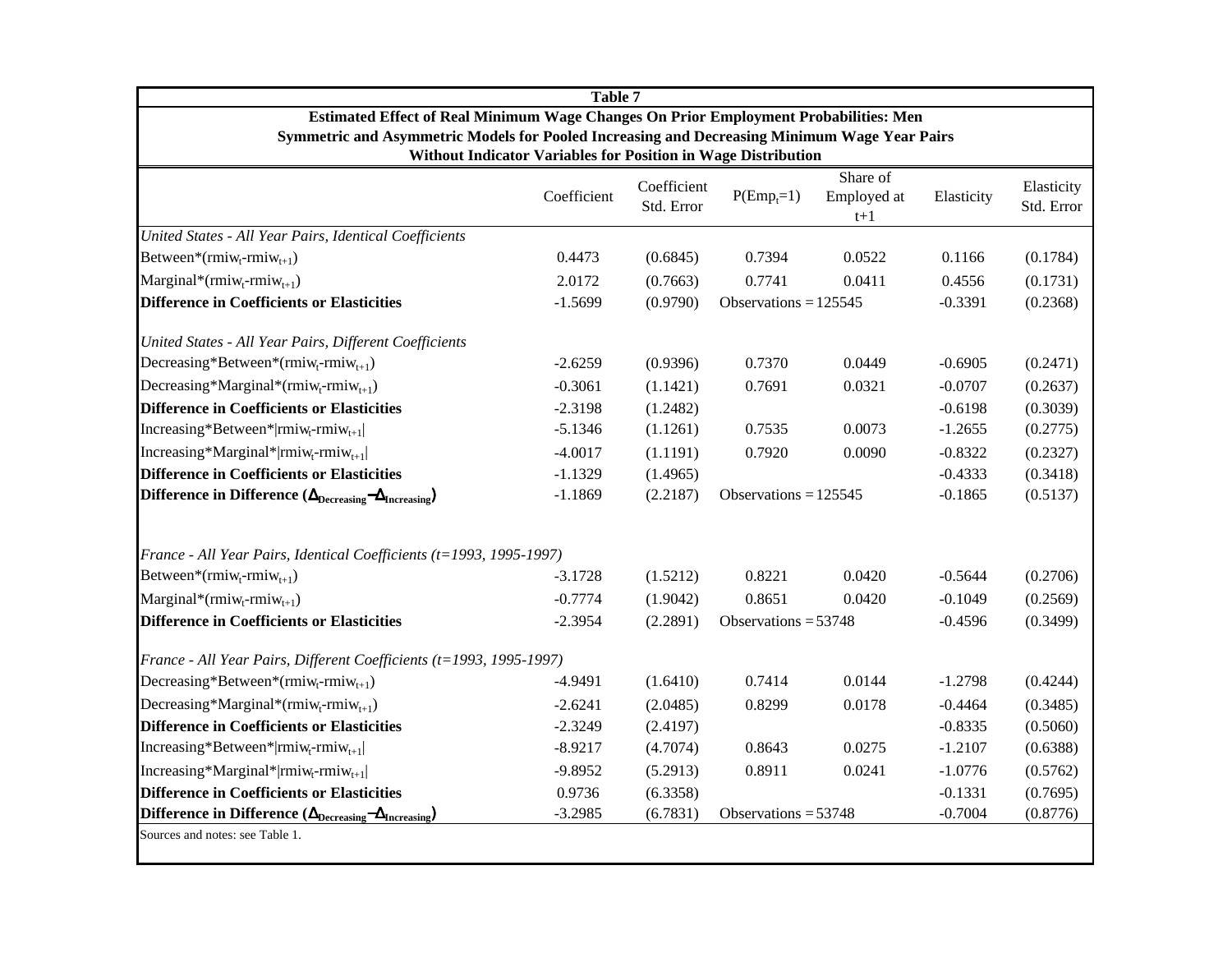|                                                                                              | <b>Table 8</b>                                                |                           |                         |                                  |            |                          |
|----------------------------------------------------------------------------------------------|---------------------------------------------------------------|---------------------------|-------------------------|----------------------------------|------------|--------------------------|
| Estimated Effect of Real Minimum Wage Changes On Prior Employment Probabilities: Women       |                                                               |                           |                         |                                  |            |                          |
| Symmetric and Asymmetric Models for Pooled Increasing and Decreasing Minimum Wage Year Pairs | Without Indicator Variables for Position in Wage Distribution |                           |                         |                                  |            |                          |
|                                                                                              | Coefficient                                                   | Coefficient<br>Std. Error | $P(\text{Emp}_t=1)$     | Share of<br>Employed at<br>$t+1$ | Elasticity | Elasticity<br>Std. Error |
| United States - All Year Pairs, Identical Coefficients                                       |                                                               |                           |                         |                                  |            |                          |
| Between*(rmiw <sub>t-rmiw<sub>t+1</sub>)</sub>                                               | $-2.9120$                                                     | (0.4561)                  | 0.6348                  | 0.0898                           | $-1.0634$  | (0.1665)                 |
| Marginal*(rmiw <sub>r</sub> -rmiw <sub>t+1</sub> )                                           | $-1.5489$                                                     | (0.4775)                  | 0.6795                  | 0.0794                           | $-0.4964$  | (0.1530)                 |
| <b>Difference in Coefficients or Elasticities</b>                                            | $-1.3631$                                                     | (0.6154)                  | Observations = $132366$ |                                  | $-0.5670$  | (0.2108)                 |
| United States - All Year Pairs, Different Coefficients                                       |                                                               |                           |                         |                                  |            |                          |
| Decreasing*Between*(rmiw <sub>t</sub> -rmiw <sub>t+1</sub> )                                 | $-7.4694$                                                     | (0.6347)                  | 0.6264                  | 0.0765                           | $-2.7904$  | (0.2371)                 |
| Decreasing*Marginal*( $rmin_{t+1}$ )                                                         | $-5.8111$                                                     | (0.6951)                  | 0.6681                  | 0.0617                           | $-1.9290$  | (0.2307)                 |
| <b>Difference in Coefficients or Elasticities</b>                                            | $-1.6583$                                                     | (0.7593)                  |                         |                                  | $-0.8615$  | (0.2666)                 |
| Increasing*Between* rmiw <sub>t</sub> -rmiw <sub>t+1</sub>                                   | $-4.1371$                                                     | (0.7541)                  | 0.6829                  | 0.0134                           | $-1.3120$  | (0.2391)                 |
| Increasing*Marginal* rmiw <sub>t</sub> -rmiw <sub>t+1</sub>                                  | $-2.7209$                                                     | (0.7053)                  | 0.7194                  | 0.0177                           | $-0.7635$  | (0.1979)                 |
| <b>Difference in Coefficients or Elasticities</b>                                            | $-1.4163$                                                     | (0.9569)                  |                         |                                  | $-0.5485$  | (0.2880)                 |
| Difference in Difference $(\Delta_{\text{Decreasing}} - \Delta_{\text{Increasing}})$         | $-0.2420$                                                     | (1.4034)                  | Observations = $132366$ |                                  | $-0.3129$  | (0.4466)                 |
| France - All Year Pairs, Identical Coefficients (t=1993, 1995-1997)                          |                                                               |                           |                         |                                  |            |                          |
| Between*( $rmiw_t$ - $rmiw_{t+1}$ )                                                          | 1.1524                                                        | (1.2726)                  | 0.8383                  | 0.0869                           | 0.1863     | (0.2058)                 |
| Marginal*(rmiw <sub>t</sub> -rmiw <sub>t+1</sub> )                                           | 4.0681                                                        | (1.6707)                  | 0.8805                  | 0.0768                           | 0.4861     | (0.1997)                 |
| <b>Difference in Coefficients or Elasticities</b>                                            | $-2.9157$                                                     | (1.9039)                  | Observations = $39154$  |                                  | $-0.2998$  | (0.2621)                 |
| France - All Year Pairs, Different Coefficients (t=1993, 1995-1997)                          |                                                               |                           |                         |                                  |            |                          |
| Decreasing*Between*( $rmin_{t-1}$ )                                                          | 2.5248                                                        | (1.4028)                  | 0.8136                  | 0.0411                           | 0.4706     | (0.2615)                 |
| Decreasing*Marginal*(rmiw <sub>t</sub> -rmiw <sub>t+1</sub> )                                | 5.2705                                                        | (1.8266)                  | 0.8698                  | 0.0431                           | 0.6862     | (0.2378)                 |
| <b>Difference in Coefficients or Elasticities</b>                                            | $-2.7457$                                                     | (2.0196)                  |                         |                                  | $-0.2156$  | (0.3160)                 |
| Increasing*Between* rmiw <sub>t</sub> -rmiw <sub>t+1</sub>                                   | 8.8004                                                        | (4.5768)                  | 0.8604                  | 0.0458                           | 1.2285     | (0.6389)                 |
| Increasing*Marginal* rmiw <sub>t</sub> -rmiw <sub>t+1</sub>                                  | 2.8664                                                        | (5.4091)                  | 0.8943                  | 0.0336                           | 0.3030     | (0.5717)                 |
| <b>Difference in Coefficients or Elasticities</b>                                            | 5.9341                                                        | (6.2527)                  |                         |                                  | 0.9256     | (0.7664)                 |
| Difference in Difference $(\Delta_{\text{Decreasing}} - \Delta_{\text{Increasing}})$         | $-8.6798$                                                     | (6.5708)                  | Observations = $39154$  |                                  | $-1.1412$  | (0.7992)                 |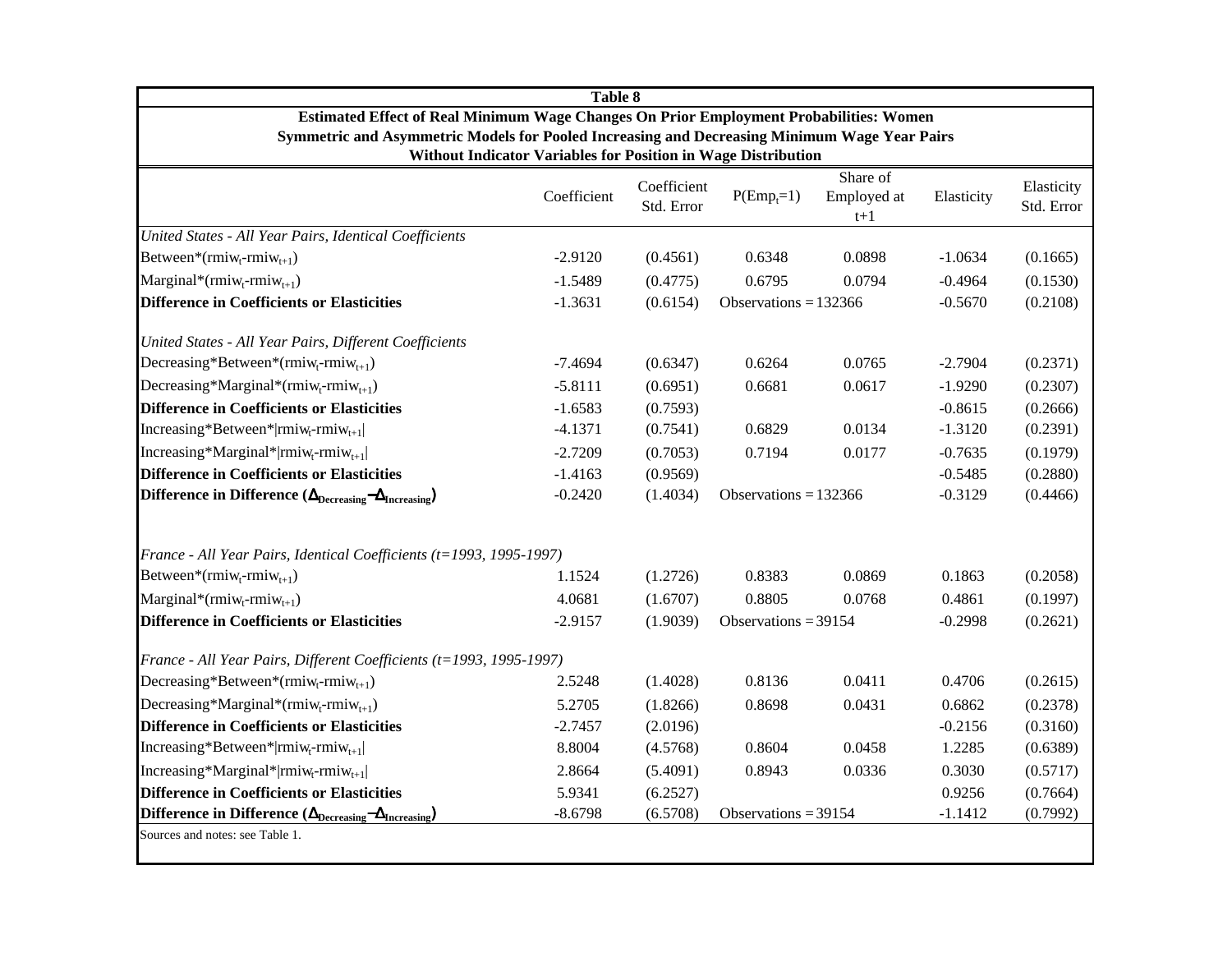| Table 9                                                                                                                                                    |             |                           |                             |                           |            |                          |  |  |
|------------------------------------------------------------------------------------------------------------------------------------------------------------|-------------|---------------------------|-----------------------------|---------------------------|------------|--------------------------|--|--|
| Estimated Effect of Real Minimum Wage Changes On Subsequent Employment Probabilities: Men                                                                  |             |                           |                             |                           |            |                          |  |  |
| Symmetric and Asymmetric Models for Pooled Increasing and Decreasing Minimum Wage Year Pairs<br>With Indicator Variables for Position in Wage Distribution |             |                           |                             |                           |            |                          |  |  |
|                                                                                                                                                            | Coefficient | Coefficient<br>Std. Error | $P(\mathrm{Emp}_{t+1}{=}1)$ | Share of<br>Employed at t | Elasticity | Elasticity<br>Std. Error |  |  |
| United States - All Year Pairs, Identical Coefficients                                                                                                     |             |                           |                             |                           |            |                          |  |  |
| Between                                                                                                                                                    | $-0.1631$   | (0.0444)                  | 0.7915                      | 0.0694                    | $-0.0340$  | (0.0093)                 |  |  |
| Marginal                                                                                                                                                   | $-0.1099$   | (0.0608)                  | 0.8157                      | 0.0263                    | $-0.0203$  | (0.0112)                 |  |  |
| <b>Difference in Coefficients or Elasticities</b>                                                                                                          | $-0.0532$   | (0.0644)                  |                             |                           | $-0.0138$  | (0.0124)                 |  |  |
| Between*( $rmiw_{t+1}$ - $rmiw_t$ )                                                                                                                        | $-0.7990$   | (0.7099)                  | 0.7915                      | 0.0694                    | $-0.1666$  | (0.1480)                 |  |  |
| $Marginal*(rmiw_{t+1}-rmiwt)$                                                                                                                              | $-1.1809$   | (1.1458)                  | 0.8157                      | 0.0263                    | $-0.2177$  | (0.2112)                 |  |  |
| <b>Difference in Coefficients or Elasticities</b>                                                                                                          | 0.3819      | (1.3211)                  | Observations = $122521$     |                           | 0.0511     | (0.2525)                 |  |  |
| United States - All Year Pairs, Different Coefficients                                                                                                     |             |                           |                             |                           |            |                          |  |  |
| <b>Between</b>                                                                                                                                             | $-0.1393$   | (0.1226)                  | 0.7915                      | 0.0694                    | $-0.0290$  | (0.0256)                 |  |  |
| Marginal                                                                                                                                                   | 0.0351      | (0.1808)                  | 0.8157                      | 0.0263                    | 0.0065     | (0.0333)                 |  |  |
| <b>Difference in Coefficients or Elasticities</b>                                                                                                          | $-0.1744$   | (0.2087)                  |                             |                           | $-0.0355$  | (0.0401)                 |  |  |
| Decreasing*Between*  $rmin_{t+1}$ - $rmin_{t}$                                                                                                             | 0.2576      | (2.7903)                  | 0.7932                      | 0.0592                    | 0.0533     | (0.5771)                 |  |  |
| Decreasing*Marginal* rmiw <sub>t+1</sub> -rmiwt                                                                                                            | $-2.2415$   | (4.1795)                  | 0.8181                      | 0.0221                    | $-0.4076$  | (0.7600)                 |  |  |
| <b>Difference in Coefficients or Elasticities</b>                                                                                                          | 2.4991      | (4.8785)                  |                             |                           | 0.4609     | (0.9252)                 |  |  |
| $Increasing*Between*(rmiw_{t+1}-rmiw_t)$                                                                                                                   | $-1.1405$   | (1.9043)                  | 0.7816                      | 0.0101                    | $-0.2491$  | (0.4159)                 |  |  |
| $Increasing*Marginal*(rmiw_{t+1}-rmiwt)$                                                                                                                   | $-3.4746$   | (2.9352)                  | 0.8024                      | 0.0041                    | $-0.6867$  | (0.5801)                 |  |  |
| <b>Difference in Coefficients or Elasticities</b>                                                                                                          | 2.3340      | (3.4161)                  |                             |                           | 0.4376     | (0.6962)                 |  |  |
| Difference in Difference $(\Delta_{\text{Increasing}} - \Delta_{\text{Decreasing}})$                                                                       | $-0.1650$   | (3.0495)                  | Observations = $122521$     |                           | $-0.0233$  | (0.5729)                 |  |  |
|                                                                                                                                                            |             |                           |                             |                           |            |                          |  |  |
| France - All Year Pairs, Identical Coefficients (t=1990-1993, 1995, 1997)                                                                                  |             |                           |                             |                           |            |                          |  |  |
| <b>Between</b>                                                                                                                                             | $-0.3844$   | (0.0671)                  | 0.8541                      | 0.0312                    | $-0.0561$  | (0.0098)                 |  |  |
| Marginal                                                                                                                                                   | $-0.2159$   | (0.0574)                  | 0.8903                      | 0.0537                    | $-0.0237$  | (0.0063)                 |  |  |
| <b>Difference in Coefficients or Elasticities</b>                                                                                                          | $-0.1685$   | (0.0799)                  |                             |                           | $-0.0324$  | (0.0106)                 |  |  |
| Between*( $rmiw_{t+1}$ - $rmiw_t$ )                                                                                                                        | $-2.6714$   | (1.4819)                  | 0.8541                      | 0.0312                    | $-0.3898$  | (0.2162)                 |  |  |
| $Marginal*(rmiw_{t+1}-rmiwt)$                                                                                                                              | 0.1307      | (1.3645)                  | 0.8903                      | 0.0537                    | 0.0143     | (0.1497)                 |  |  |
| <b>Difference in Coefficients or Elasticities</b>                                                                                                          | $-2.8021$   | (1.9096)                  | Observations $=$            | 79540                     | $-0.4041$  | (0.2501)                 |  |  |
| France - All Year Pairs, Different Coefficients (t=1990-1993, 1995, 1997)                                                                                  |             |                           |                             |                           |            |                          |  |  |
| <b>Between</b>                                                                                                                                             | $-0.0893$   | (0.1740)                  | 0.8541                      | 0.0312                    | $-0.0130$  | (0.0254)                 |  |  |
| Marginal                                                                                                                                                   | 0.0807      | (0.1401)                  | 0.8903                      | 0.0537                    | 0.0089     | (0.0154)                 |  |  |
| <b>Difference in Coefficients or Elasticities</b>                                                                                                          | $-0.1700$   | (0.2135)                  |                             |                           | $-0.0219$  | (0.0285)                 |  |  |
| Decreasing*Between* rmi $w_{t+1}$ -rmi $w_t$                                                                                                               | $-2.3615$   | (3.0316)                  | 0.8645                      | 0.0128                    | $-0.3200$  | (0.4108)                 |  |  |
| Decreasing*Marginal*  $r$ miw <sub>t+1</sub> - $r$ miwt                                                                                                    | $-5.4771$   | (2.6127)                  | 0.8916                      | 0.0196                    | $-0.5937$  | (0.2832)                 |  |  |
| <b>Difference in Coefficients or Elasticities</b>                                                                                                          | 3.1156      | (3.8158)                  |                             |                           | 0.2737     | (0.4770)                 |  |  |
| $Increasing*Between*(rmiw_{t+1}-rmiw_t)$                                                                                                                   | $-15.1407$  | (6.8397)                  | 0.8469                      | 0.0184                    | $-2.3180$  | (1.0472)                 |  |  |
| $Increasing*Marginal*(rmiw_{t+1}-rmiwt)$                                                                                                                   | $-12.9763$  | (5.7311)                  | 0.8897                      | 0.0341                    | $-1.4313$  | (0.6321)                 |  |  |
| <b>Difference in Coefficients or Elasticities</b>                                                                                                          | $-2.1644$   | (8.5682)                  |                             |                           | $-0.8868$  | (1.1795)                 |  |  |
| Difference in Difference $(\Delta_{\text{Increasing}} - \Delta_{\text{Decreasing}})$                                                                       | $-5.2800$   | (6.2718)                  | Observations $=$            | 79540                     | $-1.1605$  | (1.2273)                 |  |  |
| Sources and notes: see Table 1.                                                                                                                            |             |                           |                             |                           |            |                          |  |  |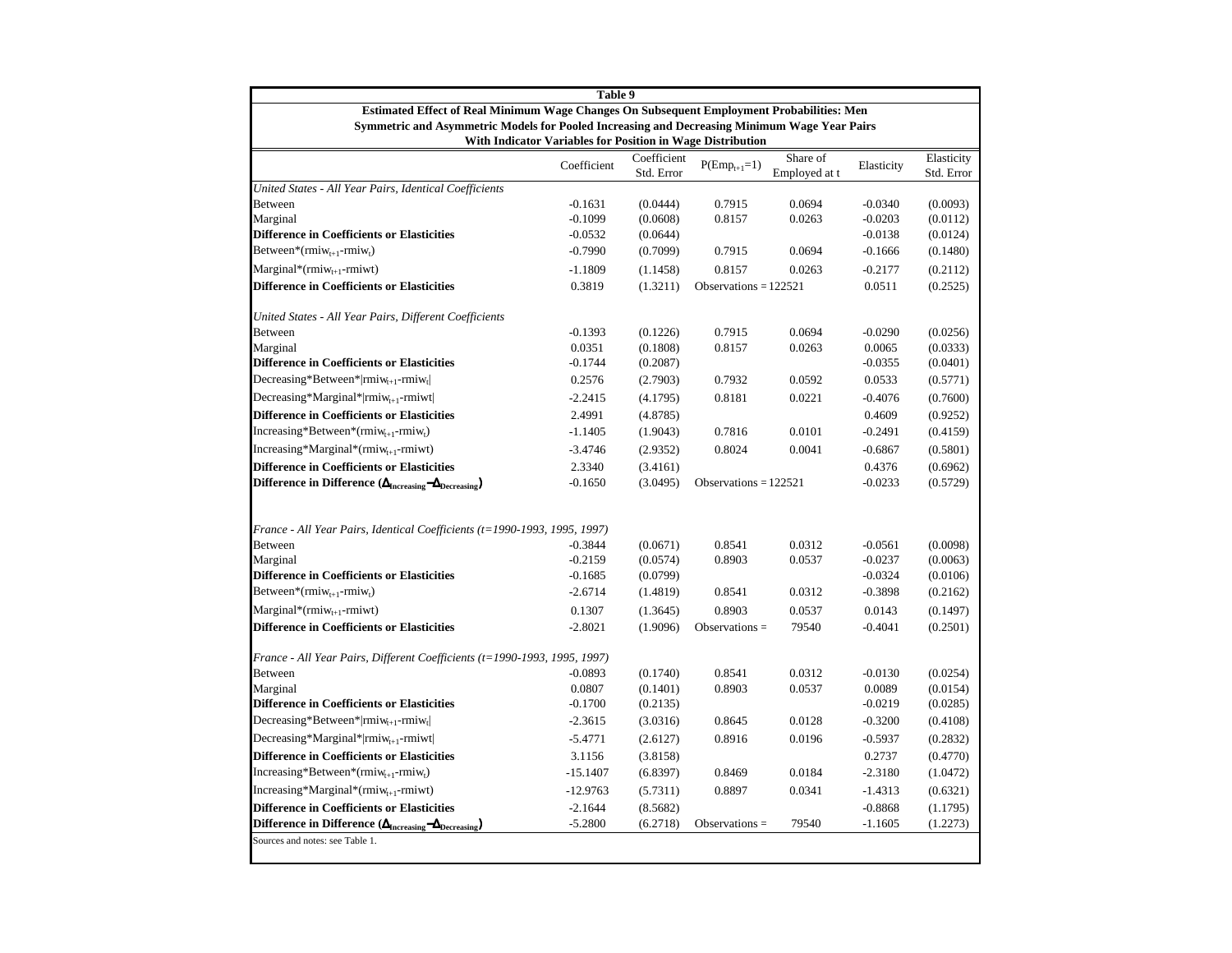| Table 10                                                                                                                                                   |             |                           |                             |                           |            |                          |  |  |
|------------------------------------------------------------------------------------------------------------------------------------------------------------|-------------|---------------------------|-----------------------------|---------------------------|------------|--------------------------|--|--|
| <b>Estimated Effect of Real Minimum Wage Changes On Subsequent Employment Probabilities: Women</b>                                                         |             |                           |                             |                           |            |                          |  |  |
| Symmetric and Asymmetric Models for Pooled Increasing and Decreasing Minimum Wage Year Pairs<br>With Indicator Variables for Position in Wage Distribution |             |                           |                             |                           |            |                          |  |  |
|                                                                                                                                                            | Coefficient | Coefficient<br>Std. Error | $P(\mathrm{Emp}_{t+1}{=}1)$ | Share of<br>Employed at t | Elasticity | Elasticity<br>Std. Error |  |  |
| United States - All Year Pairs, Identical Coefficients                                                                                                     |             |                           |                             |                           |            |                          |  |  |
| Between                                                                                                                                                    | $-0.1523$   | (0.0292)                  | 0.7207                      | 0.1276                    | $-0.0425$  | (0.0081)                 |  |  |
| Marginal                                                                                                                                                   | $-0.0736$   | (0.0352)                  | 0.7544                      | 0.0626                    | $-0.0181$  | (0.0087)                 |  |  |
| <b>Difference in Coefficients or Elasticities</b>                                                                                                          | $-0.0786$   | (0.0379)                  |                             |                           | $-0.0244$  | (0.0098)                 |  |  |
| Between*( $rmiw_{t+1}$ - $rmiw_t$ )                                                                                                                        | 0.3979      | (0.4642)                  | 0.7207                      | 0.1276                    | 0.1111     | (0.1297)                 |  |  |
| $Marginal*(rmiw_{t+1}-rmiwt)$                                                                                                                              | 0.6326      | (0.6530)                  | 0.7544                      | 0.0626                    | 0.1554     | (0.1604)                 |  |  |
| <b>Difference in Coefficients or Elasticities</b>                                                                                                          | $-0.2347$   | (0.7701)                  | Observations = $128187$     |                           | $-0.0442$  | (0.1979)                 |  |  |
| United States - All Year Pairs, Different Coefficients                                                                                                     |             |                           |                             |                           |            |                          |  |  |
| <b>Between</b>                                                                                                                                             | $-0.1779$   | (0.0806)                  | 0.7207                      | 0.1276                    | $-0.0497$  | (0.0225)                 |  |  |
| Marginal                                                                                                                                                   | $-0.1014$   | (0.0998)                  | 0.7544                      | 0.0626                    | $-0.0249$  | (0.0245)                 |  |  |
| <b>Difference in Coefficients or Elasticities</b>                                                                                                          | $-0.0764$   | (0.1174)                  |                             |                           | $-0.0248$  | (0.0304)                 |  |  |
| Decreasing*Between*  $rmin_{t+1}$ - $rmin_{t}$                                                                                                             | 0.2402      | (1.8315)                  | 0.7182                      | 0.1091                    | 0.0677     | (0.5161)                 |  |  |
| Decreasing*Marginal* rmiw <sub>t+1</sub> -rmiwt                                                                                                            | 0.0431      | (2.3074)                  | 0.7511                      | 0.0532                    | 0.0107     | (0.5743)                 |  |  |
| <b>Difference in Coefficients or Elasticities</b>                                                                                                          | 0.1971      | (2.7300)                  |                             |                           | 0.0569     | (0.7143)                 |  |  |
| $Increasing*Between*(rmiw_{t+1}-rmiw_t)$                                                                                                                   | 0.8668      | (1.2394)                  | 0.7352                      | 0.0185                    | 0.2295     | (0.3281)                 |  |  |
| $Increasing*Marginal*(rmiw_{t+1}-rmiwt)$                                                                                                                   | 1.1311      | (1.5992)                  | 0.7731                      | 0.0094                    | 0.2567     | (0.3629)                 |  |  |
| <b>Difference in Coefficients or Elasticities</b>                                                                                                          | $-0.2643$   | (1.9196)                  |                             |                           | $-0.0272$  | (0.4635)                 |  |  |
| Difference in Difference $(\Delta_{\text{Increasing}} - \Delta_{\text{Decreasing}})$                                                                       | $-0.4613$   | (1.7681)                  | Observations = $128187$     |                           | $-0.0841$  | (0.4658)                 |  |  |
|                                                                                                                                                            |             |                           |                             |                           |            |                          |  |  |
| France - All Year Pairs, Identical Coefficients (t=1990-1993, 1995, 1997)<br>Between                                                                       | $-0.3827$   | (0.0528)                  | 0.8576                      | 0.0796                    | $-0.0545$  | (0.0075)                 |  |  |
| Marginal                                                                                                                                                   | $-0.2083$   | (0.0504)                  | 0.8903                      | 0.1043                    | $-0.0229$  | (0.0055)                 |  |  |
| <b>Difference in Coefficients or Elasticities</b>                                                                                                          | $-0.1744$   | (0.0625)                  |                             |                           | $-0.0316$  | (0.0081)                 |  |  |
| Between*( $rmiw_{t+1}$ - $rmiw_t$ )                                                                                                                        | $-1.2298$   | (1.1853)                  | 0.8576                      | 0.0796                    | $-0.1751$  | (0.1688)                 |  |  |
| $Marginal*(rmiw_{t+1}-rmiwt)$                                                                                                                              | 1.1230      | (1.2096)                  | 0.8903                      | 0.1043                    | 0.1232     | (0.1327)                 |  |  |
| <b>Difference in Coefficients or Elasticities</b>                                                                                                          | $-2.3528$   | (1.5098)                  | Observations $= 55086$      |                           | $-0.2983$  | (0.0469)                 |  |  |
|                                                                                                                                                            |             |                           |                             |                           |            |                          |  |  |
| France - All Year Pairs, Different Coefficients (t=1990-1993, 1995, 1997)                                                                                  |             |                           |                             |                           |            |                          |  |  |
| <b>Between</b>                                                                                                                                             | $-0.2066$   | (0.1325)                  | 0.8576                      | 0.0796                    | $-0.0269$  | (0.0173)                 |  |  |
| Marginal                                                                                                                                                   | $-0.2252$   | (0.1173)                  | 0.8903                      | 0.1043                    | $-0.0247$  | (0.0129)                 |  |  |
| <b>Difference in Coefficients or Elasticities</b>                                                                                                          | 0.0186      | (0.1610)                  |                             |                           | $-0.0022$  | (0.0197)                 |  |  |
| Decreasing*Between* rmi $w_{t+1}$ -rmi $w_t$                                                                                                               | $-2.0411$   | (2.3996)                  | 0.8696                      | 0.0326                    | $-0.3078$  | (0.3619)                 |  |  |
| Decreasing*Marginal*  $r$ miw <sub>t+1</sub> - $r$ miwt                                                                                                    | $-1.0782$   | (2.2989)                  | 0.8903                      | 0.0377                    | $-0.1184$  | (0.2524)                 |  |  |
| <b>Difference in Coefficients or Elasticities</b>                                                                                                          | $-0.9629$   | (2.9893)                  |                             |                           | $-0.1894$  | (0.3997)                 |  |  |
| $Increasing*Between*(rmiw_{t+1}-rmiw_t)$                                                                                                                   | $-8.3455$   | (5.1916)                  | 0.8492                      | 0.0470                    | $-1.2585$  | (0.7829)                 |  |  |
| $Increasing*Marginal*(rmiw_{t+1}-rmiwt)$                                                                                                                   | 2.1728      | (4.8982)                  | 0.8902                      | 0.0666                    | 0.2386     | (0.5378)                 |  |  |
| <b>Difference in Coefficients or Elasticities</b>                                                                                                          | $-10.5183$  | (6.5711)                  |                             |                           | $-1.4971$  | (0.8795)                 |  |  |
| Difference in Difference $(\Delta_{\text{Increasing}} - \Delta_{\text{Decreasing}})$                                                                       | $-9.5554$   | (4.8559)                  | Observations = $55086$      |                           | $-1.3077$  | (0.9290)                 |  |  |
| Sources and notes: see Table 1.                                                                                                                            |             |                           |                             |                           |            |                          |  |  |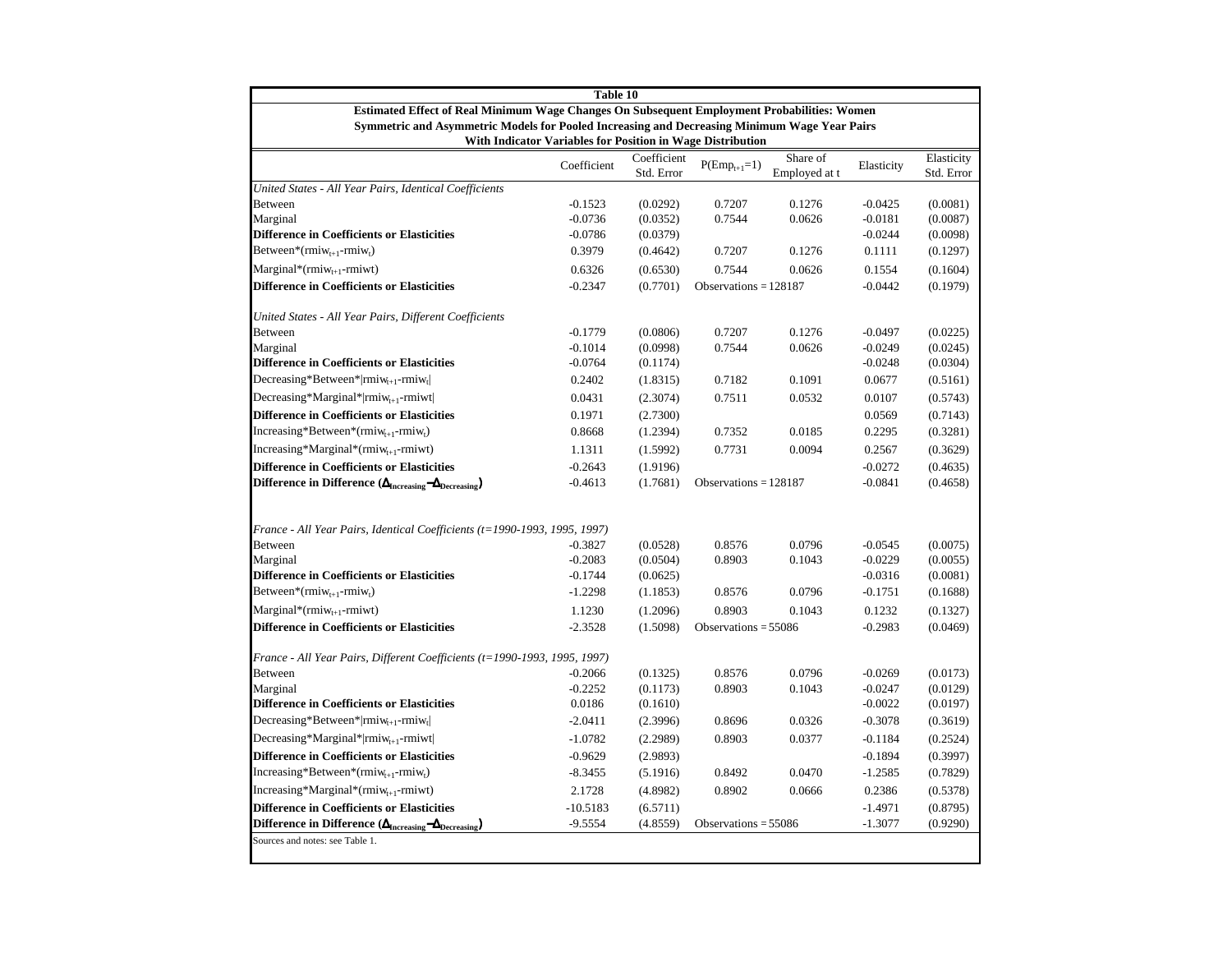|                                                                                                                                                            | Table 11               |                           |                         |                                  |                        |                          |
|------------------------------------------------------------------------------------------------------------------------------------------------------------|------------------------|---------------------------|-------------------------|----------------------------------|------------------------|--------------------------|
| Estimated Effect of Real Minimum Wage Changes On Prior Employment Probabilities: Men                                                                       |                        |                           |                         |                                  |                        |                          |
| Symmetric and Asymmetric Models for Pooled Increasing and Decreasing Minimum Wage Year Pairs<br>With Indicator Variables for Position in Wage Distribution |                        |                           |                         |                                  |                        |                          |
|                                                                                                                                                            | Coefficient            | Coefficient<br>Std. Error | $P(Emp_t=1)$            | Share of<br>Employed at<br>$t+1$ | Elasticity             | Elasticity<br>Std. Error |
| United States - All Year Pairs, Identical Coefficients                                                                                                     |                        |                           |                         |                                  |                        |                          |
| Between                                                                                                                                                    | $-0.2527$              | (0.0444)                  | 0.7394                  | 0.0522                           | $-0.0659$              | (0.0116)                 |
| Marginal                                                                                                                                                   | $-0.1182$              | (0.0444)                  | 0.7741                  | 0.0411                           | $-0.0267$              | (0.0100)                 |
| <b>Difference in Coefficients or Elasticities</b>                                                                                                          | $-0.1345$              | (0.0517)                  |                         |                                  | $-0.0392$              | (0.0126)                 |
| Between*(rmiw <sub>t</sub> -rmiw <sub>t+1</sub> )                                                                                                          | 2.4999                 | (0.7373)                  | 0.7394                  | 0.0522                           | 0.6516                 | (0.1922)                 |
| $\text{Marginal}^*(\text{rmiw}_t\text{-rmiw}_{t+1})$                                                                                                       | 2.4303                 | (0.7888)                  | 0.7741                  | 0.0411                           | 0.5490                 | (0.1782)                 |
| <b>Difference in Coefficients or Elasticities</b>                                                                                                          | 0.0696                 | (1.0488)                  | Observations = $125545$ |                                  | 0.1026                 | (0.2546)                 |
| United States - All Year Pairs, Different Coefficients                                                                                                     |                        |                           |                         |                                  |                        |                          |
| Between                                                                                                                                                    | $-0.4534$              | (0.1283)                  | 0.7394                  | 0.0522                           | $-0.1182$              | (0.0334)                 |
| Marginal                                                                                                                                                   | $-0.0385$              | (0.1498)                  | 0.7741                  | 0.0411                           | $-0.0087$              | (0.0338)                 |
| <b>Difference in Coefficients or Elasticities</b>                                                                                                          | $-0.4149$              | (0.1869)                  |                         |                                  | $-0.1095$              | (0.0450)                 |
| Decreasing*Between*(rmiw <sub>t-rmiw<sub>t+1</sub>)</sub>                                                                                                  | 7.1404                 | (2.8854)                  | 0.7370                  | 0.0449                           | 1.8776                 | (0.7588)                 |
| Decreasing*Marginal*(rmiw <sub>t</sub> -rmiw <sub>t+1</sub> )                                                                                              | 0.3864                 | (3.7156)                  | 0.7691                  | 0.0321                           | 0.0892                 | (0.8579)                 |
| <b>Difference in Coefficients or Elasticities</b>                                                                                                          | 6.7540                 | (4.5370)                  |                         |                                  | 1.7884                 | (1.1036)                 |
| $Increasing*Between* rmiw_r-rmiw_{t+1} $                                                                                                                   | 0.5359                 | (1.9607)                  | 0.7535                  | 0.0073                           | 0.1321                 | (0.4833)                 |
| Increasing*Marginal* rmiw <sub>t-rmiw<sub>t+1</sub> </sub>                                                                                                 | $-3.6283$              | (2.2513)                  | 0.7920                  | 0.0090                           | $-0.7546$              | (0.4682)                 |
| <b>Difference in Coefficients or Elasticities</b>                                                                                                          | 4.1642                 | (2.8924)                  |                         |                                  | 0.8866                 | (0.6517)                 |
| Difference in Difference ( $\Delta_{\text{Decreasing}} - \Delta_{\text{Increasing}}$ )                                                                     | 2.5898                 | (2.7242)                  | Observations = $125545$ |                                  | 0.9018                 | (0.6854)                 |
|                                                                                                                                                            |                        |                           |                         |                                  |                        |                          |
| France - All Year Pairs, Identical Coefficients (t=1993, 1995-1997)                                                                                        |                        |                           |                         |                                  |                        |                          |
| Between<br>Marginal                                                                                                                                        | $-0.2648$<br>$-0.1775$ | (0.0842)<br>(0.0886)      | 0.8221<br>0.8651        | 0.0420<br>0.0420                 | $-0.0471$<br>$-0.0239$ | (0.0150)<br>(0.0120)     |
| <b>Difference in Coefficients or Elasticities</b>                                                                                                          | $-0.0873$              | (0.1075)                  |                         |                                  | $-0.0232$              | (0.0169)                 |
| Between*(rmiw <sub>t</sub> -rmiw <sub>t+1</sub> )                                                                                                          | $-1.4906$              | (1.6024)                  | 0.8221                  | 0.0420                           | $-0.2652$              | (0.2851)                 |
| $Marginal*(rmiw_t-rmiw_{t+1})$                                                                                                                             | 0.4239                 | (2.0033)                  | 0.8651                  | 0.0420                           | 0.0572                 | (0.2702)                 |
| <b>Difference in Coefficients or Elasticities</b>                                                                                                          | $-1.9145$              | (2.4093)                  | Observations = $53748$  |                                  | $-0.3224$              | (0.3683)                 |
|                                                                                                                                                            |                        |                           |                         |                                  |                        |                          |
| France - All Year Pairs, Different Coefficients (t=1993, 1995-1997)                                                                                        |                        |                           |                         |                                  |                        |                          |
| Between                                                                                                                                                    | $-0.5607$              | (0.2829)                  | 0.8221                  | 0.0420                           | $-0.0997$              | (0.0503)                 |
| Marginal                                                                                                                                                   | 0.0216                 | (0.2286)                  | 0.8651                  | 0.0420                           | 0.0029                 | (0.0308)                 |
| <b>Difference in Coefficients or Elasticities</b>                                                                                                          | $-0.5823$              | (0.3441)                  |                         |                                  | $-0.1027$              | (0.0561)                 |
| Decreasing*Between*(rmiw <sub>t-</sub> rmiw <sub>t+1</sub> )                                                                                               | 2.7370                 | (4.2196)                  | 0.7414                  | 0.0144                           | 0.7078                 | (1.0912)                 |
| $Decreasing*Marginal*(rmiw,-rmiw_{i+1})$                                                                                                                   | $-3.0917$              | (4.1713)                  | 0.8299                  | 0.0178                           | $-0.5259$              | (0.7095)                 |
| <b>Difference in Coefficients or Elasticities</b>                                                                                                          | 5.8287                 | (5.6343)                  |                         |                                  | 1.2337                 | (1.2418)                 |
| $Increasing*Between* rmiw_r-rmiw_{t+1} $                                                                                                                   | 15.8316                | (13.3360)                 | 0.8643                  | 0.0275                           | 2.1484                 | (1.8097)                 |
| Increasing*Marginal* rmiw <sub>t-rmiw<sub>t+1</sub> </sub>                                                                                                 | $-10.9886$             | (11.3990)                 | 0.8911                  | 0.0241                           | $-1.1967$              | (1.2413)                 |
| <b>Difference in Coefficients or Elasticities</b>                                                                                                          | 26.8203                | (16.5923)                 |                         |                                  | 3.3450                 | (2.0823)                 |
| Difference in Difference ( $\Delta_{\text{Decreasing}} - \Delta_{\text{Increasing}}$ )                                                                     | $-20.9915$             | (12.3036)                 | Observations = $53748$  |                                  | $-2.1113$              | (2.3153)                 |
| Sources and notes: see Table 1.                                                                                                                            |                        |                           |                         |                                  |                        |                          |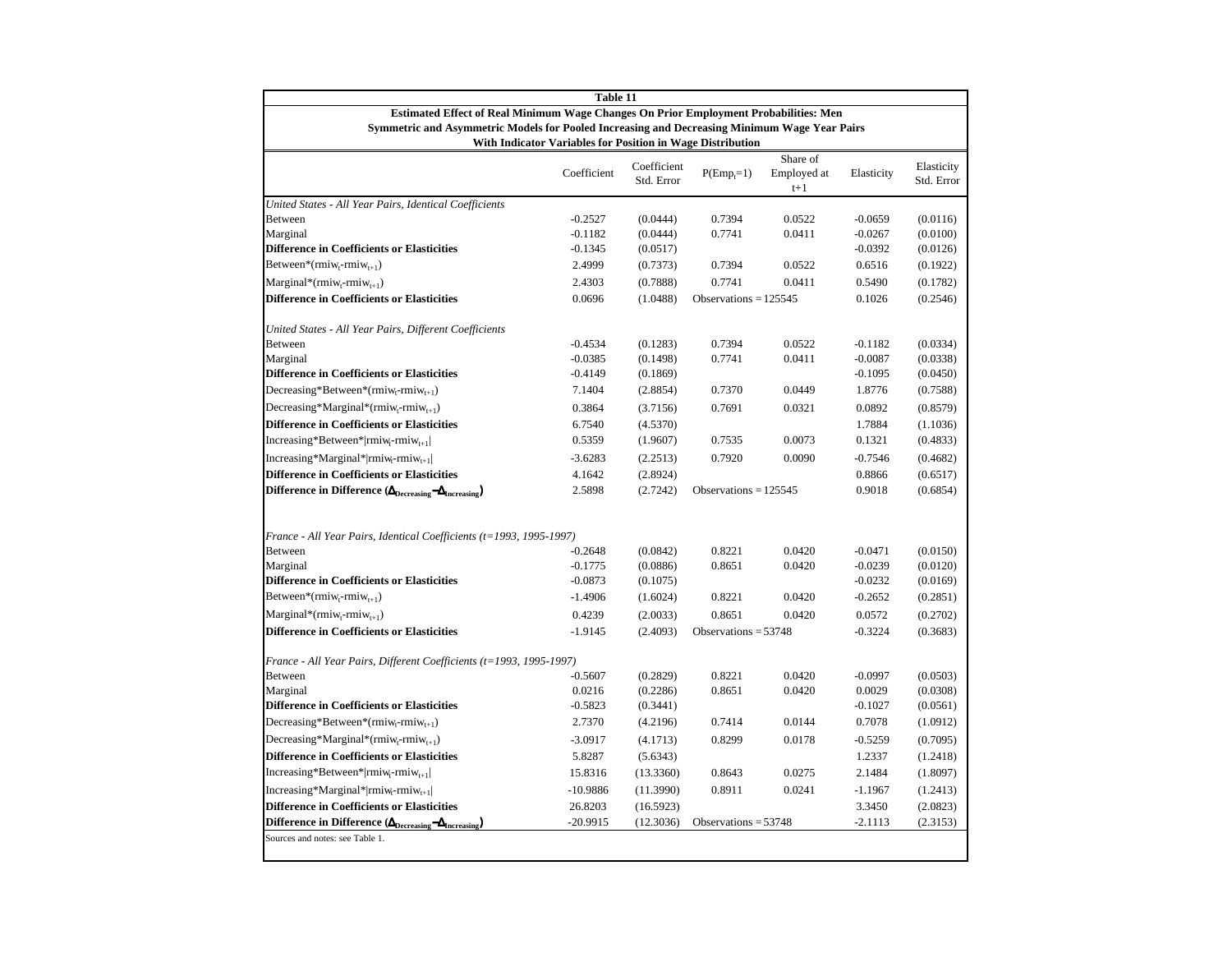|                                                                                                                                                                                        | Table 12               |                           |                         |                                  |                     |                          |
|----------------------------------------------------------------------------------------------------------------------------------------------------------------------------------------|------------------------|---------------------------|-------------------------|----------------------------------|---------------------|--------------------------|
| Estimated Effect of Real Minimum Wage Changes On Prior Employment Probabilities: Women<br>Symmetric and Asymmetric Models for Pooled Increasing and Decreasing Minimum Wage Year Pairs |                        |                           |                         |                                  |                     |                          |
| With Indicator Variables for Position in Wage Distribution                                                                                                                             |                        |                           |                         |                                  |                     |                          |
|                                                                                                                                                                                        | Coefficient            | Coefficient<br>Std. Error | $P(Empr=1)$             | Share of<br>Employed at<br>$t+1$ | Elasticity          | Elasticity<br>Std. Error |
| United States - All Year Pairs, Identical Coefficients                                                                                                                                 |                        |                           |                         |                                  |                     |                          |
| Between                                                                                                                                                                                | $-0.3691$              | (0.0301)                  | 0.6348                  | 0.0898                           | $-0.1348$           | (0.0110)                 |
| Marginal<br><b>Difference in Coefficients or Elasticities</b>                                                                                                                          | $-0.2553$<br>$-0.1139$ | (0.0283)                  | 0.6795                  | 0.0794                           | $-0.0818$           | (0.0091)                 |
| Between*(rmiw <sub>t</sub> -rmiw <sub>t+1</sub> )                                                                                                                                      | 0.1147                 | (0.0328)<br>(0.4918)      | 0.6348                  | 0.0898                           | $-0.0530$<br>0.0419 | (0.0114)<br>(0.1796)     |
|                                                                                                                                                                                        |                        |                           |                         |                                  |                     |                          |
| $\text{Marginal}^*(\text{rmiw}_{t} - \text{rmiw}_{t+1})$                                                                                                                               | $-0.3034$              | (0.4863)                  | 0.6795                  | 0.0794                           | $-0.0972$           | (0.1559)                 |
| <b>Difference in Coefficients or Elasticities</b>                                                                                                                                      | 0.4181                 | (0.6585)                  | Observations = $132366$ |                                  | 0.1391              | (0.2265)                 |
| United States - All Year Pairs, Different Coefficients                                                                                                                                 |                        |                           |                         |                                  |                     |                          |
| Between                                                                                                                                                                                | $-0.5808$              | (0.0863)                  | 0.6348                  | 0.0898                           | $-0.2121$           | (0.0315)                 |
| Marginal                                                                                                                                                                               | $-0.3763$              | (0.0902)                  | 0.6795                  | 0.0794                           | $-0.1206$           | (0.0289)                 |
| <b>Difference in Coefficients or Elasticities</b>                                                                                                                                      | $-0.2045$              | (0.1141)                  |                         |                                  | $-0.0915$           | (0.0391)                 |
| Decreasing*Between*(rmiw <sub>t-rmiw<sub>t+1</sub>)</sub>                                                                                                                              | 4.9795                 | (1.9307)                  | 0.6264                  | 0.0765                           | 1.8602              | (0.7213)                 |
| Decreasing*Marginal*(rmiw <sub>t</sub> -rmiw <sub>t+1</sub> )                                                                                                                          | 2.6703                 | (2.1643)                  | 0.6681                  | 0.0617                           | 0.8864              | (0.7184)                 |
| <b>Difference in Coefficients or Elasticities</b>                                                                                                                                      | 2.3092                 | (2.6962)                  |                         |                                  | 0.9738              | (0.9459)                 |
| $Increasing*Between* rmiw_t-rmiw_{t+1} $                                                                                                                                               | 3.0630                 | (1.3115)                  | 0.6829                  | 0.0134                           | 0.9714              | (0.4159)                 |
| Increasing*Marginal* rmiw <sub>t-rmiw<sub>t+1</sub> </sub>                                                                                                                             | 2.0891                 | (1.3758)                  | 0.7194                  | 0.0177                           | 0.5862              | (0.3861)                 |
| <b>Difference in Coefficients or Elasticities</b>                                                                                                                                      | 0.9740                 | (1.7950)                  |                         |                                  | 0.3852              | (0.5359)                 |
| Difference in Difference ( $\Delta_{\text{Decreasing}} - \Delta_{\text{Increasing}}$ )                                                                                                 | $-1.3352$              | (1.6294)                  | Observations = $132366$ |                                  | 0.5887              | (0.6029)                 |
|                                                                                                                                                                                        |                        |                           |                         |                                  |                     |                          |
| France - All Year Pairs, Identical Coefficients (t=1993, 1995-1997)<br>Between                                                                                                         | 0.2239                 | (0.0786)                  | 0.8383                  | 0.0869                           | 0.0362              | (0.0127)                 |
| Marginal                                                                                                                                                                               | 0.1940                 | (0.0867)                  | 0.8805                  | 0.0768                           | 0.0232              | (0.0104)                 |
| <b>Difference in Coefficients or Elasticities</b>                                                                                                                                      | 0.0299                 | (0.0991)                  |                         |                                  | 0.0130              | (0.0139)                 |
| Between*(rmiw <sub>t</sub> -rmiw <sub>t+1</sub> )                                                                                                                                      | $-0.3271$              | (1.4024)                  | 0.8383                  | 0.0869                           | $-0.0529$           | (0.2268)                 |
| $\text{Marginal}^*(\text{rmiw}_t\text{-rmiw}_{t+1})$                                                                                                                                   | 2.6546                 | (1.8527)                  | 0.8805                  | 0.0768                           | 0.3172              | (0.2214)                 |
| <b>Difference in Coefficients or Elasticities</b>                                                                                                                                      | $-2.9817$              | (2.1476)                  | Observations = $39154$  |                                  | $-0.3701$           | (0.2919)                 |
|                                                                                                                                                                                        |                        |                           |                         |                                  |                     |                          |
| France - All Year Pairs, Different Coefficients (t=1993, 1995-1997)<br>Between                                                                                                         | 0.3636                 | (0.2191)                  | 0.8383                  | 0.0869                           | 0.0588              | (0.0354)                 |
| Marginal                                                                                                                                                                               | 0.4230                 | (0.1985)                  | 0.8805                  | 0.0768                           | 0.0506              | (0.0237)                 |
| <b>Difference in Coefficients or Elasticities</b>                                                                                                                                      | $-0.0594$              | (0.2712)                  |                         |                                  | 0.0082              | (0.0394)                 |
| Decreasing*Between*(rmiw <sub>t-rmiw<sub>t+1</sub>)</sub>                                                                                                                              | $-2.4636$              | (3.3364)                  | 0.8136                  | 0.0411                           | $-0.4592$           | (0.6219)                 |
| Decreasing*Marginal*(rmiw <sub>t-rmiw<sub>t+1</sub>)</sub>                                                                                                                             | $-1.3851$              | (3.6329)                  | 0.8698                  | 0.0431                           | $-0.1803$           | (0.4730)                 |
| <b>Difference in Coefficients or Elasticities</b>                                                                                                                                      | $-1.0785$              | (4.5475)                  |                         |                                  | $-0.2789$           | (0.7224)                 |
| $Increasing*Between* rmiw_r-rmiw_{t+1} $                                                                                                                                               | $-7.1150$              | (10.8790)                 | 0.8604                  | 0.0458                           | $-0.9932$           | (1.5187)                 |
| Increasing*Marginal* rmiw <sub>t-rmiw<sub>t+1</sub> </sub>                                                                                                                             | $-15.8151$             | (10.4148)                 | 0.8943                  | 0.0336                           | $-1.6717$           | (1.1008)                 |
| <b>Difference in Coefficients or Elasticities</b>                                                                                                                                      | 8.7001                 | (14.0061)                 |                         |                                  | 0.6784              | (1.7510)                 |
| Difference in Difference ( $\Delta_{\text{Decreasing}} - \Delta_{\text{Increasing}}$ )                                                                                                 | $-9.7787$              | (10.7114)                 | Observations = $39154$  |                                  | $-0.9573$           | (1.8262)                 |
| Sources and notes: see Table 1.                                                                                                                                                        |                        |                           |                         |                                  |                     |                          |
|                                                                                                                                                                                        |                        |                           |                         |                                  |                     |                          |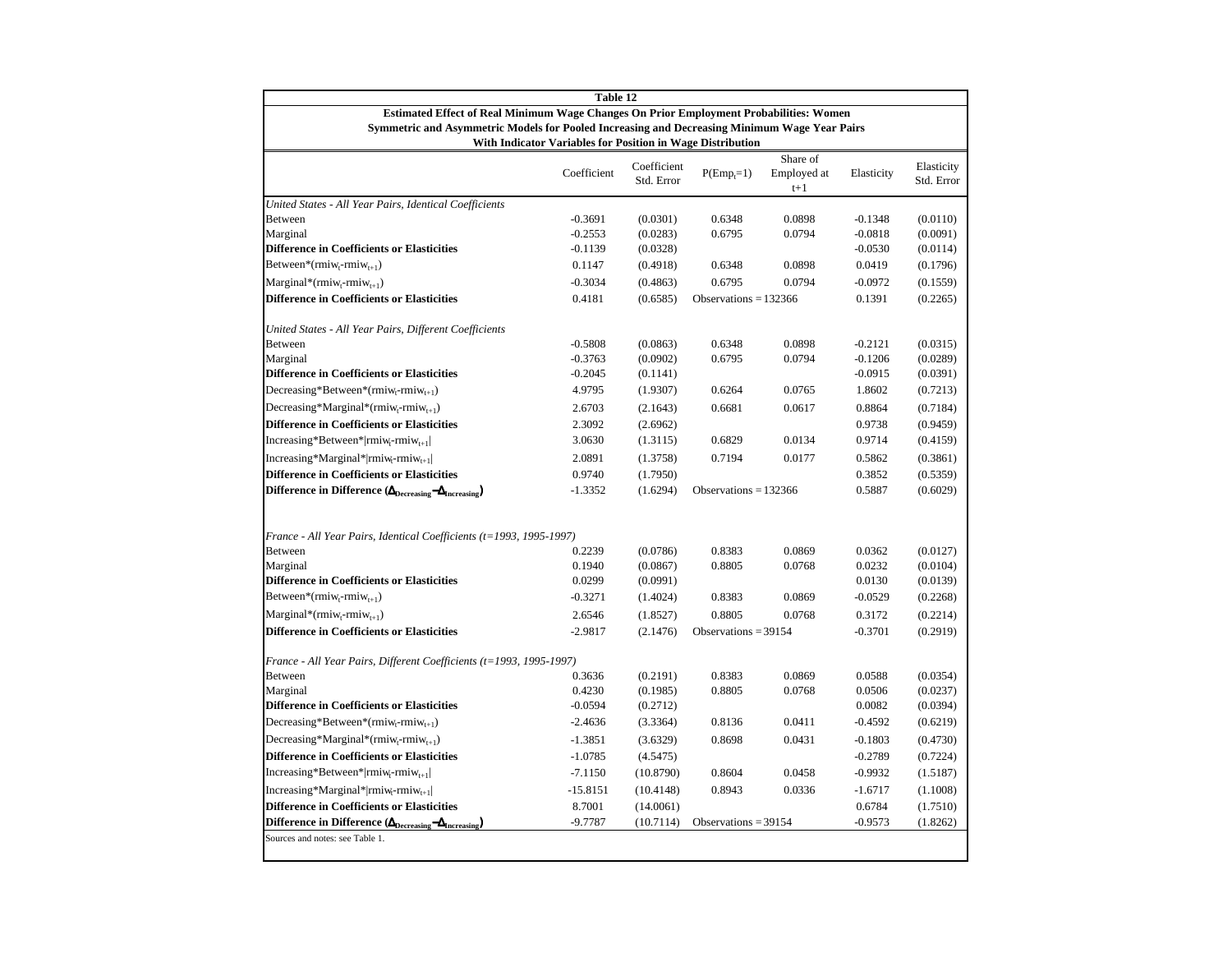# **IZA Discussion Papers**

| No. | Author(s)                             | <b>Title</b>                                                                                                                                | Area           | <b>Date</b> |
|-----|---------------------------------------|---------------------------------------------------------------------------------------------------------------------------------------------|----------------|-------------|
| 111 | V. Sorm<br>K. Terrell                 | Sectoral Restructuring and Labor Mobility:<br>A Comparative Look at the Czech Republic                                                      | 1/4            | 2/00        |
| 112 | L. Bellmann<br>T. Schank              | Innovations, Wages and Demand for<br>Heterogeneous Labour: New Evidence from a<br>Matched Employer-Employee Data-Set                        | 5              | 2/00        |
| 113 | R. Euwals                             | Do Mandatory Pensions Decrease Household<br>Savings? Evidence for the Netherlands                                                           | 3              | 2/00        |
| 114 | G. Brunello<br>A. Medio               | An Explanation of International Differences in<br><b>Education and Workplace Training</b>                                                   | $\overline{2}$ | 2/00        |
| 115 | A. Cigno<br>F. C. Rosati              | Why do Indian Children Work, and is it Bad for<br>Them?                                                                                     | 3              | 2/00        |
| 116 | C. Belzil                             | Unemployment Insurance and Subsequent Job<br>Duration: Job Matching vs. Unobserved<br>Heterogeneity                                         | 3              | 2/00        |
| 117 | S. Bender<br>A. Haas<br>C. Klose      | IAB Employment Subsample 1975-1995.<br>Opportunities for Analysis Provided by the<br>Anonymised Subsample                                   | $\overline{7}$ | 2/00        |
| 118 | M. A. Shields<br>M. E. Ward           | Improving Nurse Retention in the British National<br>Health Service: The Impact of Job Satisfaction on<br>Intentions to Quit                | 5              | 2/00        |
| 119 | A. Lindbeck<br>D. J. Snower           | The Division of Labor and the Market for<br>Organizations                                                                                   | 5              | 2/00        |
| 120 | P. T. Pereira<br>P. S. Martins        | Does Education Reduce Wage Inequality?<br>Quantile Regressions Evidence from Fifteen<br><b>European Countries</b>                           | 5              | 2/00        |
| 121 | J. C. van Ours                        | Do Active Labor Market Policies Help Unemployed<br>Workers to Find and Keep Regular Jobs?                                                   | 4/6            | 3/00        |
| 122 | D. Munich<br>J. Svejnar<br>K. Terrell | Returns to Human Capital under the Communist<br>Wage Grid and During the Transition to a Market<br>Economy                                  | 4              | 3/00        |
| 123 | J. Hunt                               | Why Do People Still Live in East Germany?                                                                                                   | 1              | 3/00        |
| 124 | R. T. Riphahn                         | Rational Poverty or Poor Rationality? The Take-up<br>of Social Assistance Benefits                                                          | 3              | 3/00        |
| 125 | F. Büchel<br>J. R. Frick              | The Income Portfolio of Immigrants in Germany -<br>Effects of Ethnic Origin and Assimilation. Or:<br>Who Gains from Income Re-Distribution? | 1/3            | 3/00        |
| 126 | J. Fersterer<br>R. Winter-Ebmer       | Smoking, Discount Rates, and Returns to<br>Education                                                                                        | 5              | 3/00        |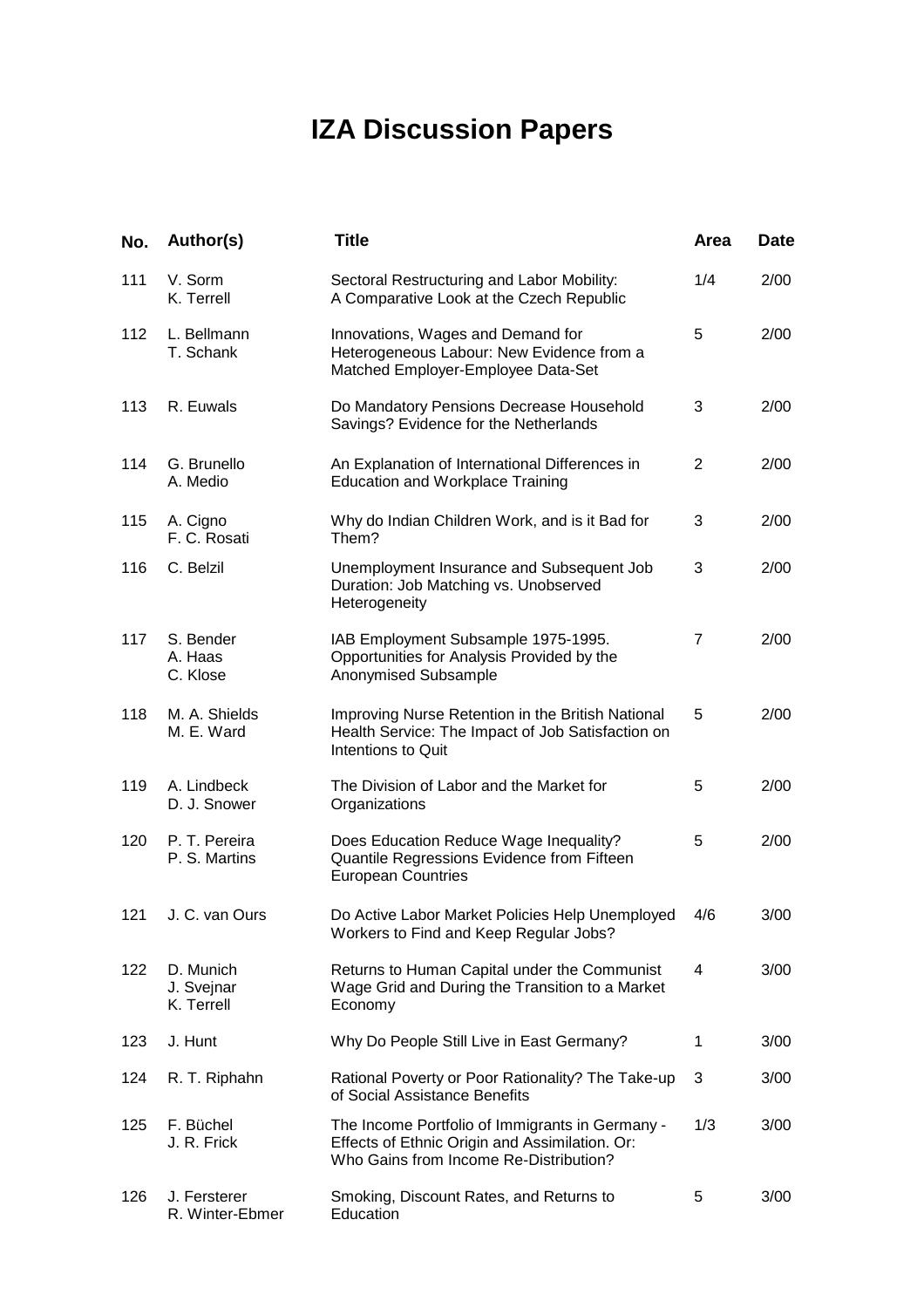| 127 | M. Karanassou<br>D. J. Snower                           | Characteristics of Unemployment Dynamics: The<br>Chain Reaction Approach                                           | 3           | 3/00 |
|-----|---------------------------------------------------------|--------------------------------------------------------------------------------------------------------------------|-------------|------|
| 128 | O. Ashenfelter<br>D. Ashmore<br>O. Deschênes            | Do Unemployment Insurance Recipients Actively<br>Seek Work? Evidence From Randomized Trials in<br>Four U.S. States | 6           | 3/00 |
| 129 | B. R. Chiswick<br>M. E. Hurst                           | The Employment, Unemployment and<br>Unemployment Compensation Benefits of<br>Immigrants                            | 1/3         | 3/00 |
| 130 | G. Brunello<br>S. Comi<br>C. Lucifora                   | The Returns to Education in Italy: A New Look at<br>the Evidence                                                   | 5           | 3/00 |
| 131 | B. R. Chiswick                                          | Are Immigrants Favorably Self-Selected? An<br>Economic Analysis                                                    | 1           | 3/00 |
| 132 | R. A. Hart                                              | Hours and Wages in the Depression: British<br>Engineering, 1926-1938                                               | 7           | 3/00 |
| 133 | D. N. F. Bell<br>R. A. Hart<br>O. Hübler<br>W. Schwerdt | Paid and Unpaid Overtime Working in Germany and<br>the UK                                                          | 1           | 3/00 |
| 134 | A. D. Kugler<br>G. Saint-Paul                           | Hiring and Firing Costs, Adverse Selection and<br>Long-term Unemployment                                           | 3           | 3/00 |
| 135 | A. Barrett<br>P. J. O'Connell                           | Is There a Wage Premium for Returning Irish<br>Migrants?                                                           | 1           | 3/00 |
| 136 | M. Bräuninger<br>M. Pannenberg                          | Unemployment and Productivity Growth: An<br>Empirical Analysis within the Augmented Solow<br>Model                 | 3           | 3/00 |
| 137 | J.-St. Pischke                                          | Continuous Training in Germany                                                                                     | 5           | 3/00 |
| 138 | J. Zweimüller<br>R. Winter-Ebmer                        | Firm-specific Training: Consequences for Job<br><b>Mobility</b>                                                    | 1           | 3/00 |
| 139 | R. A. Hart<br>Y. Ma                                     | Wages, Hours and Human Capital over the<br>Life Cycle                                                              | 1           | 3/00 |
| 140 | G. Brunello<br>S. Comi                                  | Education and Earnings Growth: Evidence from 11<br><b>European Countries</b>                                       | 2/5         | 4/00 |
| 141 | R. Hujer<br>M. Wellner                                  | The Effects of Public Sector Sponsored Training on<br>Employment Performance in<br>Individual<br>East<br>Germany   | 6           | 4/00 |
| 142 | J. J. Dolado<br>F. Felgueroso<br>J. F. Jimeno           | Explaining Youth Labor Market Problems in Spain:<br>Crowding-Out, Institutions, or Technology Shifts?              | 3           | 4/00 |
| 143 | P. J. Luke<br>M. E. Schaffer                            | Wage Determination in Russia: An Econometric<br>Investigation                                                      | 4           | 4/00 |
| 144 | G. Saint-Paul                                           | Flexibility vs. Rigidity: Does Spain have the worst of<br>both Worlds?                                             | $\mathbf 1$ | 4/00 |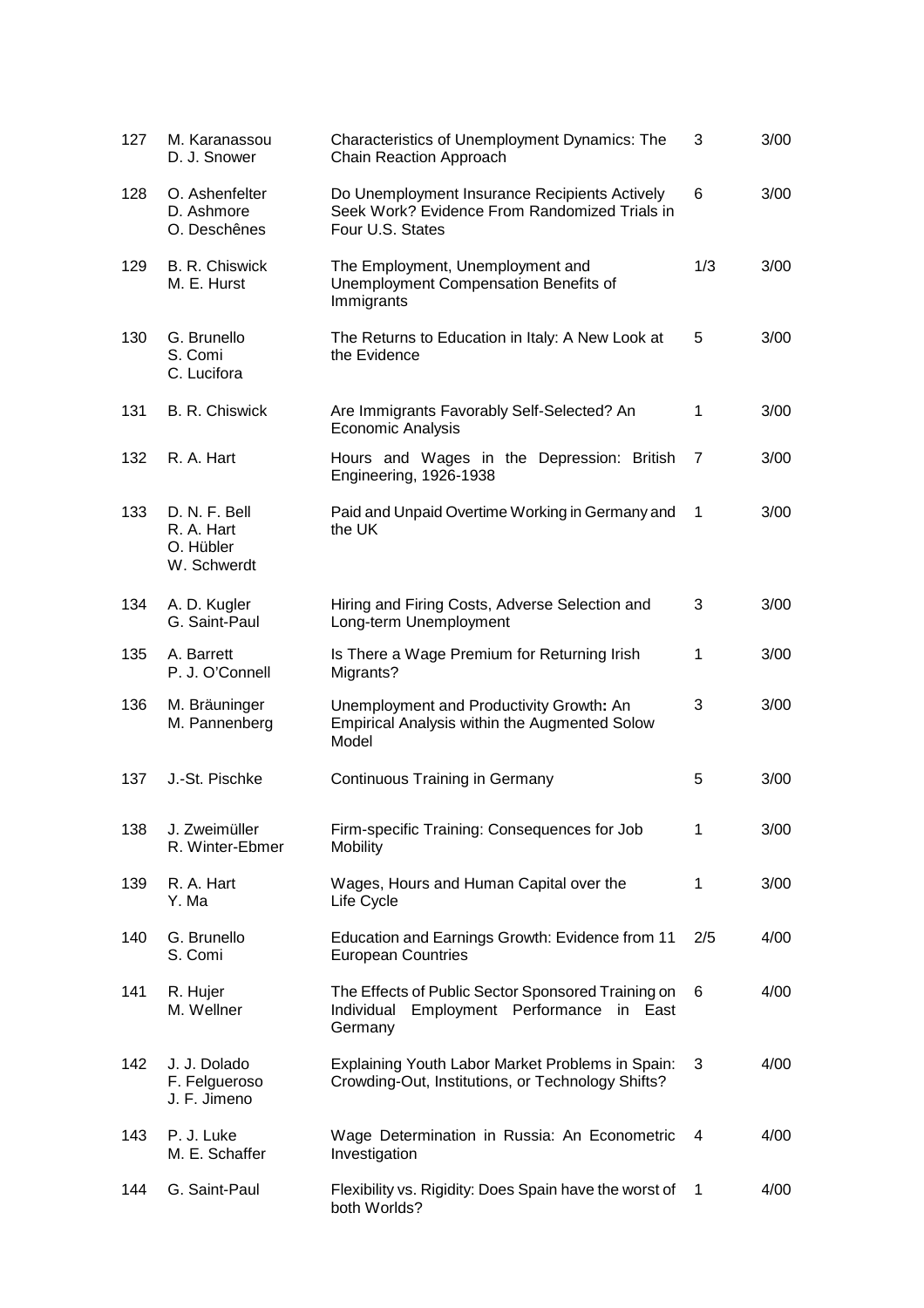| 145 | M.-S. Yun                                                             | Decomposition Analysis for a Binary Choice Model                                                                                                      | 7   | 4/00 |
|-----|-----------------------------------------------------------------------|-------------------------------------------------------------------------------------------------------------------------------------------------------|-----|------|
| 146 | T. K. Bauer<br>J. P. Haisken-DeNew                                    | Employer Learning and the Returns to Schooling                                                                                                        | 5   | 4/00 |
| 147 | M. Belot<br>J. C. van Ours                                            | Does the Recent Success of Some OECD<br>Countries in Lowering their Unemployment Rates<br>Lie in the Clever Design of their Labour Market<br>Reforms? | 3   | 4/00 |
| 148 | L. Goerke                                                             | Employment Effects of Labour Taxation in an<br>Efficiency Wage Model with Alternative Budget<br><b>Constraints and Time Horizons</b>                  | 3   | 5/00 |
| 149 | R. Lalive<br>J. C. van Ours<br>J. Zweimüller                          | The Impact of Active Labor Market Programs and<br>Benefit Entitlement Rules on the Duration of<br>Unemployment                                        | 3/6 | 5/00 |
| 150 | J. DiNardo<br>K. F. Hallock<br>J.-St. Pischke                         | Unions and the Labor Market for Managers                                                                                                              | 7   | 5/00 |
| 151 | M. Ward                                                               | Gender, Salary and Promotion in the Academic<br>Profession                                                                                            | 5   | 5/00 |
| 152 | J. J. Dolado<br>F. Felgueroso<br>J. F. Jimeno                         | The Role of the Minimum Wage in the Welfare<br>State: An Appraisal                                                                                    | 3   | 5/00 |
| 153 | A. S. Kalwij<br>M. Gregory                                            | Overtime Hours in Great Britain over the Period<br>1975-1999: A Panel Data Analysis                                                                   | 3   | 5/00 |
| 154 | M. Gerfin<br>M. Lechner                                               | Microeconometric Evaluation of the Active Labour<br>Market Policy in Switzerland                                                                      | 6   | 5/00 |
| 155 | J. Hansen                                                             | The Duration of Immigrants' Unemployment Spells:<br>Evidence from Sweden                                                                              | 1/3 | 5/00 |
| 156 | C. Dustmann<br>F. Fabbri                                              | Language Proficiency and Labour Market Per-<br>formance of Immigrants in the UK                                                                       | 1   | 5/00 |
| 157 | P. Apps<br>R. Rees                                                    | Household Production, Full Consumption and<br>the Costs of Children                                                                                   | 7   | 5/00 |
| 158 | A. Björklund<br>T. Eriksson<br>M. Jäntti<br>O. Raaum<br>E. Österbacka | Brother Correlations in Earnings in Denmark,<br>Finland, Norway and Sweden Compared to the<br><b>United States</b>                                    | 5   | 5/00 |
| 159 | P.- J. Jost<br>M. Kräkel                                              | Preemptive Behavior in Sequential Tournaments                                                                                                         | 5   | 5/00 |
| 160 | M. Lofstrom                                                           | A Comparison of the Human Capital and Signaling<br>Models: The Case of the Self-Employed and the<br>Increase in the Schooling Premium in the 1980's   | 5   | 6/00 |
| 161 | V. Gimpelson<br>D. Treisman<br>G. Monusova                            | <b>Public Employment and Redistributive Politics:</b><br>Evidence from Russia's Regions                                                               | 4   | 6/00 |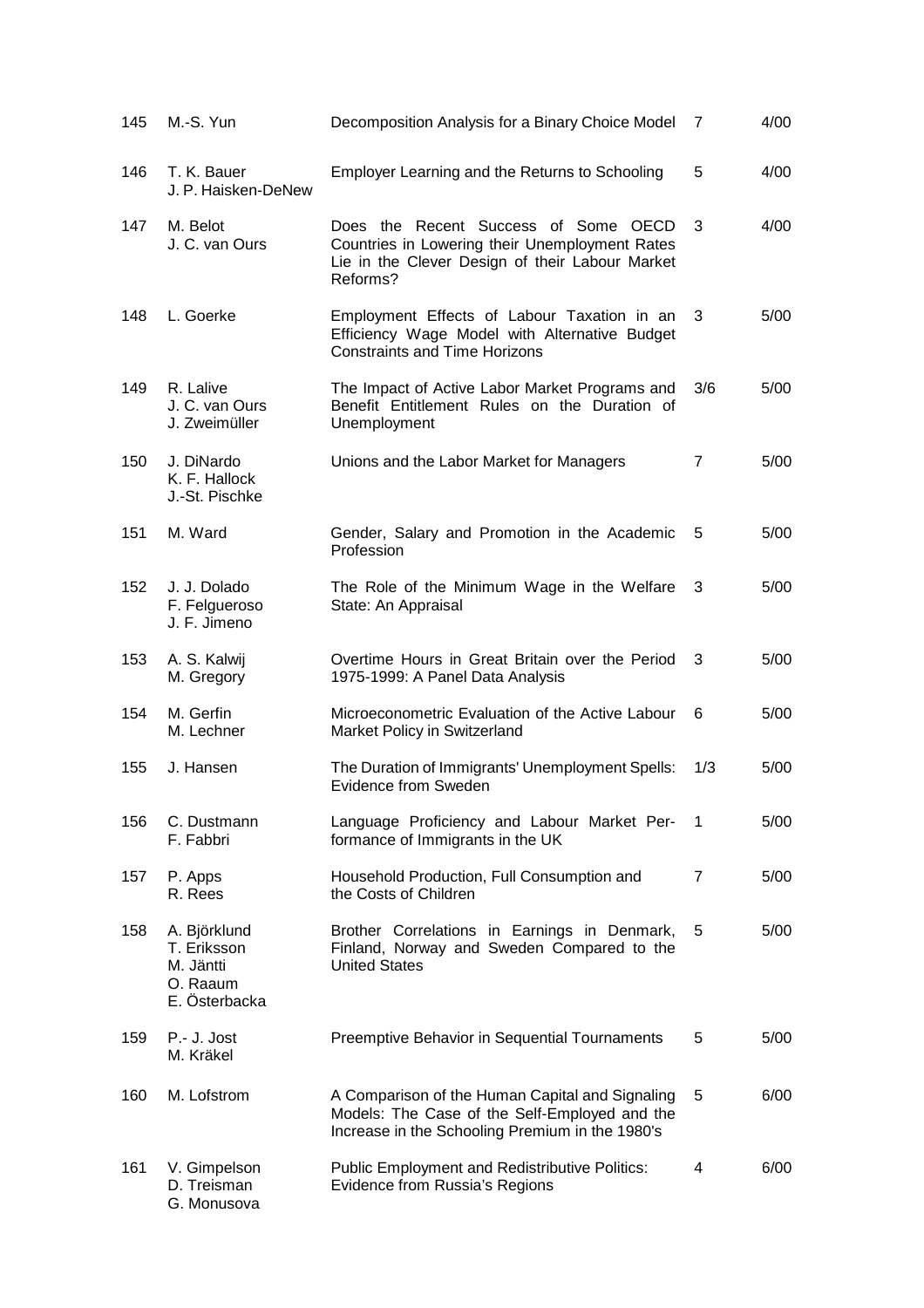| 162 | C. Dustmann<br>M. E. Rochina-<br>Barrachina | Selection Correction in Panel Data Models: An<br>Application to Labour Supply and Wages                                                                                                  | 6 | 6/00 |
|-----|---------------------------------------------|------------------------------------------------------------------------------------------------------------------------------------------------------------------------------------------|---|------|
| 163 | R. A. Hart<br>Y. Ma                         | Why do Firms Pay an Overtime Premium?                                                                                                                                                    | 5 | 6/00 |
| 164 | M. A. Shields<br>S. Wheatley Price          | Racial Harassment, Job Satisfaction and Intentions<br>to Quit: Evidence from the British Nursing<br>Profession                                                                           | 5 | 6/00 |
| 165 | P. J. Pedersen                              | Immigration in a High Unemployment Economy:<br>The Recent Danish Experience                                                                                                              | 1 | 6/00 |
| 166 | Z. MacDonald<br>M. A. Shields               | The Impact of Alcohol Consumption on Occupa-<br>tional Attainment in England                                                                                                             | 5 | 6/00 |
| 167 | A. Barrett<br>J. FitzGerald<br>B. Nolan     | Earnings Inequality, Returns to Education and<br>Immigration into Ireland                                                                                                                | 5 | 6/00 |
| 168 | G. S. Epstein<br>A. L. Hillman              | Social Harmony at the Boundaries of the Welfare<br>State: Immigrants and Social Transfers                                                                                                | 3 | 6/00 |
| 169 | R. Winkelmann                               | Immigration Policies and their Impact: The Case of<br>New Zealand and Australia                                                                                                          | 1 | 7/00 |
| 170 | T. K. Bauer<br>K. F. Zimmermann             | Immigration Policy in Integrated National<br>Economies                                                                                                                                   | 1 | 7/00 |
| 171 | C. Dustmann<br>F. Windmeijer                | Wages and the Demand for Health $-$ A Life Cycle<br>Analysis                                                                                                                             | 5 | 7/00 |
| 172 | D. Card                                     | Reforming the Financial Incentives of the Welfare<br>System                                                                                                                              | 3 | 7/00 |
| 173 | D. S. Hamermesh                             | Timing, Togetherness and Time Windfalls                                                                                                                                                  | 5 | 7/00 |
| 174 | E. Fehr<br>J.-R. Tyran                      | Does Money Illusion Matter? An Experimental<br>Approach                                                                                                                                  | 7 | 7/00 |
| 175 | M. Lofstrom                                 | Self-Employment and Earnings among High-<br>Skilled Immigrants in the United States                                                                                                      | 1 | 7/00 |
| 176 | O. Hübler<br>W. Meyer                       | Industrial Relations and the Wage Differentials<br>between Skilled and Unskilled Blue-Collar<br>Workers within Establishments: An Empirical<br>Analysis with Data of Manufacturing Firms | 5 | 7/00 |
| 177 | B. R. Chiswick<br>G. Repetto                | Immigrant Adjustment in Israel: Literacy and<br>Fluency in Hebrew and Earnings                                                                                                           | 1 | 7/00 |
| 178 | R. Euwals<br>M. Ward                        | The Renumeration of British Academics                                                                                                                                                    | 5 | 7/00 |
| 179 | E. Wasmer<br>P. Weil                        | The Macroeconomics of Labor and Credit Market<br>Imperfections                                                                                                                           | 2 | 8/00 |
| 180 | T. K. Bauer<br>I. N. Gang                   | Sibling Rivalry in Educational Attainment:<br>The German Case                                                                                                                            | 5 | 8/00 |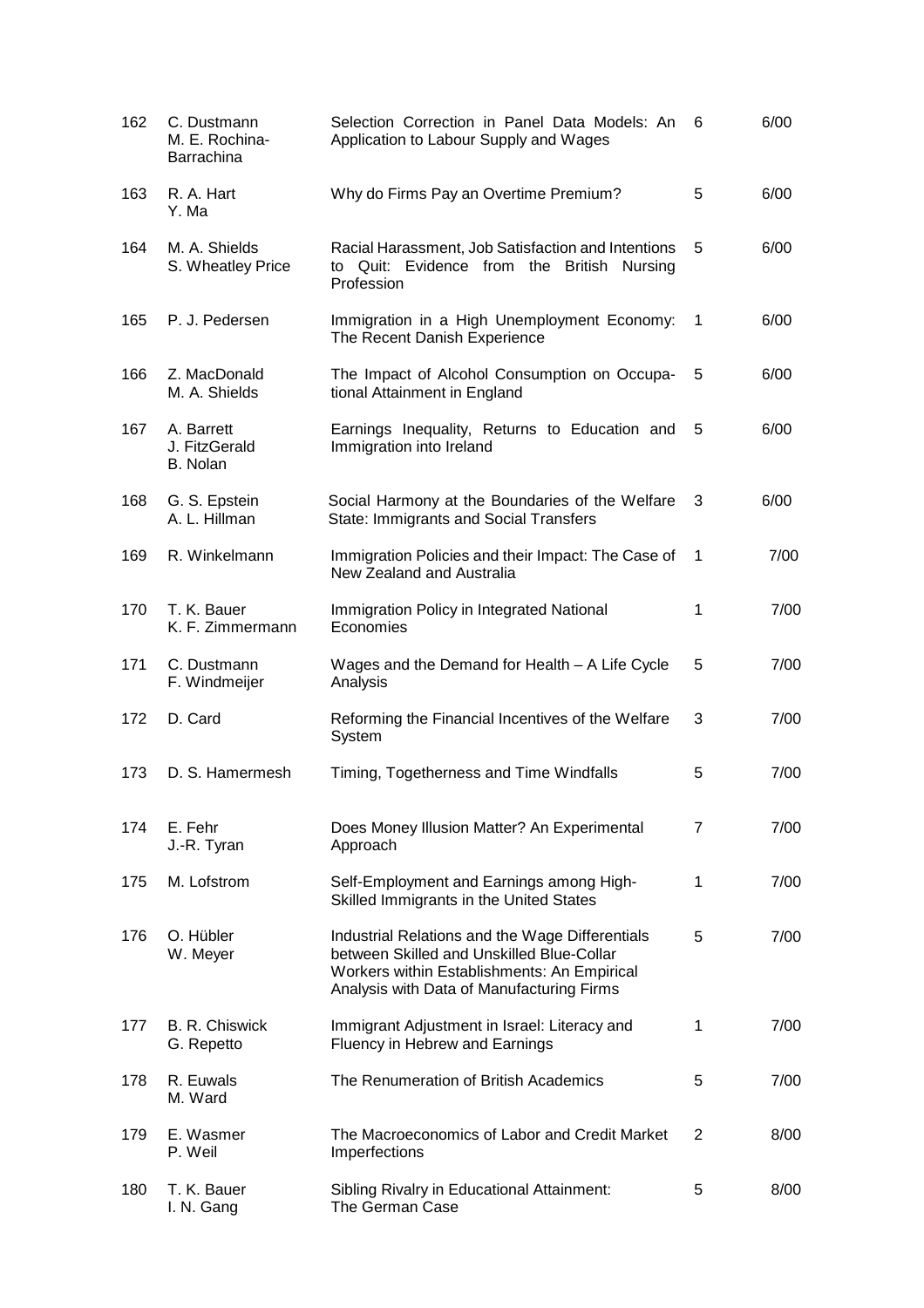| 181 | E. Wasmer<br>Y. Zenou                            | Space, Search and Efficiency                                                                                                            | $\overline{2}$ | 8/00 |
|-----|--------------------------------------------------|-----------------------------------------------------------------------------------------------------------------------------------------|----------------|------|
| 182 | M. Fertig<br>C. M. Schmidt                       | Discretionary Measures of Active Labor Market<br>Policy: The German Employment Promotion Reform<br>in Perspective                       | 6              | 8/00 |
| 183 | M. Fertig<br>C. M. Schmidt                       | Aggregate-Level Migration Studies as a Tool for<br><b>Forecasting Future Migration Streams</b>                                          | $\overline{1}$ | 8/00 |
| 184 | M. Corak<br><b>B.</b> Gustafsson<br>T. Österberg | Intergenerational Influences on the Receipt of<br>Unemployment Insurance in Canada and Sweden                                           | 3              | 8/00 |
| 185 | H. Bonin<br>K. F. Zimmermann                     | The Post-Unification German Labor Market                                                                                                | 4              | 8/00 |
| 186 | C. Dustmann                                      | <b>Temporary Migration and Economic Assimilation</b>                                                                                    | 1              | 8/00 |
| 187 | T. K. Bauer<br>M. Lofstrom<br>K. F. Zimmermann   | Immigration Policy, Assimilation of Immigrants and<br>Natives' Sentiments towards Immigrants: Evidence<br>from 12 OECD-Countries        | 1              | 8/00 |
| 188 | A. Kapteyn<br>A. S. Kalwij<br>A. Zaidi           | The Myth of Worksharing                                                                                                                 | 5              | 8/00 |
| 189 | W. Arulampalam                                   | Is Unemployment Really Scarring? Effects of<br>Unemployment Experiences on Wages                                                        | 3              | 8/00 |
| 190 | C. Dustmann<br>I. Preston                        | Racial and Economic Factors in Attitudes to<br>Immigration                                                                              | 1              | 8/00 |
| 191 | G. C. Giannelli<br>C. Monfardini                 | Joint Decisions on Household Membership and<br>Human Capital Accumulation of Youths: The role of<br>expected earnings and local markets | 5              | 8/00 |
| 192 | G. Brunello                                      | Absolute Risk Aversion and the Returns to<br>Education                                                                                  | 5              | 8/00 |
| 193 | A. Kunze                                         | The Determination of Wages and the Gender<br>Wage Gap: A Survey                                                                         | 5              | 8/00 |
| 194 | A. Newell<br>F. Pastore                          | Regional Unemployment and Industrial<br>Restructuring in Poland                                                                         | 4              | 8/00 |
| 195 | F. Büchel<br>A. Mertens                          | Overeducation, Undereducation, and the Theory<br>of Career Mobility                                                                     | 5              | 9/00 |
| 196 | J. S. Earle<br>K. Z. Sabirianova                 | Equilibrium Wage Arrears: A Theoretical and<br>Empirical Analysis of Institutional Lock-In                                              | 4              | 9/00 |
| 197 | G. A. Pfann                                      | Options to Quit                                                                                                                         | 1              | 9/00 |